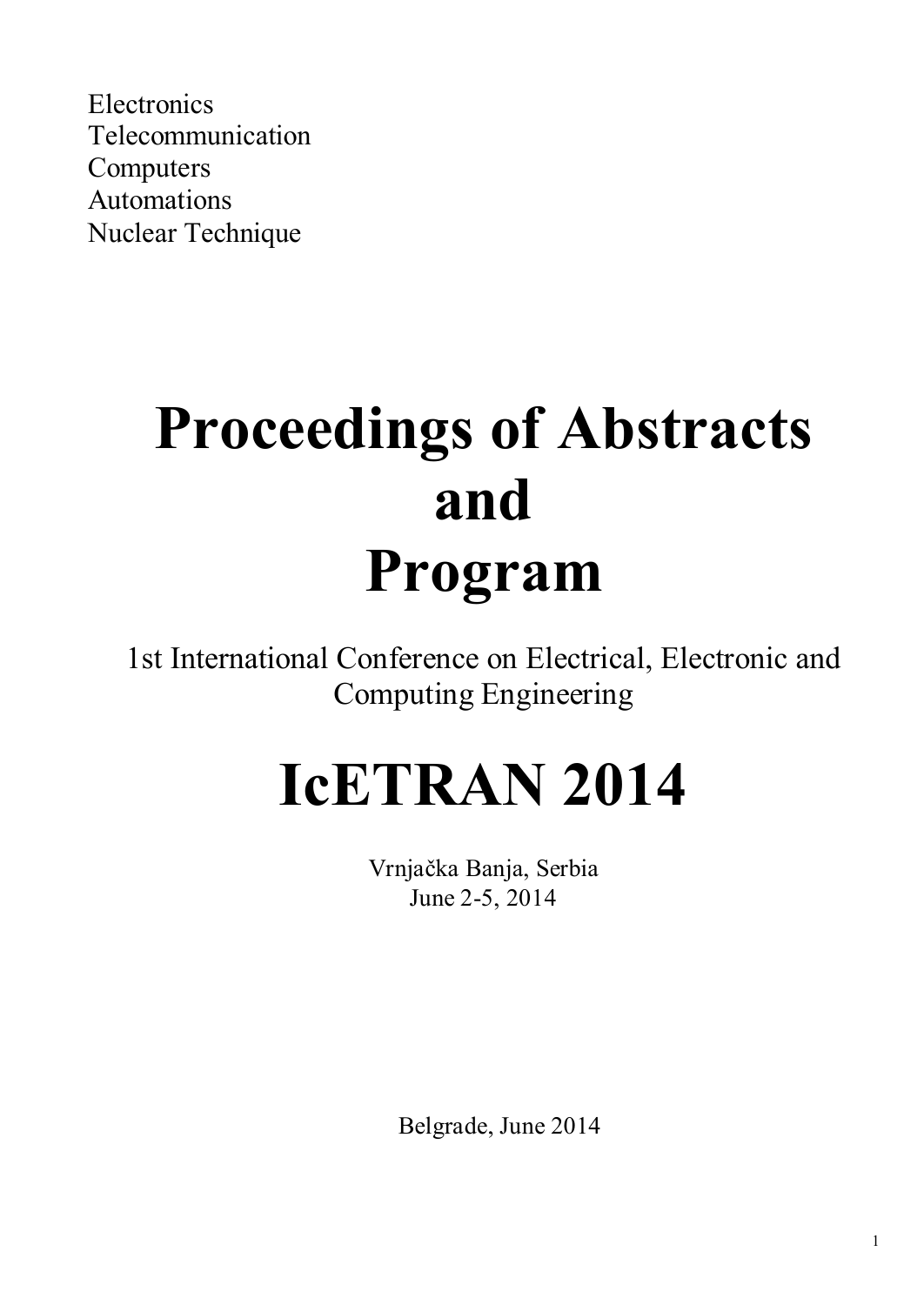ETRAN (Formerly: ETAN) is the oldest, the largest and the most prestigious Serbian professional society. It has been organizing the national conference ETRAN in continuation since 1955. Held each year, typically with 300-500 papers, its goal has been to gather in one place researchers from otherwise specialized and diverse fields of electrical and electronic engineering and to ensure their closer contacts and cross-pollination of ideas. The international conference IcETRAN is dedicated to the same topics and intended to extend the event to the international audience. The conference is organized with support of IEEE. The official language of the conference is English.

# **An Overview of previous ETAN/ETRAN conferences**

1. Beograd, November 1955<br> **2.** Beograd, November 1957 2. Beograd, November 1957<br>3. Ljubljana, November 1958 **3.** Ljubljana, November 1958 **4.** Zagreb, November 1959 **5.** Beograd, November 1960<br>**6.** Sarajevo, November 1961 **6.** Sarajevo, November 1961<br>**7.** Novi Sad, November 1962 **7.** Novi Sad, November 1962<br>**8. Zagreb** November 1963 8. Zagreb, November 1963<br>**9.** Bled November 1964 **9.** Bled, November 1964 **10.** Beograd, November 1965<br>**11.** Niš. June 1967 **11.** Niš, June 1967 **12.** Rijeka, June 1968 **13.** Subotica, June 1969 **14.** Sarajevo, June 1970 **15.** Split, June 1971 **16.** Velenje, June 1972 **17.** Novi Sad, June 1973<br>**18.** Ulcini, June 1974 **18.** Ulcinj, June 1974<br>**19.** Ohrid, June 1975 **19.** Ohrid, June 1975<br>**20.** Opatija, June 197 20. Opatija, June 1976<br>21. Bania Luka, June 1 **21.** Banja Luka, June 1977 **22.** Zadar, June 1978 **23.** Maribor, June 1979 **24.** Priština, June 1980 **25.** Mostar, June 1981 **26.** Subotica, June 1982 **27.** Struga, June 1983<br>**28.** Split. June 1984 **28.** Split, June 1984 **29.** Niš, June 1985<br>**30.** Herceg Novi, J **30.** Herceg Novi, June 1986 **31.** Bled, June 1987 **32.** Sarajevo, June 1988<br>**33.** Novi Sad, June 1989 **33.** Novi Sad, June 1989<br>**34.** Zagreb, June 1990 **34.** Zagreb, June 1990<br>**35.** Ohrid, June 1991 **35.** Ohrid, June 1991 36. Kopaonik, September 1992<br>37. Beograd, September 1993 **37.** Beograd, September 1993<br>**38.** Niš. June 1994 **38.** Niš, June 1994 **39.** Zlatibor, June 1995<br>**40.** Budva, June 1996 **40.** Budva, June 1996 **41.** Zlatibor, June 1997 **42.** Vrnjačka Banja, June 1998 **43.** Zlatibor, September 1999 **44.** Sokobanja, June 2000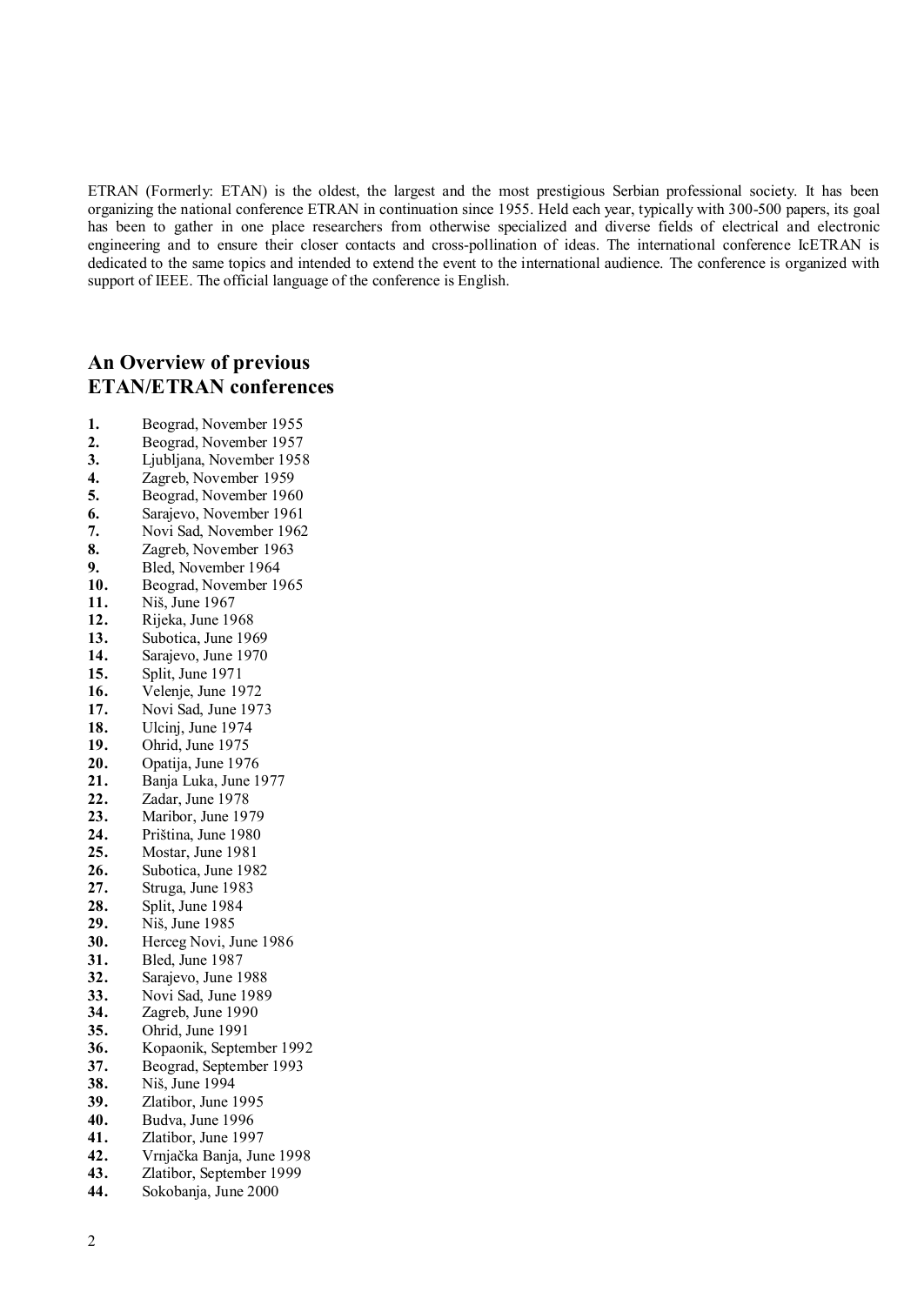- **45.** Bukovička Banja, June 2001
- **46.** Banja Vrućica Teslić, June 2002
- **47.** Herceg Novi, June 2003
- **48.** Čačak, June 2004
- **49.** Budva, June 2005
- 50. Beograd, June 2006<br>51. Herceg Novi, June 2
- **51.** Herceg Novi, June 2007<br>**52.** Palić, June 2008
- **52.** Palić, June 2008
- **53.** Vrnjačka Banja, June 2009
- 54. Donji Milanovac, June 2010<br>**55.** Banja Vrućica Teslić, June
- **55.** Banja Vrućica Teslić, June 2011
- **56.** Zlatibor, June 2012<br>**57.** Zlatibor, June 2013
- 57. Zlatibor, June 2013<br>58. Vrnjačka Banja, Jun
- **58.** Vrnjačka Banja, June 2014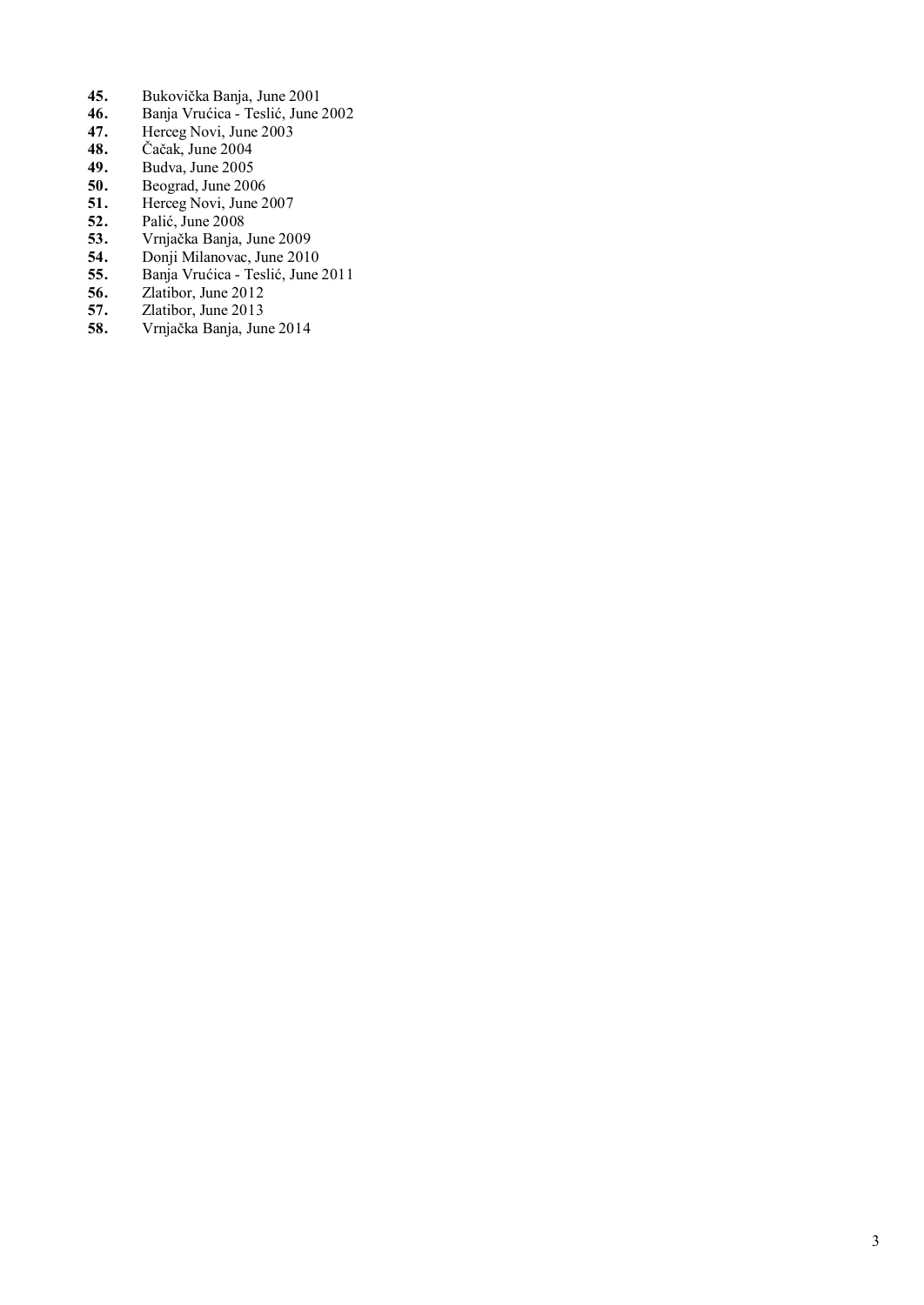# **Organizers**

ETRAN Society

Faculty of Electronics, University of Niš

# **Under the auspices of**

Ministry of Education, Science and Technological Development of the Republic of Serbia

# **With the support of**

IEEE – Institute Of Electrical And Electronics Engineers, USA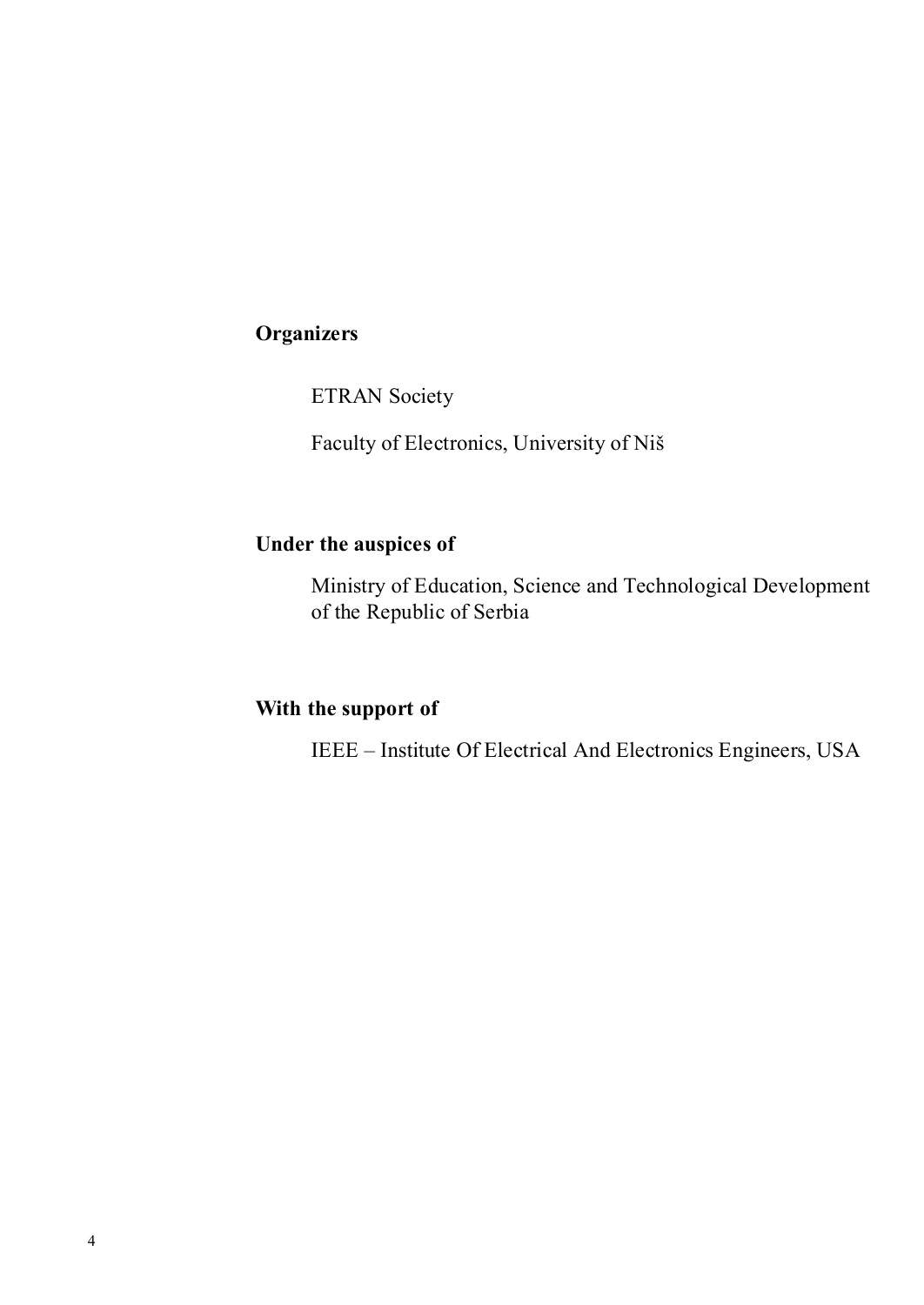# **Corporate members of ETRAN**

- **1. School of Electrical Engineering, University of Belgrade**
- **2. Faculty of Electronics, University of Niš**
- **3. Faculty of Technical Sciences, University of Novi Sad**
- **4. Faculty of Technical Sciences, University of Kragujevac, Čačak**
- **5. Faculty of Electrical Engineering, Banja Luka**
- **6. Faculty of Electrical Engineering, Podgorica, Montenegro**
- **7. Faculty of Technical Sciences, Kosovska Mitrovica**
- **8. Faculty of Transport and Traffic Engineering, Belgrade**
- **9. State University, Novi Pazar**
- **10. Singidunum University, Belgrade**
- **11. Metropolitan University, Belgrade**
- **12. Iritel a.d., Belgrade**
- **13. Mihajlo Pupin Institute, Belgrade**
- **14. Nikola Tesla Institute, Belgrade**
- **15. Institute of Chemistry, technology and Metallurgy, Belgrade**
- **16. IMTEL Institute, Belgrade**
- **17. Innovation Center of School of Electrical Engineering, Belgrade**
- **18. Innovation Center of Advanced Technologies, Niš**
- **19. RT-RK, Novi Sad**
- **20. RATEL, Belgrade**
- **21. ICT College of vocational studies, Belgrade**
- **22. College of vocational studies of Electrical Engineering and Computers, Belgrade**
- **23. Technical College of Vocational Studies, Niš**
- **24. Business College of Vocational Studies, Blace**

# **Honorary members of ETAN/ETRAN**

*Niš, June 9, 1967.*

 **1. Rajko Tomović, honorary president of ETAN/ETRAN** 

# *Zadar, June 12,. 1978.*

 **12 members** 

#### *Beograd, 1999.*

- **1. Academician Jovan Surutka**
- **2. Prof. Dimitrije Tjapkin**
- **3. Prof. Radoslav Horvat**

#### *Belgrade, May 15, 2006.*

- **1. Academician Petar Miljanić**
- **2. Academician Momčilo Ristić**
- **3. Academician Miomir Vukobratović**
- **4. Academician Aleksandar Marinčić**
- **5. Academician Ilija Stojanović**
- **6. Academician Pantelija Nikolić**
- **7. Academician Ninoslav Stojadinović**
- **8. Prof. Husnija Kurtović**
- **9. Prof. Petar Pravica**
- **10. Prof. Dušan Hristović**
- **11. Prof. Milić Stojić**
- **12. Prof. Slobodan Lazović**
- **13. Prof. Vojislav Aranđelović**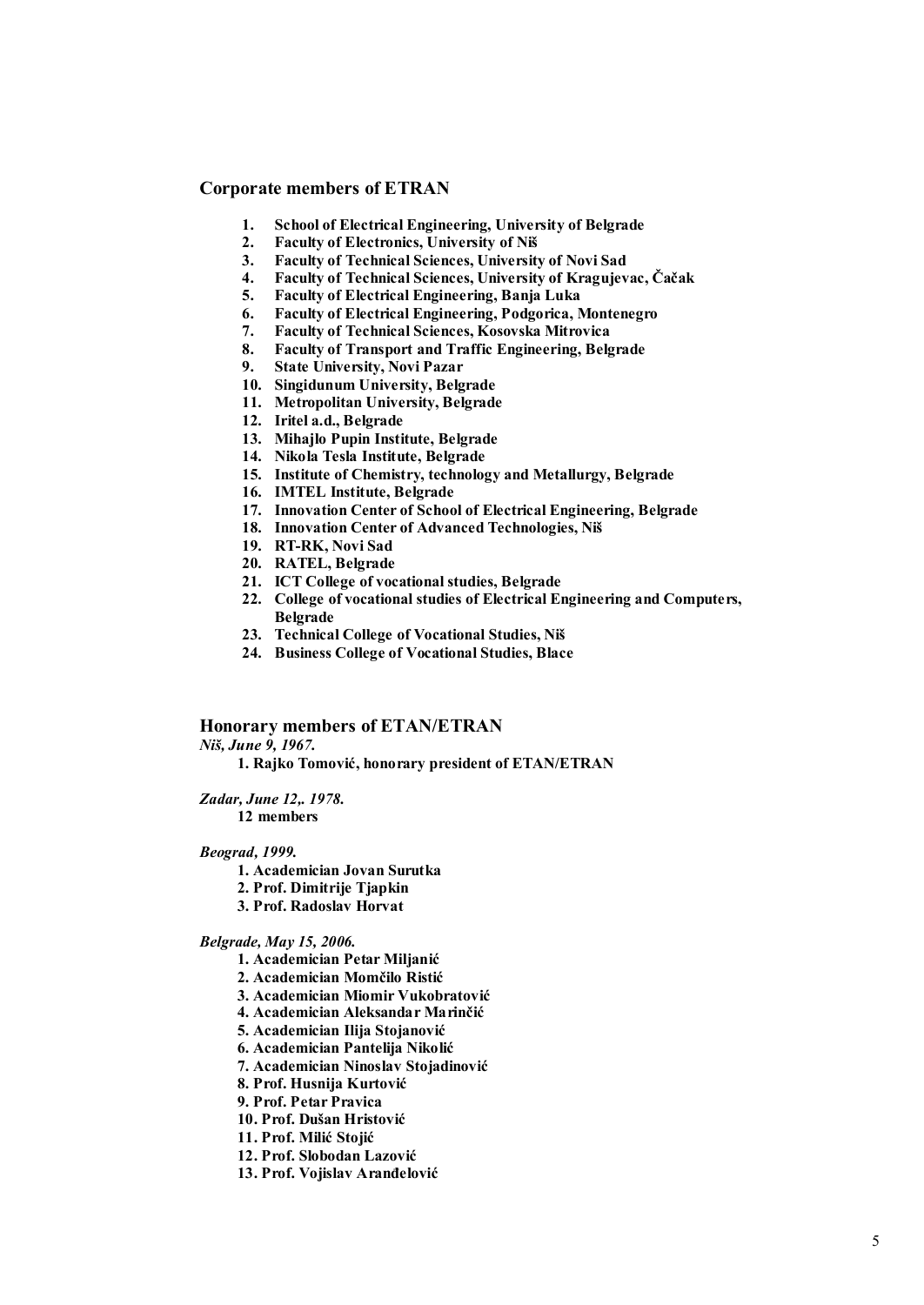*Zlatibor, June 4, 2013.*

 **1. Prof. Srđan Stanković** 

 **2. Prof. Borivoj Lazić** 

 **3. Prof. Dušan Petrovački** 

### **Distinguished members of ETAN/ETRAN**

*Zadar, June 12, 1978.*  **119 members** 

# *Belgrade, May 15, 2006.*

- **1. Prof. Georgi Dimirovski**
- **2. Prof. dr Branko Dokić**
- **3. Prof. dr Branimir Djordjević**
- **4. Prof. Zoran Jakšić**
- **5. Prof. Vladimir Katić**
- **6. Prof. Branko Kovačević**
- **7. Prof. Borivoj Lazić**
- **8. Prof. Bratislav Milovanović**
- **9. Prof. Djordje Paunović**
- **10. Prof. Dušan Petrovački**
- **11. Prof. Miloljub Smiljanić**
- **12. Prof. Zdravko Uskoković**
- **13. Prof. Baldomir Zajc**

#### *Zlatibor, June 4, 2013.*

- **1. Prof. Dušan Drajić**
- **2. Prof. Aleksandar Nešić**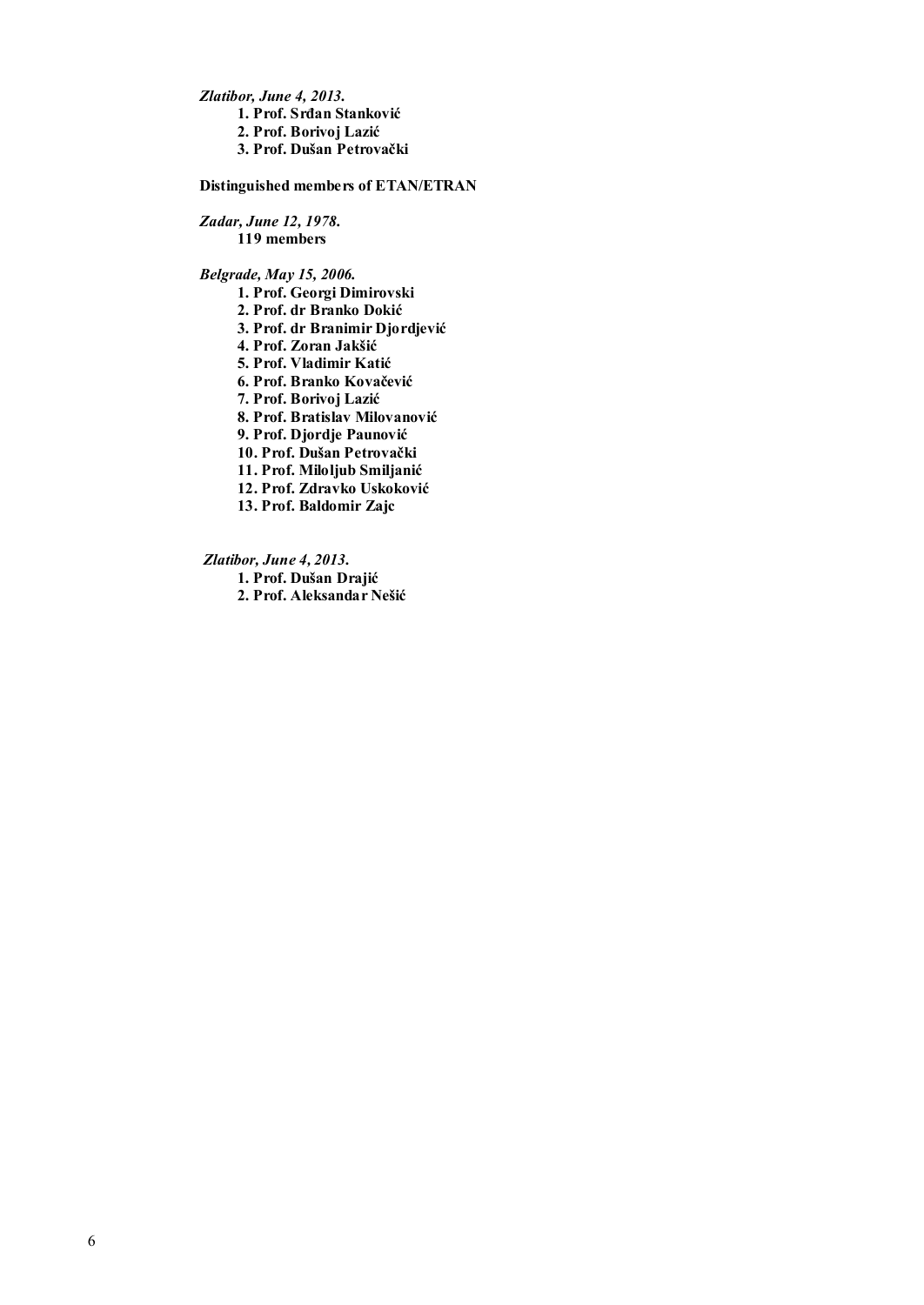# **ETRAN**

Society for Electronics, Telecommunications, Computers, Automatic Control and Nuclear Engineering Kneza Miloša 9/IV, 11000 Belgrade, Serbia

Phone. +381 11 3233 957 E-mail: etran@eunet.rs http://etran.etf.rs/

# **Collegiate Body of ETRAN Society**

**Chairman and Legal Representative** Prof. dr. Bratislav Milovanović, *Faculty of Electronics, Niš*

**Vice-Chairman** Dr. Predrag Petrović, Full Research Professor, *IRITEL Institute, Belgrade*

**Program Committee Chair** Dr. Zoran Jakšić, Full Research Professor, *Institute for Chemistry, Technology and Metallurgy, Belgrade*

# **Steering Committee of ETRAN Society**

**Electronics Prof. dr. Vančo Litovski,** *Faculty of Electronics, Niš*  **Prof. dr. Branko Dokić***, Faculty of Electrical Engineering Banja Luka* 

**Telecommunications Dr Predrag Petrović, naučni savetnik,** *Institut IRITEL, Beograd* 

**Computers Prof. dr. Dragan Janković,** *Faculty of Electronics, Niš* **Prof. dr. Zora Konjović,** *Faculty of Technical Sciences, Novi Sad* 

**Automatic Control Prof. dr. Milić Stojić,** *Faculty of Electrical Engineering, Belgrade* **Prof. dr. Branko Kovačević,** *Faculty of Electrical Engineering, Belgrade* 

**Nuclear Engineering Prof. dr. Jasmina Vujić,** *University of Berkeley, California* 

**Acoustics Prof. dr. Miomir Mijić,** *Faculty of Electrical Engineering, Belgrade* 

**Antennas and Propagation Prof. dr Branko Kolundžija,** *Faculty of Electrical Engineering, Belgrade* 

**Artificial Intelligence Dr. Srđan Stanković, Professor Emeritus,** *Faculty of Electrical Engineering, Belgrade* 

**Electric Circuits and systems and signal processing Prof. dr. Branimir Reljin,** *Faculty of Electrical Engineering, Belgrade* 

**Power Engineering Prof. dr. Vladimir Katić,** *Faculty of Technical Sciences, Novi Sad*  **Prof. dr. Jeroslav Živanić***, Faculty of Technical Sciences, Čačak*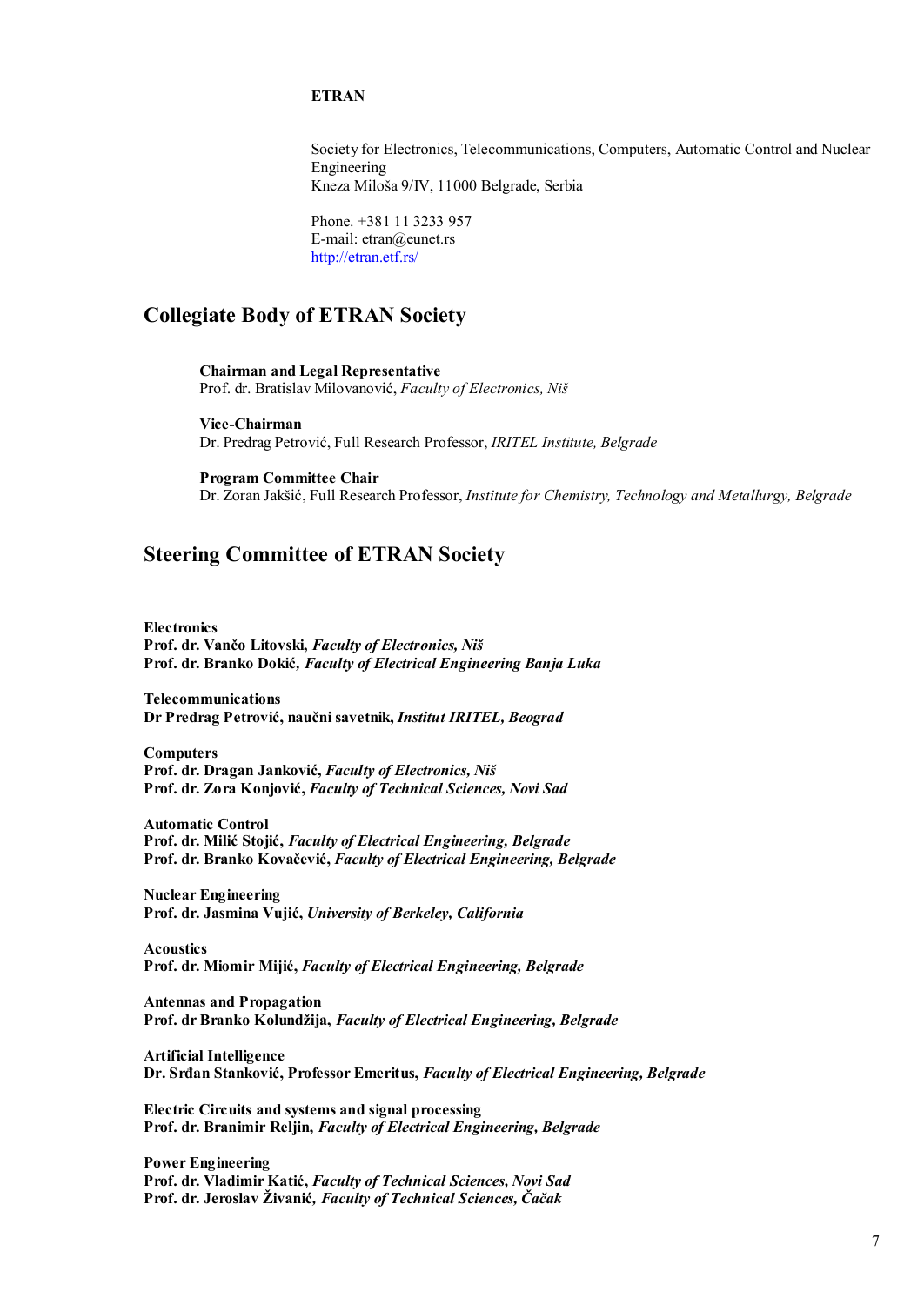**Biomedicine Prof. dr. Dejan Popović***, Academician SASA, Faculty of Electrical Engineering, Belgrade* 

**Metrology Prof. dr. Božidar Dimitrijević,** *Faculty of Electronics, Niš* 

**Microelectronics and Optoelectronics Dr. Miloljub Smiljanić,** *Institute for Chemistry, Technology and Metallurgy, Belgrade*  **Prof. dr. Ninoslav Stojadinović,** *Academician SASA***,** *Elektronski fakultet Niš* 

**Microwave and Submillimeter Technique Prof. dr. Bratislav Milovanović,** *Faculty of Electronics, Niš* 

**New Materials Prof. dr. Zoran Petrović, Academician SASA***, Institute of Physics, Belgrade* 

**Robotics and Flexible Automation Prof. dr. Veljko Potkonjak***, Faculty of Electrical Engineering, Belgrade*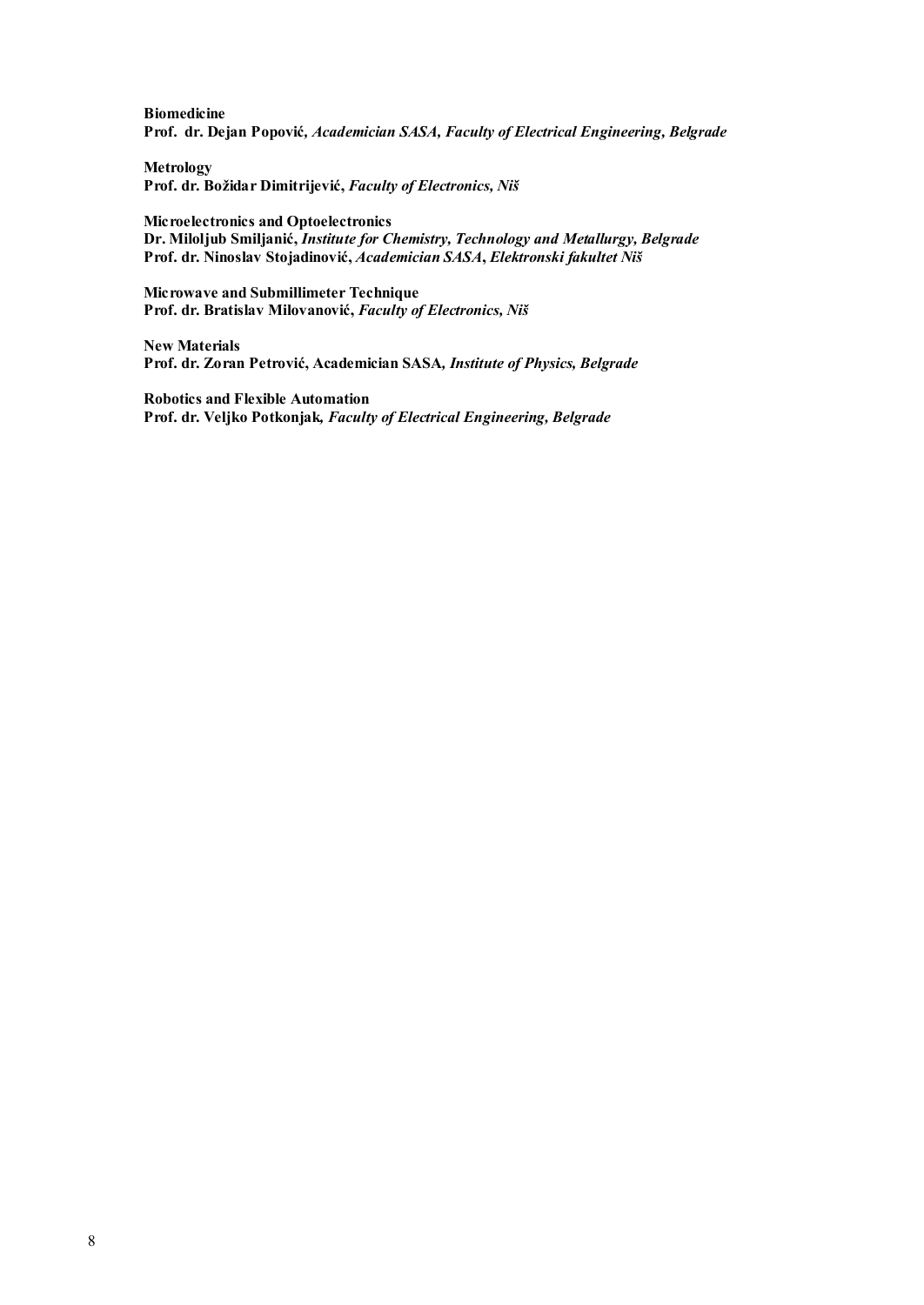# **Programme Committee of ETRAN Society**

**Dr. Zoran Jakšić, Full Research Professor***, Chairman***,** *Institute for Chemistry, Technology and Metallurgy, Belgrade*  **Prof. dr. Zorica Nikolić***, vice-chair, Faculty of Electronics, Niš*  **Prof. dr. Veljko Potkonjak***, Faculty of Electrical Engineering, vice-chair, Belgrade* 

**Electronics** 

Prof. dr. Predrag Petković, *Faculty of Electronics, Niš* 

**Telecommunications**  Prof. dr. Zorica Nikolić, *Faculty of Electronics, Niš*  Prof. dr. Aleksandra Smiljanić, *Faculty of Electrical Engineering, Belgrade*

**Computers**  Prof. dr. Ivan Milentijević, *Faculty of Electronics, Niš* 

**Automatic Control**  Prof. dr. Željko Djurović, *Faculty of Electrical Engineering, Belgrade* 

**Nuclear Engineering**  Dr Miodrag Milošević*, Institut Vinča, Beograd* 

**Acoustics**  Prof. dr. Dejan Ćirić*, Faculty of Electronics*, *Niš* 

**Antennas and Propagation**  Assist. prof. dr. Miodrag Tasić, *Faculty of Electrical Engineering, Belgrade* 

**Artificial Intelligence**  Prof. dr. Milan Milosavljević, *Faculty of Electrical Engineering, Belgrade* 

**Electric Circuits and systems and signal processing**  Prof. dr. Miroslav Lutovac, *Faculty of Electrical Engineering, Belgrade* 

**Power Engineering** 

Dr Andrija T. Sarić, *Faculty of Technical Sciences, Čačak* 

**Biomedicine** 

Prof. dr. Nikola Jorgovanović*, Faculty of Technical Sciences, Novi Sad* 

**Metrology** 

Prof. dr. Vladimir Vujičić*, Faculty of Technical Sciences, Novi Sad* 

**Microelectronics and Optoelectronics**  Dr Zoran Jakšić, *Institute of Chemistry, Technology and Metallurgy, Belgrade* Prof. dr. Aneta Prijić*, Faculty of Electronics Niš* 

**Microwave and Submillimeter Technique**  Prof. dr Vera Marković, *Faculty of Electronics Niš* 

**New Materials**  Prof. dr. Nebojša Mitrović, *Faculty of Technical Sciences, Čačak* 

**Robotics and Flexible Automation** 

Dr. Aleksandar Rodić, *Institut Mihajlo Pupin, Beograd*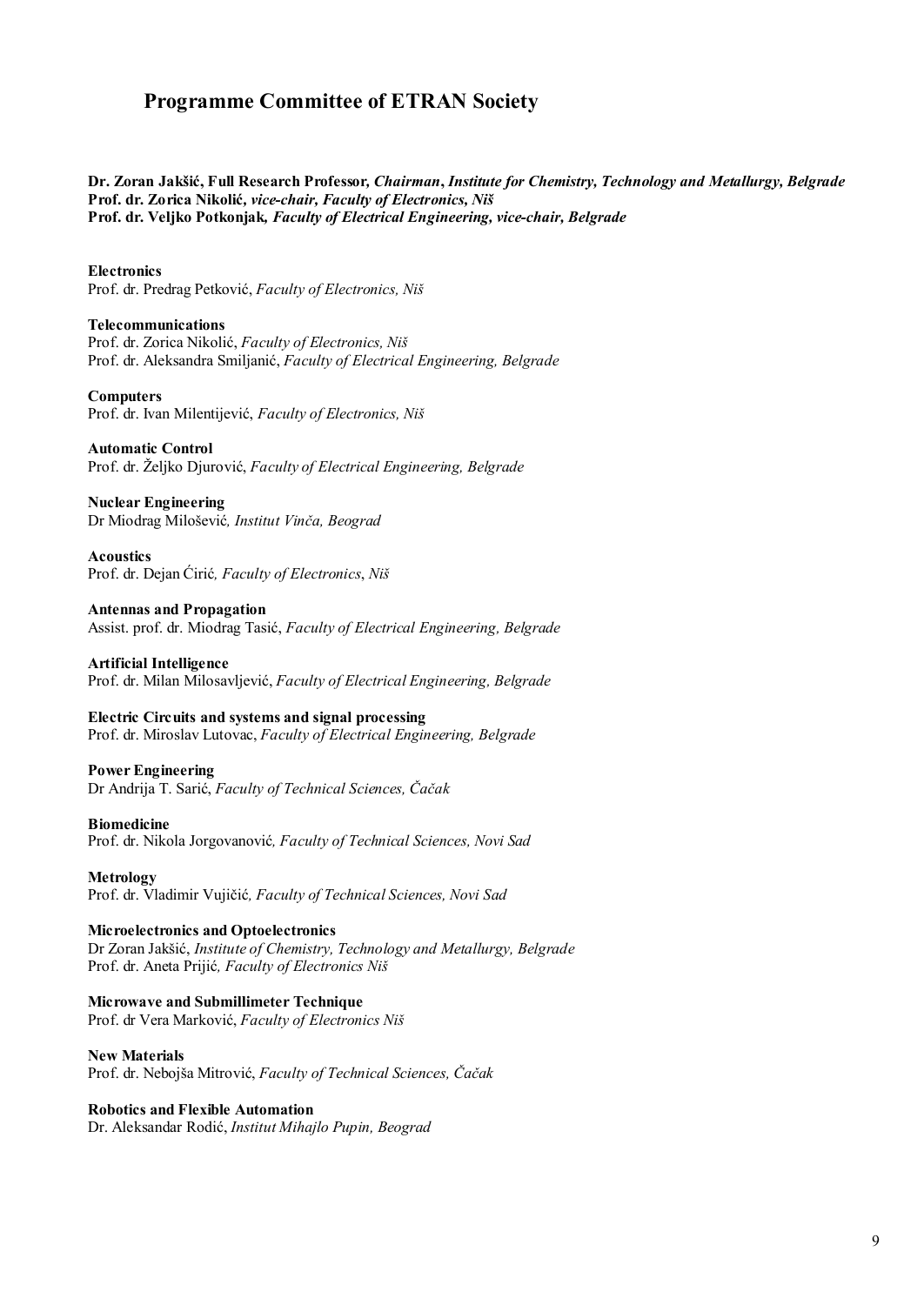# **Honorary Members of ETRAN**

Prof. dr. Dimitrije Tjapkin Petar Miljanić, Academician SASA Momčilo Ristić, Academician SASA Pantelija Nikolić, Academician SASA Ninoslav Stojadinović, Academician SASA Prof. dr. Husnija Kurtović Prof. Petar Pravica Dr. Dušan Hristović Prof. dr. Milić Stojić Dr. Vojislav Arandjelović

# **Deceased Honorary Members of ETRAN**

Rajko Tomović, Honorary Chairman Akademik Jovan Surutka, Academician SASA Prof. dr. Radoslav Horvat Akademik Aleksandar Marinčić, Academician SASA Akademik Ilija Stojanović, Academician SASA Prof. dr. Slobodan Lazović Miomir Vukobratović, Academician SASA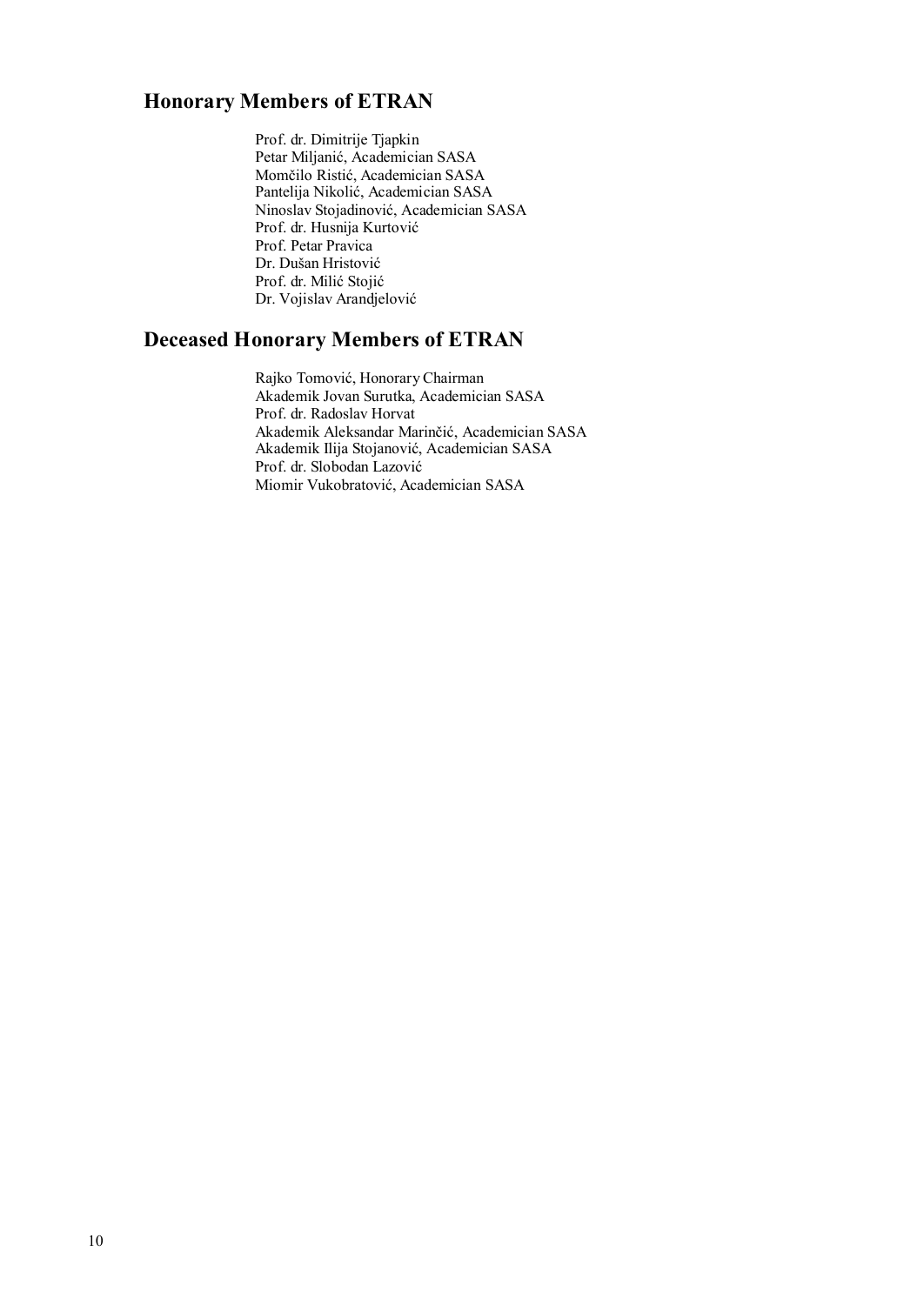# **Steering Committee of IcETRAN 2014 Conference**

*Chair*

Bratislav Milovanović, Serbia

# *Members*

Piero Castoldi, Italia Vera Dondur, Serbia Owen Holland, United Kingdom Marin Hristov, Bulgaria Branko Kovačević, Serbia Miroslav Krstić, USA Emil Levi, United Kingdom Toshiaki Makabe, Japan Valeri Mladenov, Bulgaria Claudio Moraga, Spain Jozef Modelski, Poland Nataša Nešković, Serbia Predrag Petrović, Serbia Zoran Petrović, Serbia Dejan Popović, Serbia Peter Russer, Germany Srđan Stanković, Serbia Ninoslav Stojadinović, Serbia Jasmina Vujić, USA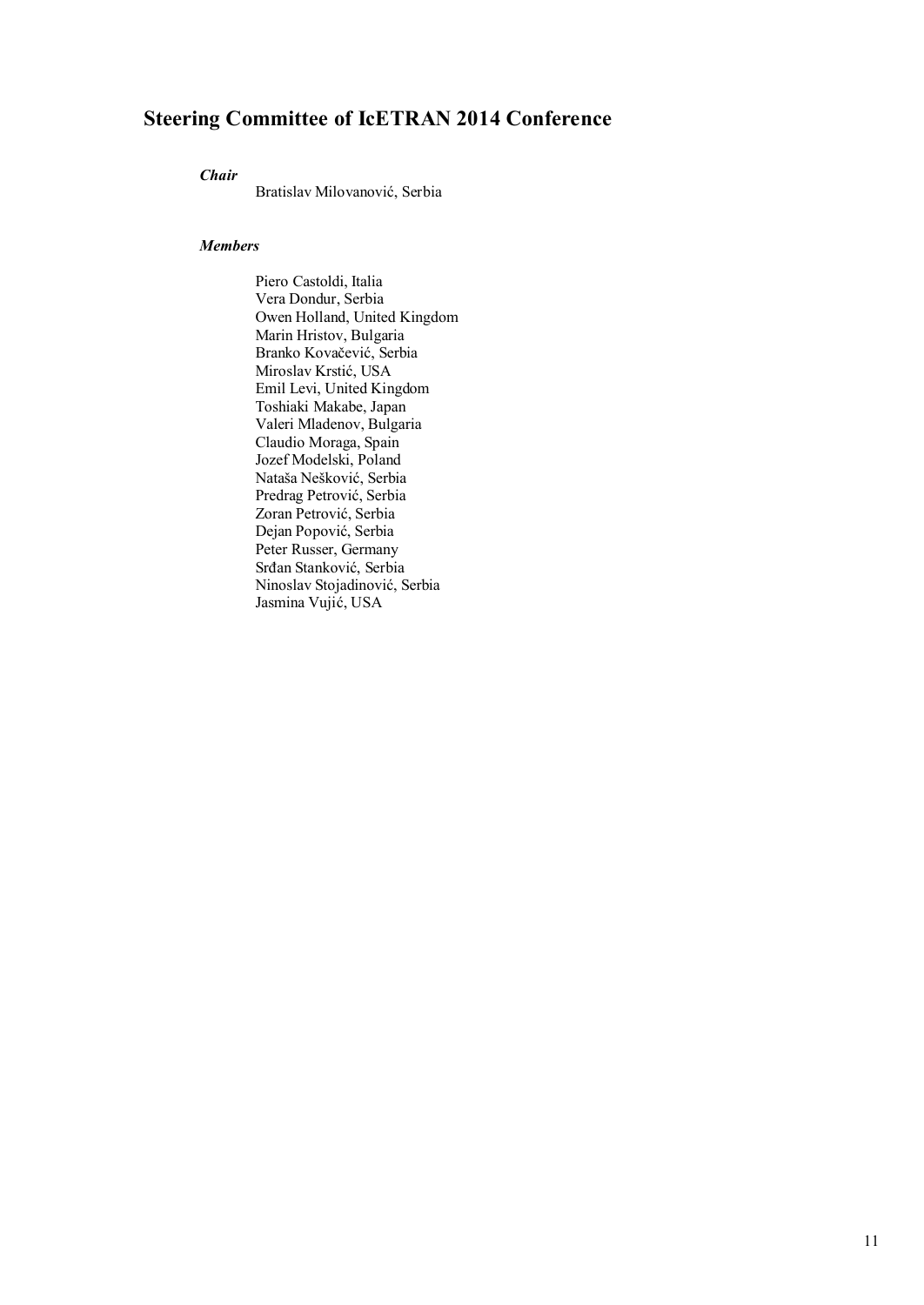# **Technical Program Committee of IcETRAN 2014 conference**

#### *Chair*

Zoran Jakšić, Serbia

#### *Members*

Dragoljub Antić, Serbia Svetlana Avramov-Zamurović, USA Zoran Bojković, Serbia Olga Borić-Lubecke, USA Djuradj Budimir, United Kingdom Ljubomir Buturović, USA Dejan Ćirić, Serbia Vesna Crnojević Bengin, Serbia Mirko Čudina, Slovenia Charalampos Dimitriadis, Greece Branko Dokić, Republika Srpska Ivan Djordjević, USA Željko Djurović, Serbia Dragan Filipović, Montenegro Miloš Frantlović, Serbia Octavian Fratu, Romania Liljana Gavrilovska, Macedonia Aleš Holobar, Slovenia Vesna Javor, Serbia Nikola Jorgovanović, Serbia Vjekoslav Kafedžiski, Macedonia Vladimir Katić, Serbia Tom Kazmierski, United Kingdom Zora Konjović, Serbia Roumen Kountchev, Bulgaria Kidiyo Kpalma, France Vančo Litovski, Serbia Miroslav Lutovac, Serbia Vera Marković, Serbia Vazgen Sh. Melikyan, Armenia Miomir Mijić, Serbia Jovica Milanović, United Kingdom Ivan Milentijević, Serbia Milan Milosavljević, Serbia Bratislav Milovanović, Serbia Nebojša Mitrović, Serbia Cvetko Mitrovski, Macedonia Aleksandr Nikiforov, Russia Predrag Petković, Serbia Predrag Petrović, Serbia David Pokrajac, USA Veljko Potkonjak, Serbia Aneta Prijić, Serbia K. R. Rao, USA Aleksandar Ristevski, Macedonia Abdel-Badeh Salem, Egypt Aleksandra Smiljanić, Serbia Dušan Stipanović, USA Georgy Stojanov, Bulgaria Miodrag Tasić, Serbia Bane Vasić, USA Zoran Veljović, Montenegro Branka Vučetić, Australia Vladimir Vujičić, Serbia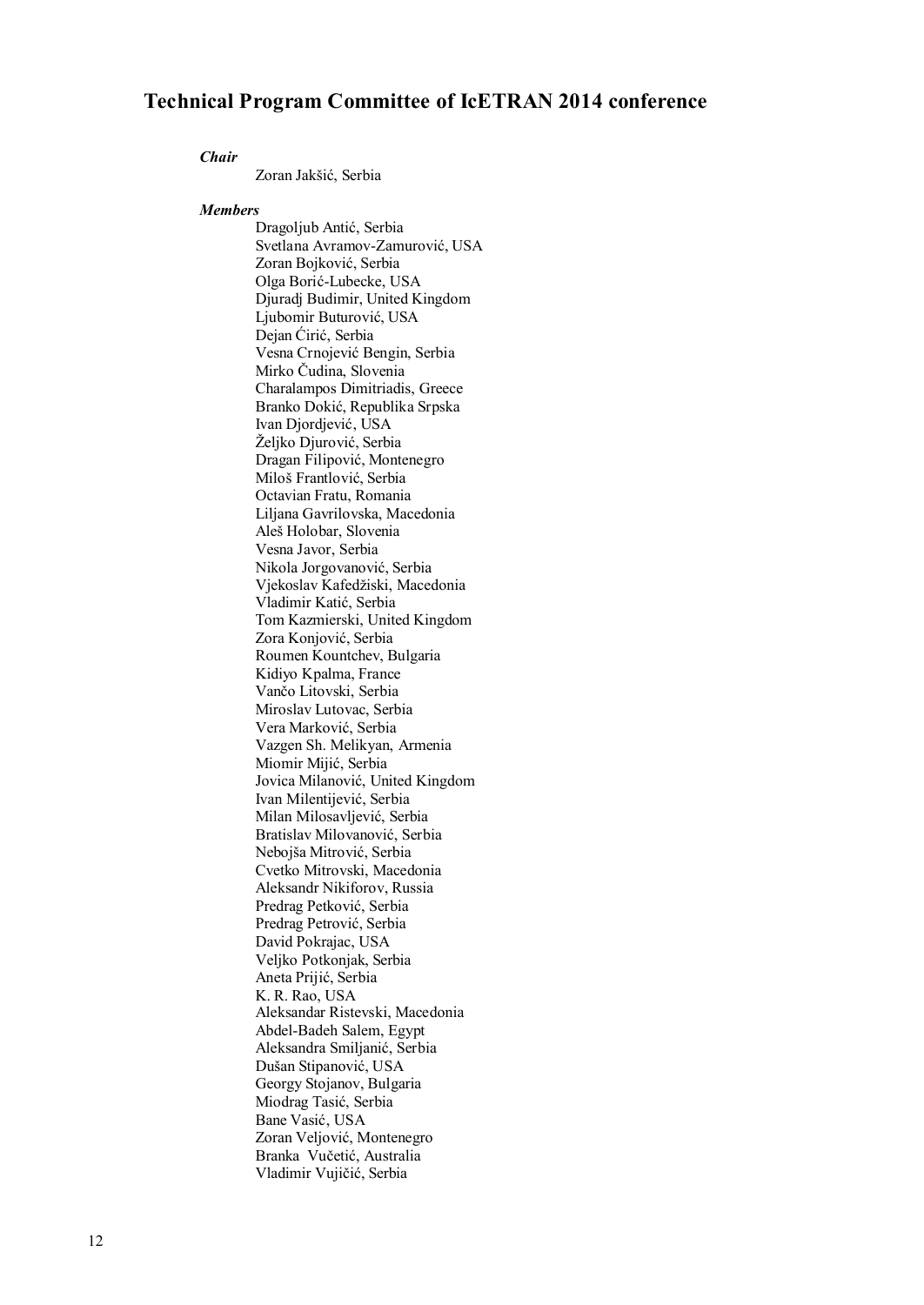# **Local Organizing Committee of IcETRAN 2014**

# **Chairs**

Dragan Janković, Serbia, Chair Branko Kovačević, Serbia, Co-Chair

# **Members**

Bratislav Milovanović, Serbia Predrag Petrović, Serbia Zoran Jakšić, Serbia Mirjana Jovanić, Serbia Zlatko Jarnević, Serbia Zoran Đorđević, Serbia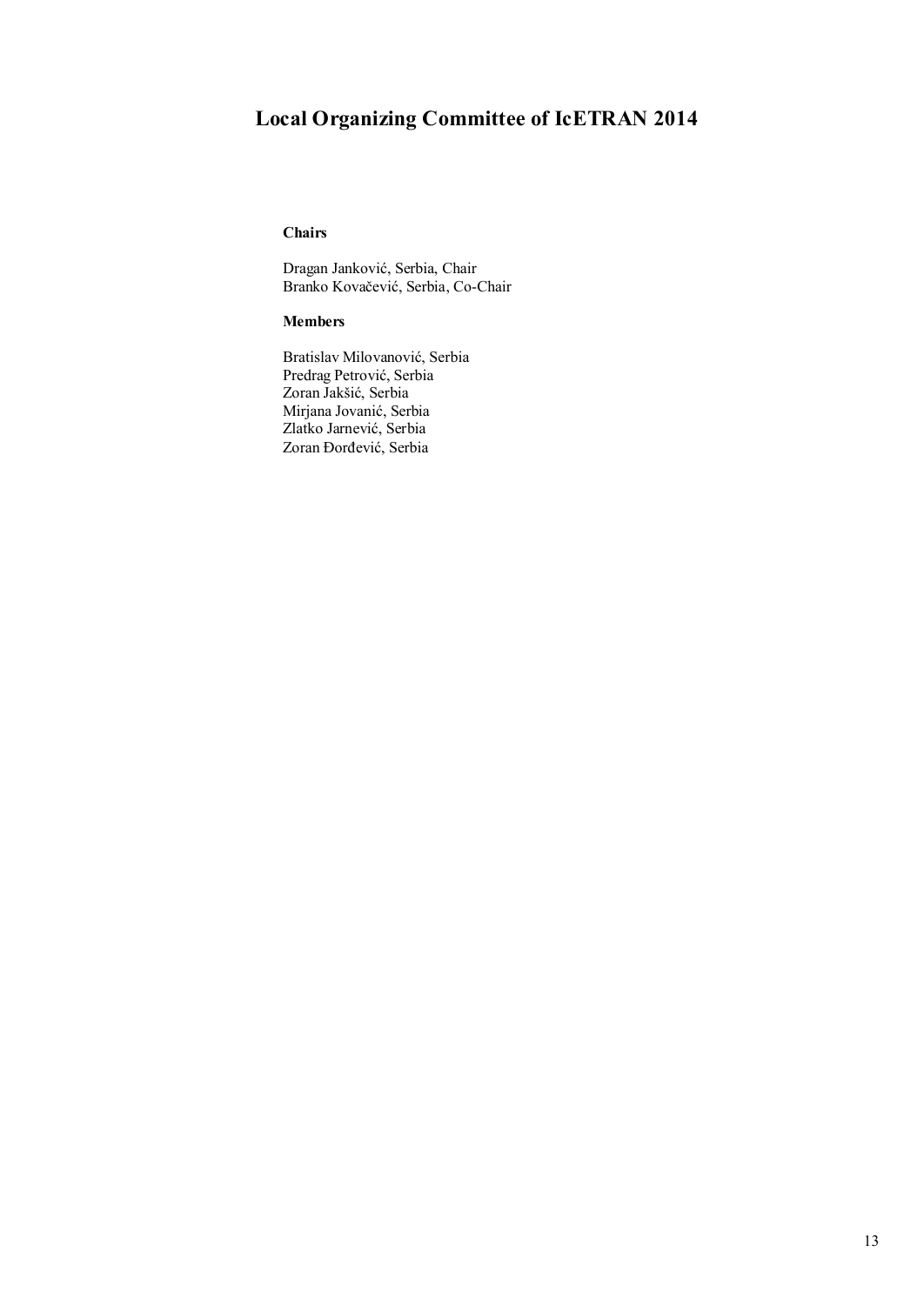# **General Information**

# **Time and Venue**

IcETRAN 2014 conference is held in Zvezda hotel, Vrnjačka Banja, Serbia from Monday, June 2 to Thursday, June 5, 2014.

# **Registration Fee**

Each IcETRAN conference participant with a regular contribution is requested to pay the registration fee with the ETRAN Society. Registration is free for participants with keynote or invited presentations, as well as for the committee members and covers the publication cost of one presentation. IEEE members pay a discounted registration fee.

Normal registration fee:  $150 \text{ } \in$ IEEE members:  $120 \text{ } \in$ 

Students of undergraduate studies (up to 35 years of age), master students (up to 27 years) and PhD students (up to 30 years) pay 50% of the normal registration fee (75  $\epsilon$ ). Proofs must be given for their status in order to enjoy discounted fee. The 50% discount is valid for a maximum of one paper per participant.

A participant with a paid registration fee is eligible for the attendance of all conference events including its social programme with welcome party and conference dinner, as well as for conference materials which include printed abstracts proceedings, a disk with the full texts of proceedings (to be sent to the participant address after the conference). The prices are guaranteed for the payments received before May 31, 2014.

The conference proceedings are published after the conference and are distributed to the participants by mail. If a paper has not been presented at the conference by one of the authors or if a fee according to the above has not been paid, the paper will not be published in the proceedings.

# **Conference Desk**

The registration desk of the IcETRAN conference starts with the work on Monday, June 2, 2014 in 9:00 h in the lobby of the Zvezda hotel, Vrnjačka Banja.

The registration desk will register participants, administer conference materials, receive registration fees and offer information to participants.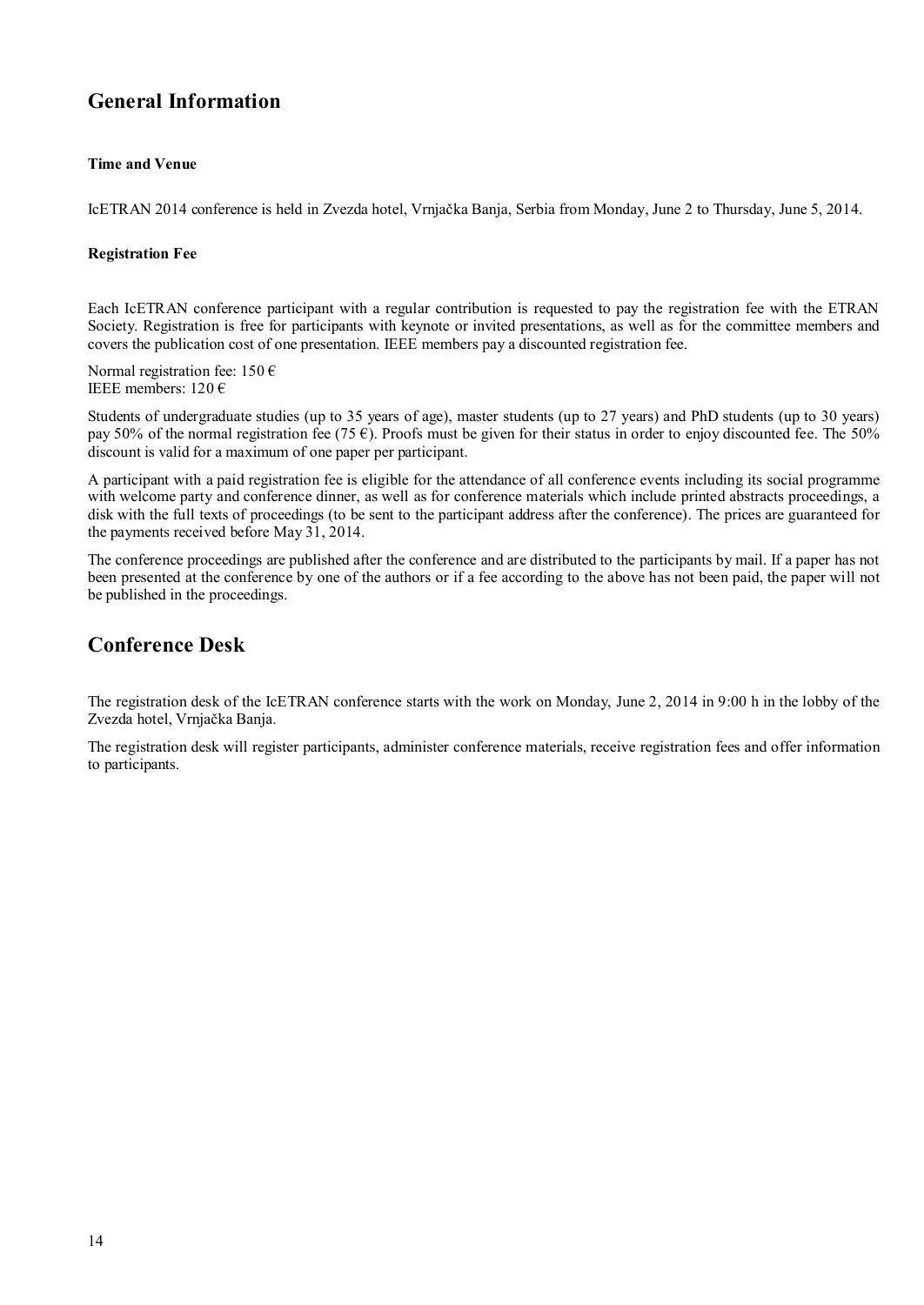# **Conference Opening Monday, June 2, 18:30 Room 1**

a. Welcome address

- b. Introductory speeches by ETRAN Society chair Bratislav Milovanović and ETRAN Soceity program chair Zoran Jakšić
- c. Opening of 58th ETRAN Conference
- d. Opening of IcETRAN 2014 conference

# **Welcome Cocktail**

**Monday, June 2, 19:30**

After the conference opening the participants and guests are invited to WELCOME COCKTAIL.

# **Annual General Assembly of ETRAN Society**

**(in Serbian) Tuesday, June 3, 18:00 Room 1**

# **Round table: R&D projects in Serbia and their implementation**

**(in Serbian) Tuesday, June 3, 10:30 Room 1**

# **Forum: Mihajlo Pupin – 160 years**

**(in Serbian) Tuesday, June 3, 14:00 Room 4**

The forum will be dedicated to less-known details about the famous Serbian scientist and engineer Mihajlo Pupin – his patents that are built into the foundations of modern telecommunications, his influence to the establishment and development of the largest science institution in the first half of XX Century.

# **Tenth Annual Workshop nanoETRAN**

**(in English) (within the section for Microelectronic and Optoelectronics) Chair: Zoran Jakšić Monday, June 2, 16:00 Room 5**

The nanoETRAN workshop is dedicated to all aspects of nanoscience and nanotechnologz related to electronics and electrical engineering, micro and nanoelectronics, micro and nanosystems, photonics and nanophotonics, as well as the aspects of fundamental science related to it. The papers are published in full in IcETRAN conference proceedings.

# **IEEE Serbia & Montenegro Section Annual Meeting**

**(in Serbian) Tuesday, June 3, 16:00 Room 4**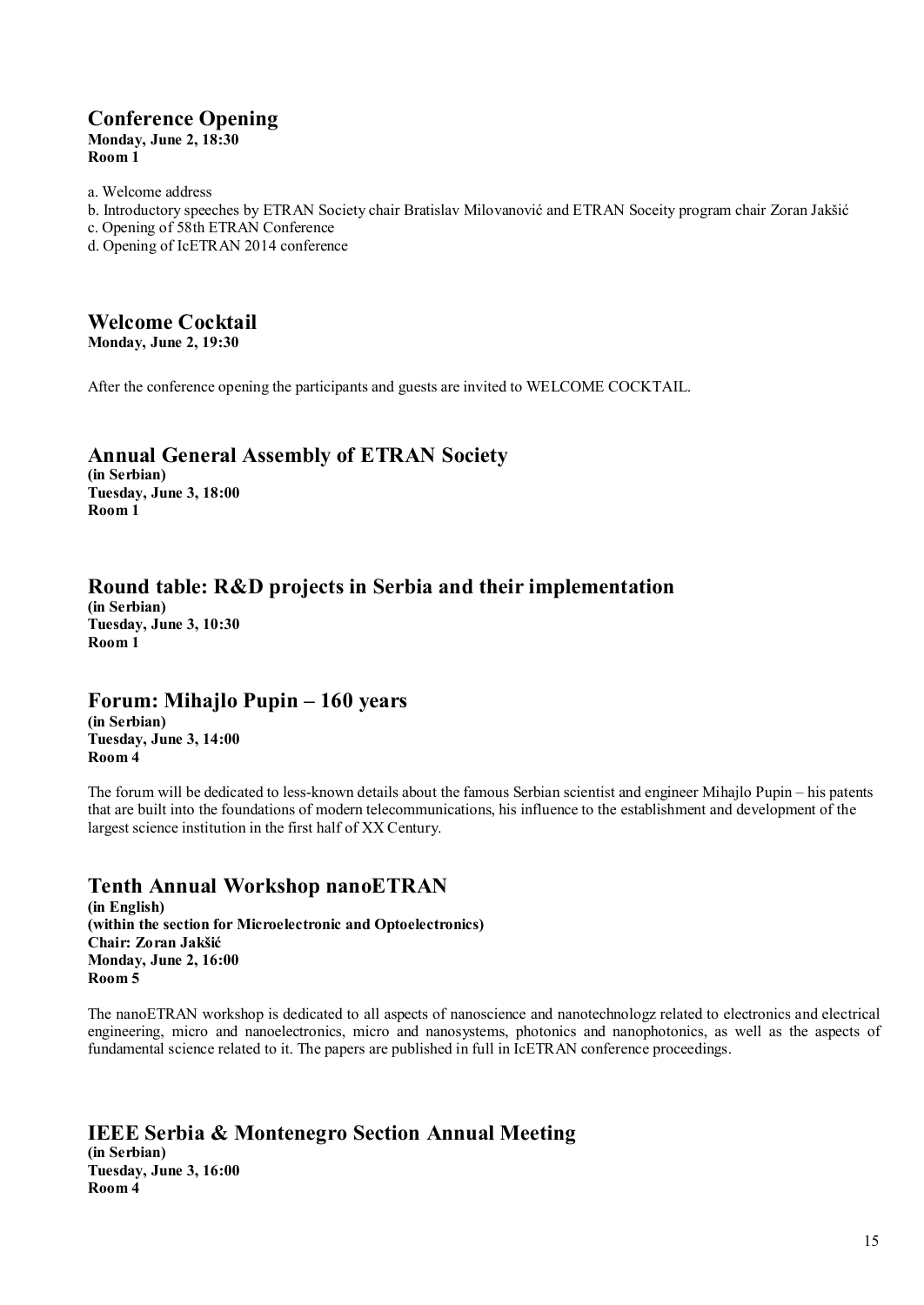Chair: Nataša Nešković, IEEE Serbia & Montenegro Chair

# **Exhibition: Mihajlo Pupin**

Conference Lobby, Throughout the conference

# **Exhibition: Academic Mind**

Conference Lobby, Throughout the conference An exhibition of science books published by Belgrade-based publisher Academic Mind will be held

# **Annoncing Best Paper Award recepients for 2014, Best Young Researcher Award recepients for 2014 and conference closing**

**Thursday, June 5, 13:30 Room 1**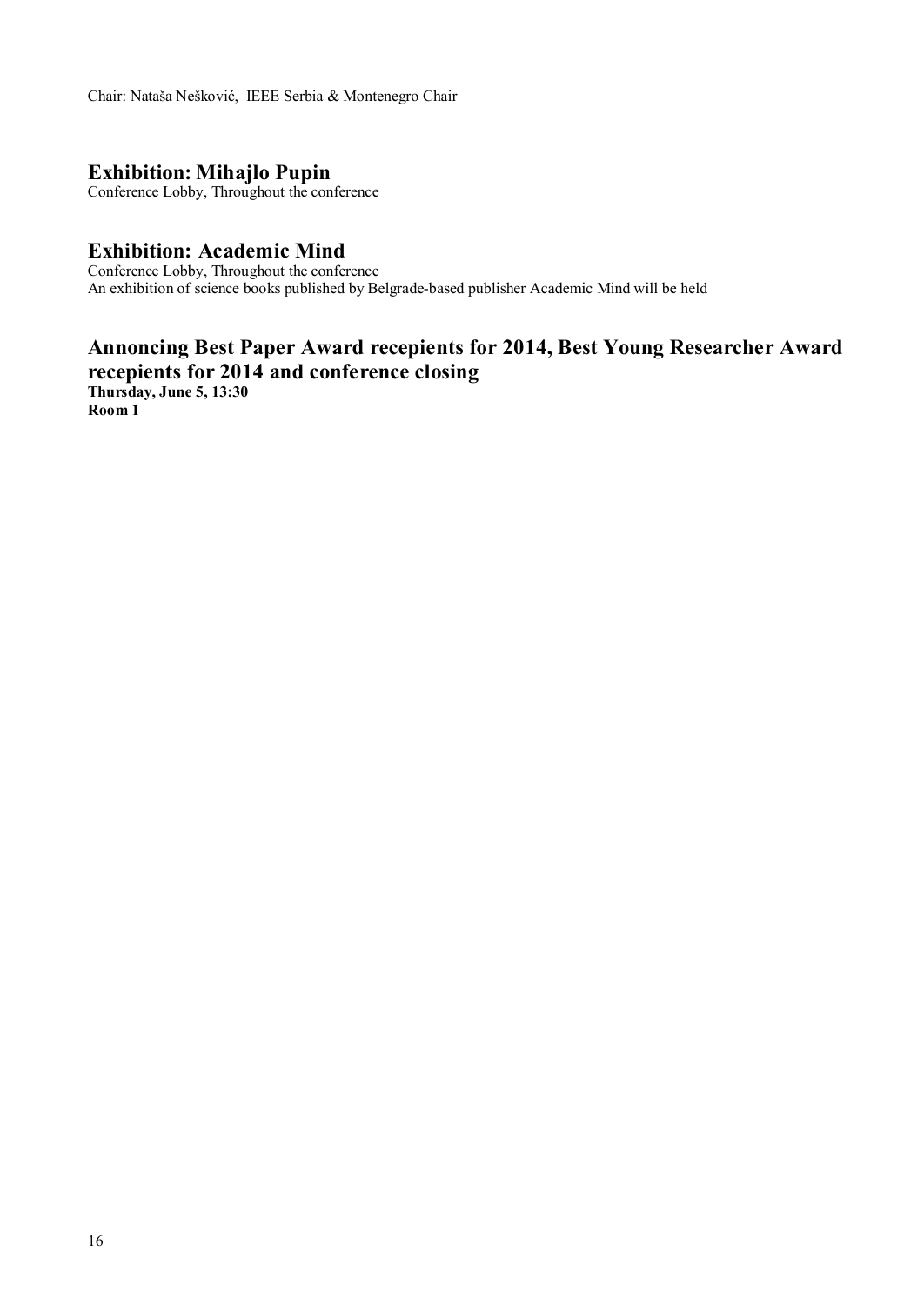# **IcETRAN Sections**

120 regular papers have been accepted for presentation at the IcETRAN 2014 International Conference within 24 sessions of 15 sections:

| Acoustics (3)                                            |
|----------------------------------------------------------|
| Antennas and Propagation (4)                             |
| Automatic Control (16)                                   |
| Power Engineering (3)                                    |
| Electric Circuits and systems and signal processing (10) |
| Electronics (8)                                          |
| Biomedicine (5)                                          |
| Metrology $(11)$                                         |
| Microelectronics and Optoelectronics (10)                |
| Microwave and Submillimeter Technique (9)                |
| New Materials (0)                                        |
| Nuclear Engineering (2)                                  |
| Robotics and Flexible Automation (16)                    |
| Computers (4)                                            |
| Telecommunications (8)                                   |
| Artificial Intelligence (12)                             |
|                                                          |

Additionally, 17 keynote lectures are to be given at the IcETRAN conference.

Besides that, 152 regular papers have been accepted for 58th national conference ETRAN, to be presented within 28 sessions of 15 sections. A total of 274 regular papers and 16 keynote lectures will be presented at the both conferences of ETRAN Society.

Full papers presented at the conference will be published in CD proceedings. In order to be included in the proceedings, a paper accepted for the Conference must be presented by one of the authors and a registration fee must be paid.

Professional Boards may nominate one award each for the best junior researcher paper (graduate or doctoral student). To be eligible for the Award, a junior researcher must be the first author of the paper and must personaly present the paper at the Conference.

Professional Boards may also propose one paper for the Best Paper Award.

A digital projector is available for presentation and a PC computer with Windows XP or Windows 7 operating system, with MS Power Point. It is advised to use lettering of minimum 18 pt in slides. As a rule, a contributed paper has an available time slot of 15 minutes (12 minutes talk + 3 minutes discussion). The available time for keynote presentations is 30 mintes.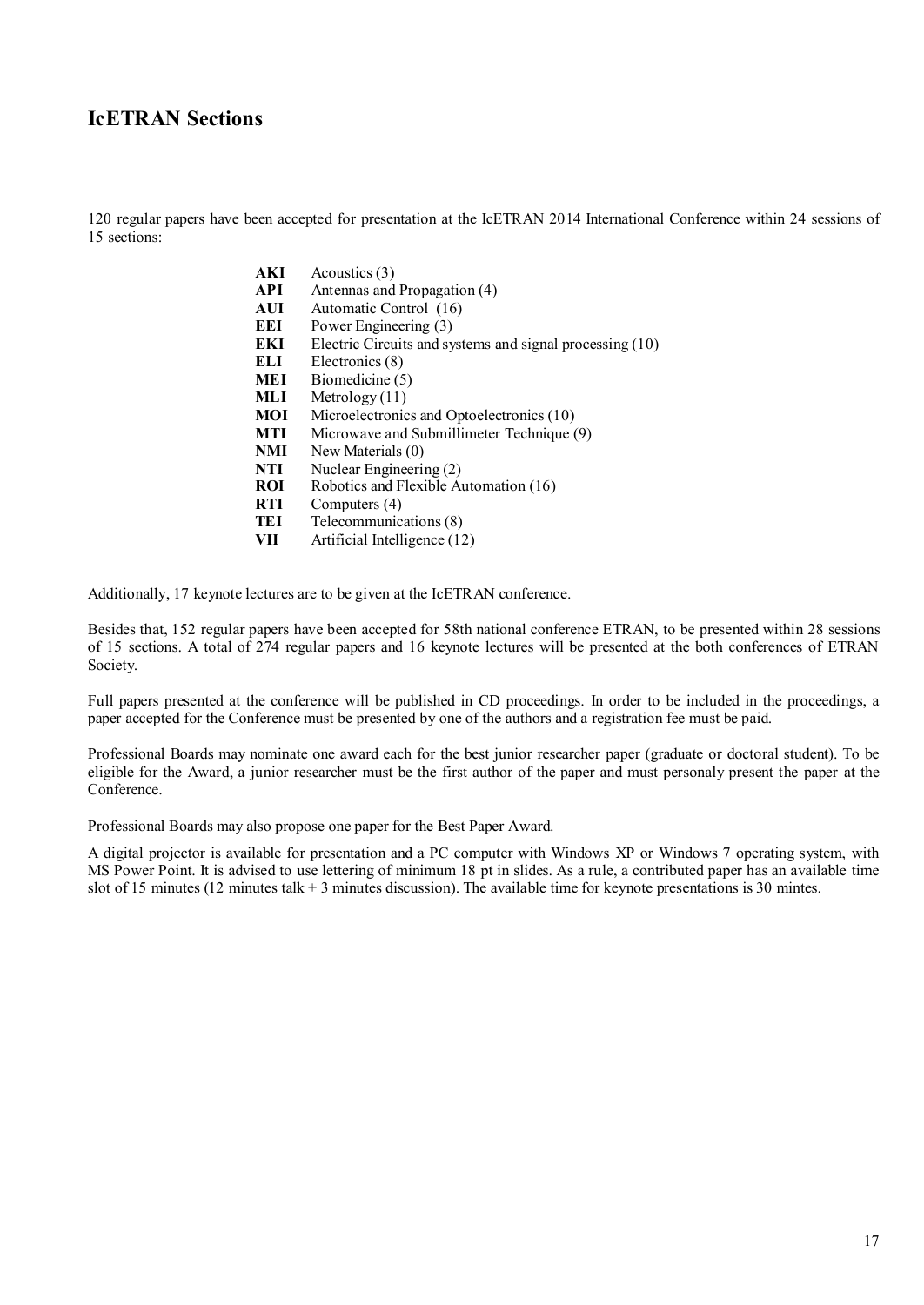# **Session Chairs**

# **Keynote Sessions**

| KS1 | Branko Kolundžija |
|-----|-------------------|
| KS2 | Zoran Prijić      |

- KS3 **Aleksandra Smiljanić**
- KS4 **Ivan Milentijević**
- KS5 **Dejan Popović**
- KS6 **Aleksandar Rodić**
- KS7 **Zoran Petrović**

# **Contributed Sessions**

| AKI1                             | Dragana Šumarac Pavlović                                                      |
|----------------------------------|-------------------------------------------------------------------------------|
| API1                             | Branko Kolunžija                                                              |
| AUI1<br>AUI2                     | Milorad Božić<br><b>Branko Kovačević</b>                                      |
| EEI1                             | Dejan Reljić                                                                  |
| EKI1<br>EKI1                     | Vlastimir Pavlović<br><b>Irini Reljin</b>                                     |
| ELI1                             | Tom Kazmierski, Miroslav Lazić                                                |
| MEI1                             | Dejan Popović                                                                 |
| MLI1<br>MLI <sub>2</sub><br>MLI3 | <b>Platon Sovilj</b><br>Dragan Denić<br>Ivan Župunski                         |
| MOI1<br>MO <sub>I2</sub><br>MOI3 | Zoran Prijić<br>Zoran Jakšić<br>Ljubiša Tomić                                 |
| MTI1<br>MTI1                     | Bratislav Milovanović, Nebojša Dončov<br>Vera Marković, Olivera Pronić-Rančić |
| NTI1                             | Selena Grujić                                                                 |
| ROI1<br>RO <sub>I2</sub><br>ROI3 | <b>Huosheng Hu</b><br><b>Stevo Bozinovski</b><br>Aleksandar Rodić             |
| RTI1                             | Claudio Moraga, Ivan Milentijević                                             |
| TEI1                             | Igor Radušinović                                                              |
| VII1<br>VII2                     | Aleksandar Perović<br>Aleksandar Jevremović                                   |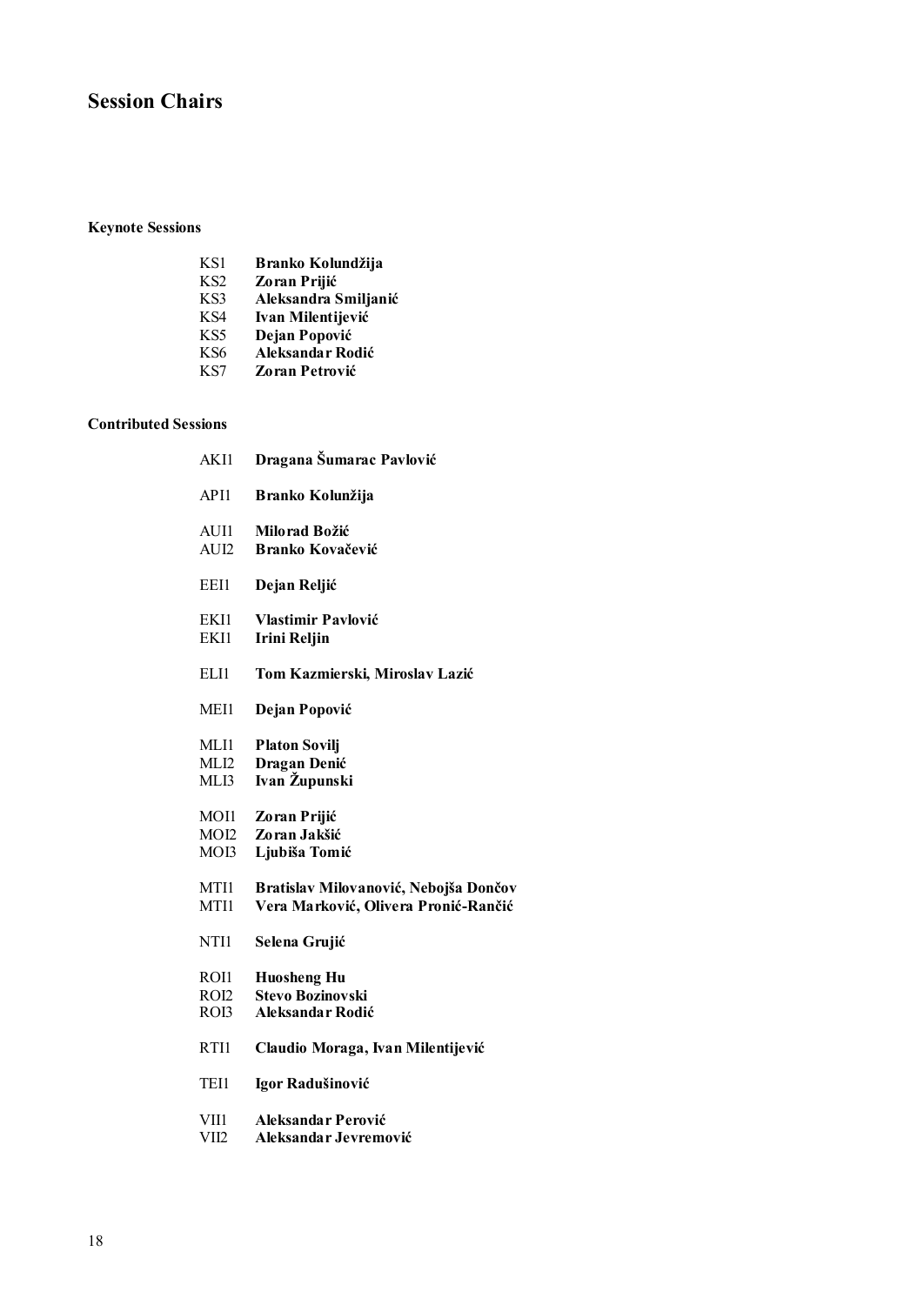|             | <b>Time</b> | Room 1                                                                                                                                                                                                                                                                                       | Room <sub>2</sub> | Room 3                                                                                            | Room 4                                                                                                         | Room 5                                                       |  |  |
|-------------|-------------|----------------------------------------------------------------------------------------------------------------------------------------------------------------------------------------------------------------------------------------------------------------------------------------------|-------------------|---------------------------------------------------------------------------------------------------|----------------------------------------------------------------------------------------------------------------|--------------------------------------------------------------|--|--|
| 2. 6. 2014. | 9:00        | Registration - ETRAN desk, hotel "Zvezda" reception desk, Vrnjačka banja                                                                                                                                                                                                                     |                   |                                                                                                   |                                                                                                                |                                                              |  |  |
|             | 10:00       | Keynotes: M. Krstic, L. Gavrilovska, M. Taguchi                                                                                                                                                                                                                                              |                   |                                                                                                   |                                                                                                                |                                                              |  |  |
|             | 12:00       | Joint Meeting of Steering Committee and Program Committee of ETRAN Society                                                                                                                                                                                                                   |                   |                                                                                                   |                                                                                                                |                                                              |  |  |
|             | 12:30       | Lunch break                                                                                                                                                                                                                                                                                  |                   |                                                                                                   |                                                                                                                |                                                              |  |  |
|             | 14:00       | $RT-1$                                                                                                                                                                                                                                                                                       | <b>AUI-1</b>      | $MLI-1+ML1$                                                                                       | <b>API-1</b>                                                                                                   | <b>Keynote:</b><br><b>A. Nikiforov</b><br>$MOI - 1 + MO - 1$ |  |  |
|             | 16:00       | RT-2                                                                                                                                                                                                                                                                                         | <b>AUI-2</b>      | $MLI-2+ML2$                                                                                       | $AP-1$                                                                                                         | <b>nanoETRAN</b><br>$(\overline{MOI-2}+MO-2)$                |  |  |
|             | 18:15       | <b>Conference opening (ETRAN/ICETRAN)</b><br>Welcome address<br>Introductory speeches (Bratislav Milovanović/Zoran Jakšić)<br>ETRAN/IcETRAN opening<br>Presenting awards for 2013:<br>"Nikola Tesla"<br>"Aleksandar Marinčić"<br>Best ETRAN Paper Award<br>Best Young Researcher Paper Award |                   |                                                                                                   |                                                                                                                |                                                              |  |  |
|             | 19:30       |                                                                                                                                                                                                                                                                                              |                   | <b>Welcome cocktail</b>                                                                           |                                                                                                                |                                                              |  |  |
| 3.6.2014.   | 8:30        | $RT-3$                                                                                                                                                                                                                                                                                       | $AU-1$            | ML3                                                                                               | MTI-1                                                                                                          | $MOI-3+MO3$                                                  |  |  |
|             | 10:30       |                                                                                                                                                                                                                                                                                              |                   |                                                                                                   | Round table: R&D projects in Serbia and their implementation                                                   |                                                              |  |  |
|             | 12,30       |                                                                                                                                                                                                                                                                                              |                   | <b>Keynote: K. R. Rao</b>                                                                         |                                                                                                                |                                                              |  |  |
|             | 13:00       | Lunch break                                                                                                                                                                                                                                                                                  |                   |                                                                                                   |                                                                                                                |                                                              |  |  |
|             | 14:00       | <b>Keynotes:</b><br>C. Moraga<br><b>R. Kounchev</b><br>$RTI-1$                                                                                                                                                                                                                               | $NTI-1+NT1$       | NM <sub>1</sub>                                                                                   | <b>Forum</b>                                                                                                   | $MEI-1 + ME1$                                                |  |  |
|             | 16:00       | RT-4                                                                                                                                                                                                                                                                                         | $AU-2$            | <b>Keynotes:</b><br>J. Milanović<br>S. Došen<br>O. Fratu<br><b>T. Kazmierski</b>                  | <b>IEEE</b> section<br>of Serbia &<br>Montenegro                                                               | EL <sub>1</sub>                                              |  |  |
|             | 18:00       | Annual assembly of ETRAN Society                                                                                                                                                                                                                                                             |                   |                                                                                                   |                                                                                                                |                                                              |  |  |
|             | 20:30       | <b>Conference Dinner</b>                                                                                                                                                                                                                                                                     |                   |                                                                                                   |                                                                                                                |                                                              |  |  |
| 4.6.2014.   | 8:30        | RT <sub>5</sub>                                                                                                                                                                                                                                                                              | EE1               | <b>ROI-1</b>                                                                                      | $MTI-2$                                                                                                        | <b>ELI-1</b>                                                 |  |  |
|             | 10:30       | RT <sub>6</sub>                                                                                                                                                                                                                                                                              | $EEI-1+EE2$       | <b>Keynotes:</b><br>H. Hu<br><b>S. Bozinovski</b><br>K. Kpalma<br>S. Avramov-<br><b>Zamurovic</b> | • Annual<br>assembly<br>microw. soc.<br>MTTS<br>• Microwave<br>Review<br>presentation<br>· A. Nešić<br>Jubilee | EL <sub>2</sub>                                              |  |  |
|             | 12:30       | <b>Keynote: T. Makabe</b>                                                                                                                                                                                                                                                                    |                   |                                                                                                   |                                                                                                                |                                                              |  |  |
|             | 13:15       |                                                                                                                                                                                                                                                                                              |                   | Lunch break                                                                                       |                                                                                                                |                                                              |  |  |
|             | 14:00       |                                                                                                                                                                                                                                                                                              |                   | Excursion "Monasteries of Serbia": Žiča, Ljubostinja                                              |                                                                                                                |                                                              |  |  |
| 5.6.2014.   | 8:30        | <b>TEI-1</b>                                                                                                                                                                                                                                                                                 | <b>AKI-1+AK1</b>  | <b>ROI-2</b>                                                                                      | $MT-1$                                                                                                         | $VII-1$                                                      |  |  |
|             | 10:30       | <b>TEI-2+TE1</b>                                                                                                                                                                                                                                                                             | $AK-2$            | <b>ROI-3</b>                                                                                      | <b>EKI-1</b>                                                                                                   | $VII-2$                                                      |  |  |
|             | 12:00       | TE1 (cont'd)                                                                                                                                                                                                                                                                                 | $AK-3$            |                                                                                                   | $EXI-2+EK1$                                                                                                    | $VI-1$                                                       |  |  |
|             | 13:45       | • Announcement of Best Paper Award and Best Young Researcher Award winners<br>• Conference closing                                                                                                                                                                                           |                   |                                                                                                   |                                                                                                                |                                                              |  |  |

# **Time schedule of IcETRAN and ETRAN conferences**

Underlined: IcETRAN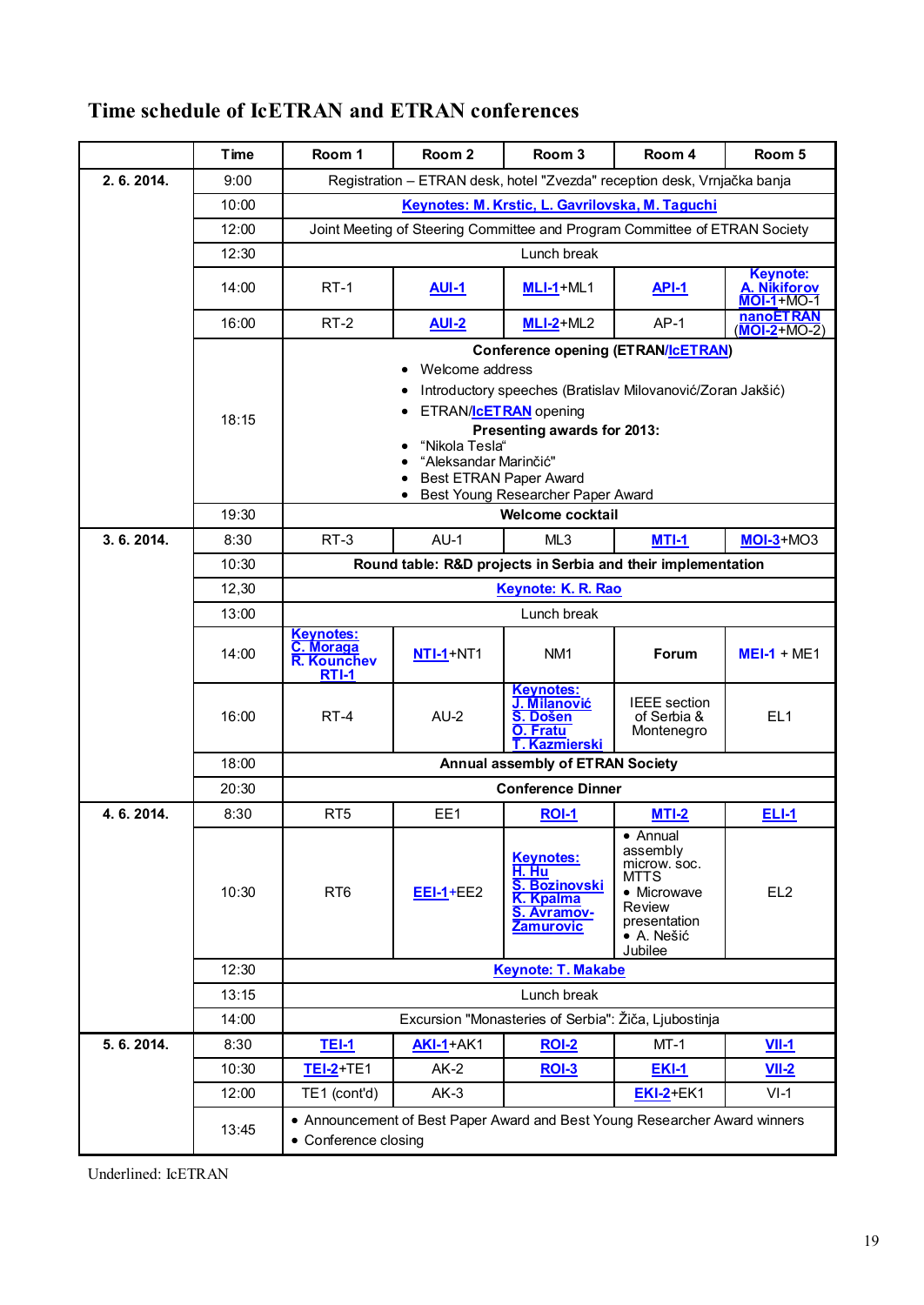# **Keynote Sessions**

#### **KS1 June 2, Room 1, 10:00 Chair: Branko Kolundžija, School of Electrical Engineering, University of Belgrade, Serbia**

#### 10:00

#### EXTREMUM SEEKING FOR WIND AND SOLAR ENERGY APPLICATIONS

### *Miroslav Krstić, University of California San Diego , USA*

Invented in 1922, extremum seeking (ES) is one of the oldest feedback methods. However, its purpose is not regulation but optimization. For this reason, applications of ES have often come from energy systems. The first noted publication in the West is Draper and Li's 1951 application to spark timing optimization in internal combustion engines, preceded by considerable popularity of ES in the Russian literature in the 1940s. ES has been applied to gas turbines and even nuclear fusion reactors. Renewable energy applications have brought a new focus on the capabilities of ES algorithms. We present applications of ES in two types of energy conversion systems for renewable energy sources: wind and solar energy. In both areas the goal is maximum power point tracking (MPPT), i.e., the extraction of the maximum feasible energy from the system under uncertainty and in the absence of a priori modeling knowledge. For the wind turbine system we perform MPPT by tuning the set point for the turbine speed using scalar extremum seeking. For the photovoltaic array system, we perform MPPT by tuning the duty cycles of the DC/DC converters employed in the system using multivariable ES. For the photovoltaic system we provide experimental results.

#### 10:30

# VISIONS OF A NEW COGNITIVE AND COOPERATIVE COMMUNICATIONS WORLD: THE ACROPOLIS VIEWPOINT

# *Liljana Gavrilovska, Vladimir Atanasovski, Faculty of Electrical Engineering and Information Technologies Skopje, Macedonia*

The wireless communications systems introduce cognitive and cooperative mechanisms to support the advanced coexistence and to maximize the radio resource optimization. The cognition refers to the ability of the wireless networks to autonomously learn and reason upon certain context whereas the cooperation refers to the ability to extract increased performance by exchanging mutually relevant information among network nodes. This keynote speech will address the topics of cognition and cooperation from the ACROPOLIS viewpoint and will summarize and highlight the most relevant aspects, mechanisms and platforms to today and future cognitive systems. ACROPOLIS was a European initiative funded under the FP7 NoE program and gathered the most prominent European academic and research institutions in the corresponding field.

# 11:00

# FUNCTIONAL ANTENNAS COMPOSED OF UNBALANCED FED ULTRA LOW PROFILE INVERTED L ANTENNA

#### *Mitsuo Taguchi, Nagasaki University, Japan*

The authors have proposed the unbalanced fed ultra low profile inverted L antenna on the rectangular conducting plane (ULPIL). This antenna is excited on the horizontal element. When the size of conducting plane is 0.245 l (l: wavelength) by 0.49 l and the antenna height is l/30, and the length of horizontal element is around l/4, the input impedance of this antenna is matched to 50 W and its directivity becomes more than 4 dBi. In this antenna, the inverted L element and the conducting plane are strongly coupled and the electromagnetic field concentrates within the inverted L element and the ground plane. By adjusting the antenna structure and adding the parasitic elements, the dual band antenna, the wideband antenna, and the high gain planar antenna have been proposed. The circular polarized antenna composed of ULPIL and Lshaped slot, the MIMO antenna composed of two ULPIL's and the antennas for the wireless power transmission (WPT) system have also been proposed. When the distance between transmitting and receiving antennas in WPT system is 10 mm, the power transfer efficiency of 99.2 % is obtained at the design frequency of 1 GHz. In this talk, these antennas will be presented.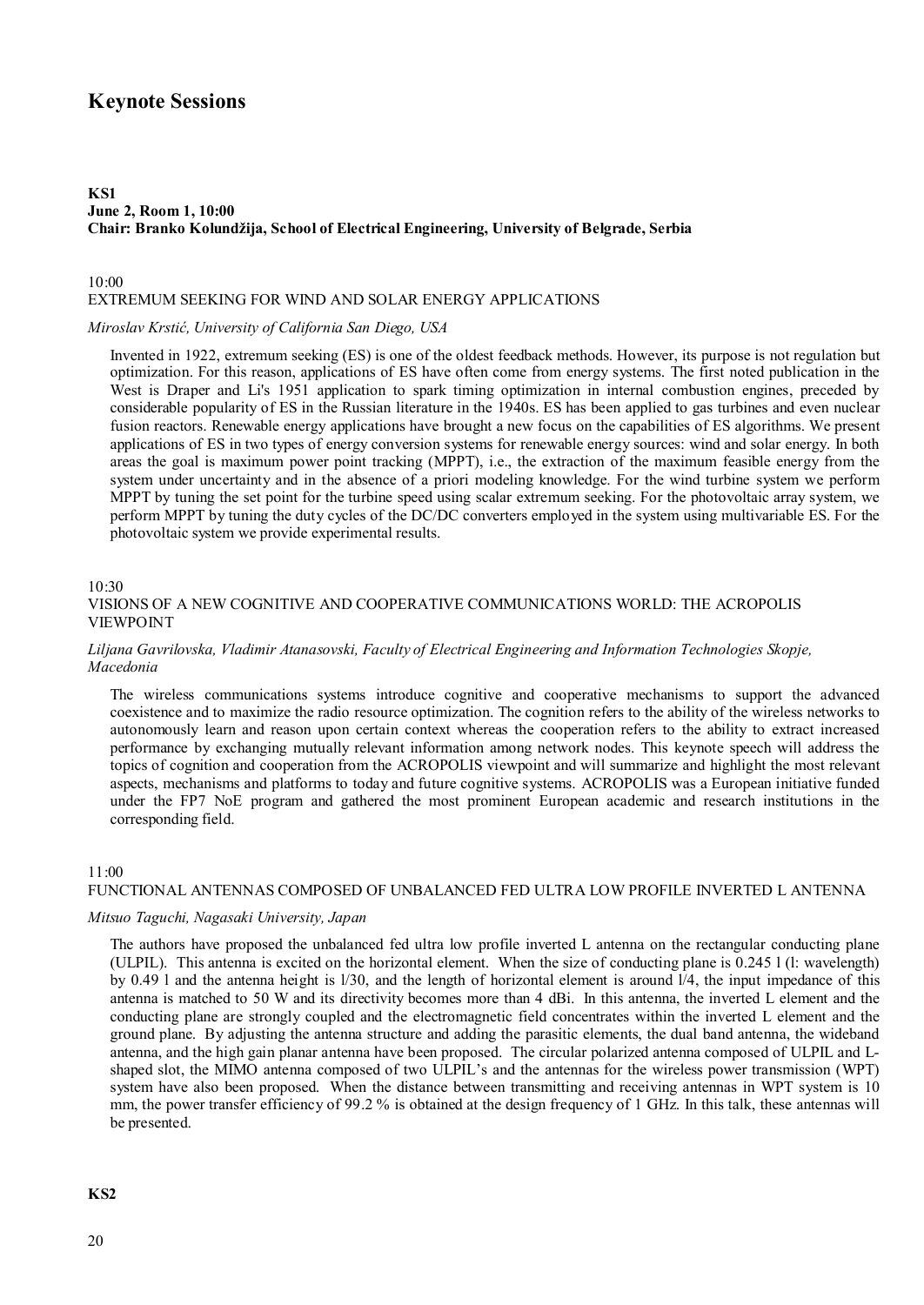# **June 2, Room 5, 14:00 Chair Zoran Prijić, Faculty of Electronic Engineering, University of Niš, Serbia**

 $14:00$ 

### RADIATION EFFECTS AND TESTS IN MICROELECTRONICS: STATE-OF-THE-ART AND CHALLENGES

#### *Aleksandr Nikiforov, Specialized Electronic Systems, Russia*

Radiation is the inherent part of both natural space and artificial nuclear environments. Radiation induces IC's parameters degradation, logic upsets as well as functional failure. Usually high precious circuits (such as ADC, DAC, sensors and voltage regulators), functionally complex VLSI (such as microprocessors, memories, FPGA), high frequency and microwave devices are among the most radiation sensitive parts. In the keynote lecture it is stated that the wide variety of radiation environments leads to limited number of basic radiation effects in ICs which can be simulated, predicted, assured and characterized in radiation tests on each step of the devices living cycle. Typical radiation hardness levels for main microelectronic processes are discussed. The Russian state-of-art basic approach to microelectronics radiation hardness assurance and tests is introduced which seems to be more flexible, informative and cost effective as compared to other systems. Radiation and simulation installations have minimal signal cable lines specified for microelectronic tests in active mode of operation within  $-60...+125^{\circ}$ C temperature range. Radiation test basic procedure is fully automated and smart. It is also suggested to use obtained unique radiation response of each device as its identification mark similar to fingerprints. Future development trends and plans are discussed.

# **KS3 June 3, Room 1, 12:30 Chair: Aleksandra Smiljanić, School of Electrical Engineering, University of Belgrade, Serbia**

# 12:30

# VIDEO CODING STANDARDS: AVS CHINA, H.264/MPEG-4 PART 10, HEVC, VP6, DIRAC AND VC-1

#### *K. R. Rao, University of Texas at Arlington, USA*

In the family of video coding standard HEVC has the promise and potential to replace/supplement all the existing standards (MPEG and H.26x series including H.264/AVC). While the complexity of the HEVC encoder is several times that of the H.264/AVC , the decoder complexity is within the range of the latter. Researchers are exploring about reducing the HEVC encoder complexity. Motion estimation (ME) occupies 77-81% of HEVC encoder implementation. Hence the focus has been in reducing the ME complexity .Several researchers have implemented performance comparison of HEVC with other standards such as H.264/AVC , MPEG-4 Part 2 visual, H.262/PEG-2 Video, H.263, and VP9 and also with image coding standards such as JPEG2000, JPEG-LS, and JPEG-XR. However the payoff is several tests have shown that HEVC provides improved compression efficiency up to 50% bit rate reduction for the same subjective video quality compared to H.264/AVC. Besides addressing all current applications, HEVC is designed and developed to focus on two key issues: increased video resolution - up to 8kx4k – and increased use of parallel processing architecture. Brief description of the HEVC is provided. Multimedia Research Group Inc. predicts consumer devices with HEVC decoding capability to top 2 billion units by 2016 (www.mrg.com).

# **KS4 June 3, Room 1, 14:00 Chair: Ivan Milentijević, Faculty of Electronic Engineering, University of Niš, Serbia**

# 14:00 REVERSIBLE COMPUTING

#### *Claudio Moraga, European Centre for Soft Computing, Germany*

Moore's Law, disclosed in 1975, predicted doubling the number of devices per Integrated Circuit, decreasing the size to 1/2, and doubling processor performance, every 18 months. This law was understood as "faster, smaller, better" (and "cheaper") by the semiconductor industry. Moore's Law is approaching the end of its validity, not actually on physical reasons (as it was expected), but on economic reasons. Each new step following Moore's Law is costing more than the previous ones. To avoid "stagnation" in the progress of computing, new technologies and new paradigms must be developed. Reversible Computing is one such paradigm, which comprises computing without information loss, i.e., without deleting -("erasing")- bits of information, and thus it alleviates the power dissipation in form of heat, which characterizes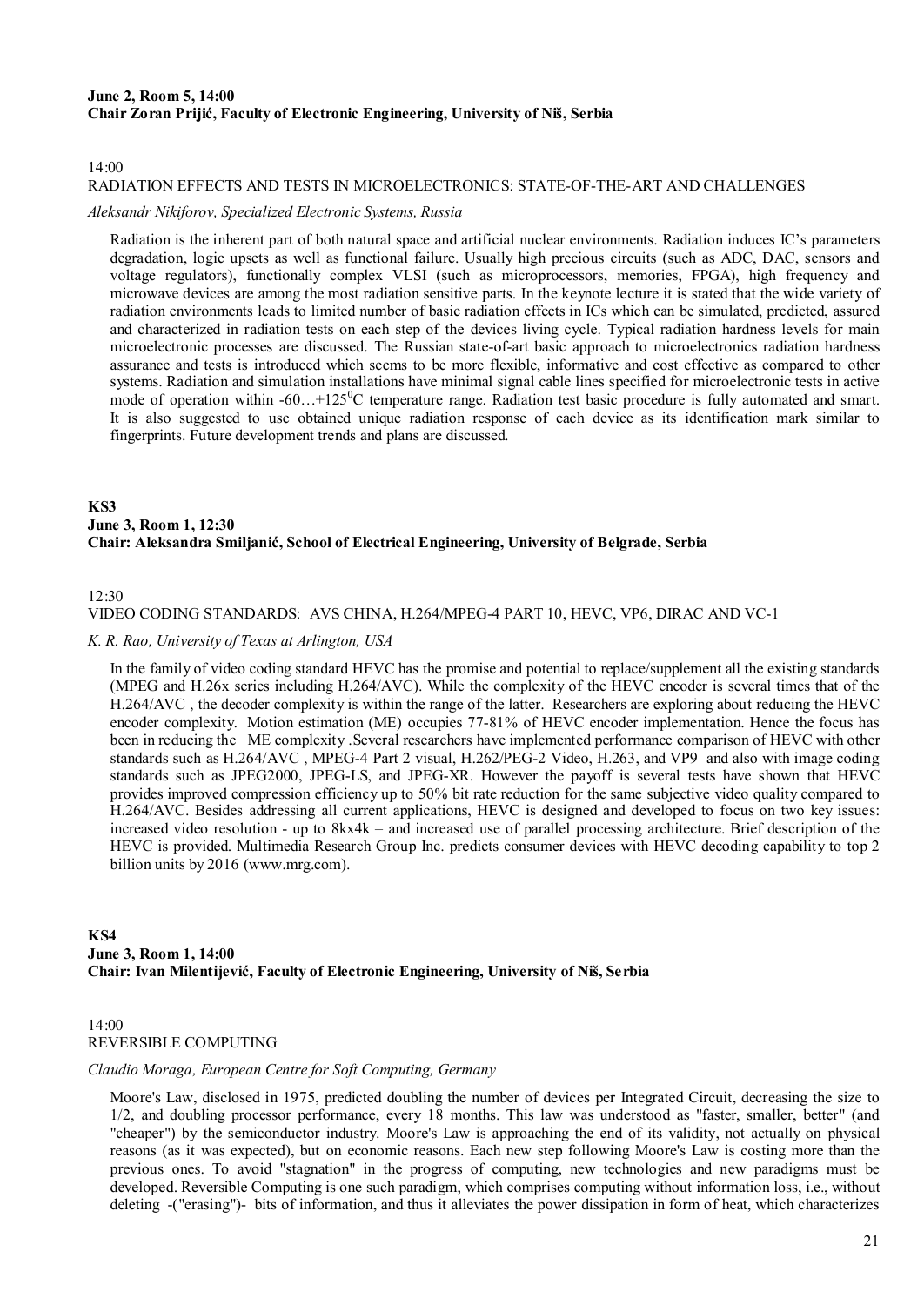today our computers. On the other hand, reversible computing is close to quantum computing, since quantum physics constraints quantum state transformations in such a way that all quantum gates and computing circuits must be reversible. Therefore, advances in (theoretical) reversible computing will be able to display all their power, when a quantum technology has been engineered.

#### 14:30

#### PYRAMIDAL IMAGE REPRESENTATIONS: COMPARISON, EVALUATION AND APPLICATIONS

#### *Roumen Kountchev, Technical University of Sofia, Bulgaria*

In this work are presented the basic features of the well-known Laplasian/Gaussian Pyramid, the Wavelet pyramid, and the Inverse Difference Pyramid (IDP), used for still image representation. In the comparison is also included the IDP modification, called Branched Inverse Pyramid. The decompositions are analyzed in the spatial and spectrum domains. They are evaluated in respect of their computational complexity and the ability to be used in various contemporary applications. Here are also considered in detail the principles of the IDP based on linear (DFT, DCT, WHT, KLT, etc.) and non-linear transforms: deterministic, with oriented surfaces, and adaptive, based on pyramidal neural networks. Furthermore, the work introduces the non-recursive and recursive implementations of the IDP. Special attention is paid to the main application areas: the image compression (lossless, visually lossless and lossy), the multi-view and the multispectral images representation, etc. Besides, in this work is evaluated the ability of the pyramidal representations to offer additional facilities for image content protection through multiple resistant and fragile watermarking; for intelligent search-by-content in large image databases (big data management); for efficient compression of sequences of similar images (groups of multispectral images, and in medicine – sequences of CT images). Side achievements of the IDP are the specially developed methods for lossless data coding, histogram matching and adaptive image filtration, aimed at the compression efficiency enhancement.

# **KS5 June 3, Room 3, 16:00 Chair: Dejan Popović, School of Electrical Engineering, University of Belgrade, Serbia**

#### 16:00 FUTURE POWER SYSTEMS – EFFICIENT MANAGEMENT OF UNCERTAINTIES AND BIG DATA

#### *Jovica Milanović, University of Manchester, United Kingdom*

The future power systems will be characterised by blurred boundaries between transmission and distribution system, by mix of wide range of electricity generating technologies (conventional hydro, thermal, nuclear and power electronic interfaced stochastic and intermittent renewable generation), responsive and highly flexible, typically power electronics interfaced, demand and storage with significant temporal and spatial uncertainty, proliferation of power electronics (HVDC, FACTS devices and new types of load devices) and significantly higher reliance on the use of measurement data including global (Wide Area Monitoring) signals for system identification, characterization and control and Information and Communication Technology embedded within the power system network and its components. In order to successfully control such system and its parts and to ensure its stability and security the control strategies and modelling and simulation tools for future power networks need to cater for significantly increased uncertainties, both in terms of model uncertainties and operational uncertainties and influx of unprecedented amount of data from different types of local and wide area distributed data acquisition devices and monitors. This presentation identifies sources of uncertainties and big data in future power networks and gives examples of methodologies that can be used to successfully model, analyse and control these complex systems.

#### 16:30

#### SENSORY FEEDBACK AND CLOSED-LOOP CONTROL IN PROSTHETICS

#### *Strahinja Dosen, Georg-August University, Germany*

A prosthesis should serve as a morphological and functional substitute of the missing limb and therefore restore both motor and sensory functions that are lost due to an amputation. Modern day upper limb prostheses are sophisticated mechanical systems with enough flexibility to restore various motor functions. However, the methods for effective and user friendly control of these devices are still missing, and there are yet no commercial prostheses providing any kind of somatosensory feedback to the user. This talk will present our research efforts towards understanding and designing manual and semiautomatic systems with integrated sensory feedback for closed-loop control of prosthetic devices. A framework for rapid prototyping and assessment of the closed-loop human manual control systems will be described, followed by experimental studies investigating the basic as well as applied aspects of sensory feedback in prosthetics. The solutions based on the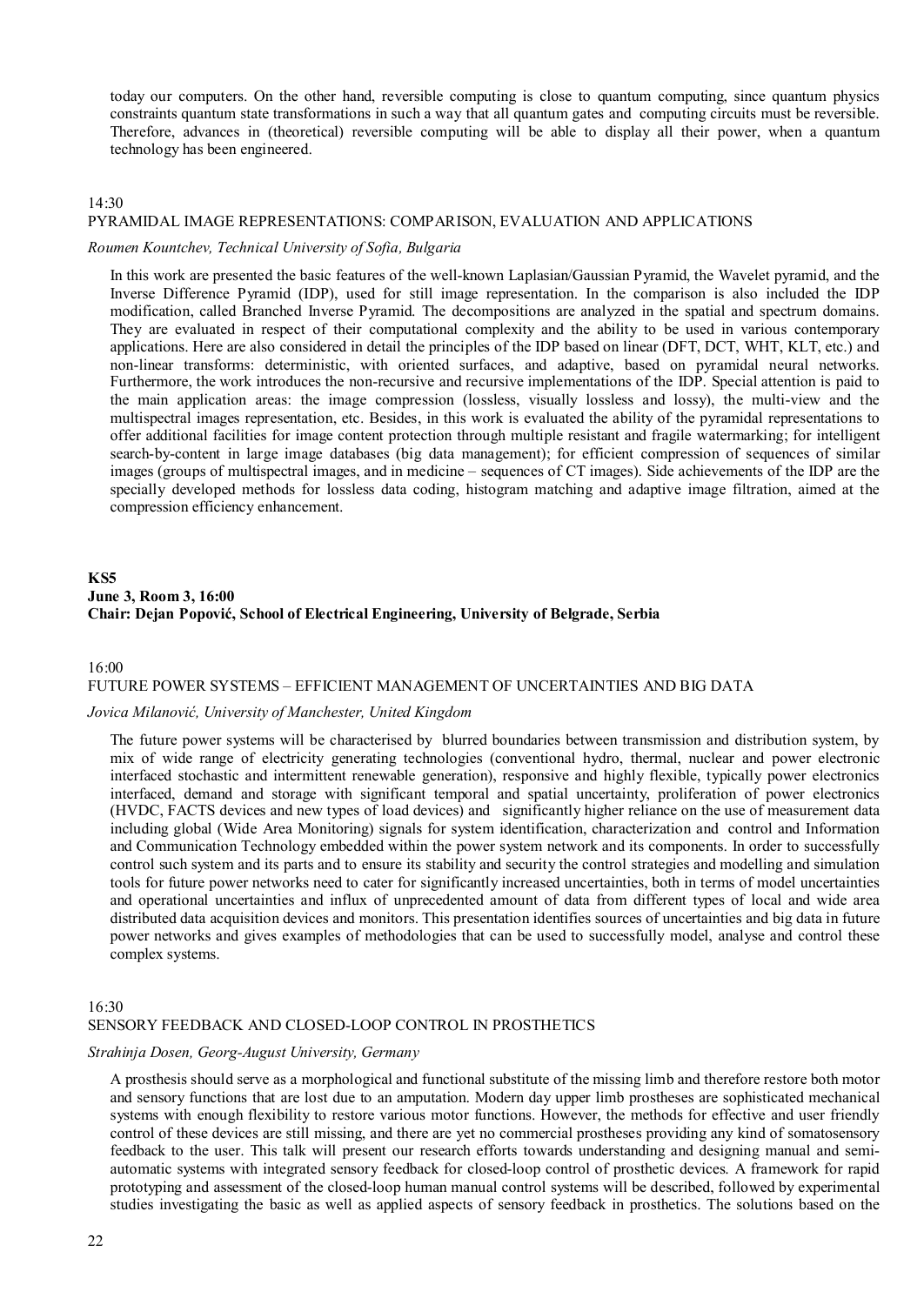classic sensory substitution methods (electrotactile and vibrotactile) but also alternative, novel interfaces for feedback (augmented reality) and control (computer vision) will be presented. The overall aim of this research is to design an intuitively controlled closed-loop prosthesis, increasing the utility in the daily-life applications as well as facilitating the integration into the body scheme of the user.

# 17:00 SMALL CELLS IN NEW GENERATIONS OF MOBILE ACCESS NETWORKS

#### *Octavian Fratu, Alexandru Vulpe, Razvan Craciunescu, Simona Halunga, University POLITEHNICA of Bucharest, Romania*

Due to their low cost and easy deployment, small cells provide a viable and cost-effective way of improving the cellular coverage and capacity both for homes and enterprises, both in metropolitan and rural areas. Together with macro-cells, they form, what are called Heterogeneous Networks or HetNets. However, the successful rollout and operation of small cells are still facing significant technical challenges and issues. The new generations of mobile / cellular networks are trying to adapt the network capabilities to the traffic demands and, consequently, to optimize the network according the users' punctual and specific requirements. The development of small cells to cover these punctual demands and their deployment is seen in the recent years as a solution to cover these specific requirements and to optimize the network functionality. In this paper the need for, challenges and solutions of small cell deployments are analyzed. This analysis is conducted with respect to self-organizing features, interference coordination, energy efficiency and spectrum efficiency. The possibility to extend the small cells working frequency in milimiter waves domain is also investigated.

#### $17.30$

# ENERGY EFFICIENT MANY-CORE PROCESSOR ARCHITECTURES

#### *Tom Kazmierski, University of Southampton, United Kingdom*

The traditional approach to boosting efficiency of microprocessors through architectural specialization and increasingly complex full custom design has led to ever increasing design and verification costs, increasing lead times, and increasing energy consumption. These issues have now become critical as they hinder further developments in the overall full-custom design approach to high-performance processing. A fundamentally different approach is needed, for example, to utilize clusters of small embedded processors that can successfully address the cost and energy issues. Approaches based on using many-core embedded processors promise substantial gains in energy efficiency by eliminating the complexity of a highspeed microprocessor and facilitating substantial reductions in wasted opcodes, wasted bandwidth, and wasted energy. Moreover, parallelization of time-demanding tasks can allow slower clock speeds which, coupled with reductions in the supply voltage to the near-threshold and sub-threshold levels, can lead to further energy savings. The many-core approach opens new possibilities of hardware-software trade-offs and tuning as it establishes a link between the application programmer and hardware design engineer. Such a link enables efficient simultaneous software optimization and semispecialized processor hardware design. Powerful FPGA platforms, which appeared in recent years, make such softwarehardware co-tuning fast and cost effective since the design is verified and tested before a full-custom many-core implementation is attempted. This keynote will give examples of very recent developments in energy-efficient multi-core processor design which demonstrate that the processor architecture development has taken a radically new direction. It will also address the trade-offs between energy consumption and performance and will give examples of different leading-edge many-core platforms optimised for energy consumption.

# **KS6 June 4, Room 3, 10:30 Chair: Aleksandar Rodić, Mihajlo Pupin Institute, University of Belgrade, Serbia**

# 10:30 ADVANCED HUMAN-MACHINE INTERACTION IN ROBOTICS

#### *Huosheng Hu, University of Essex, United Kingdom*

Since recent advancement of computing and robotics technologies, intelligent robots are soon ready to serve us in our homes, hospitals, offices and everywhere. To be used by general public who has no special training, these robots should be able to speak, recognise facial expression, understand spoken and gesture instructions, navigate autonomously in humancentred environments, and therefore play an important role in our daily life. This seminar briefly overviews the recent development in advanced human-machine interaction, in particular focused on the various modalities of information exchanging between humans and robots. Several human-machine interaction mechanisms are discussed respectively, and many experimental implementation results are demonstrated via video.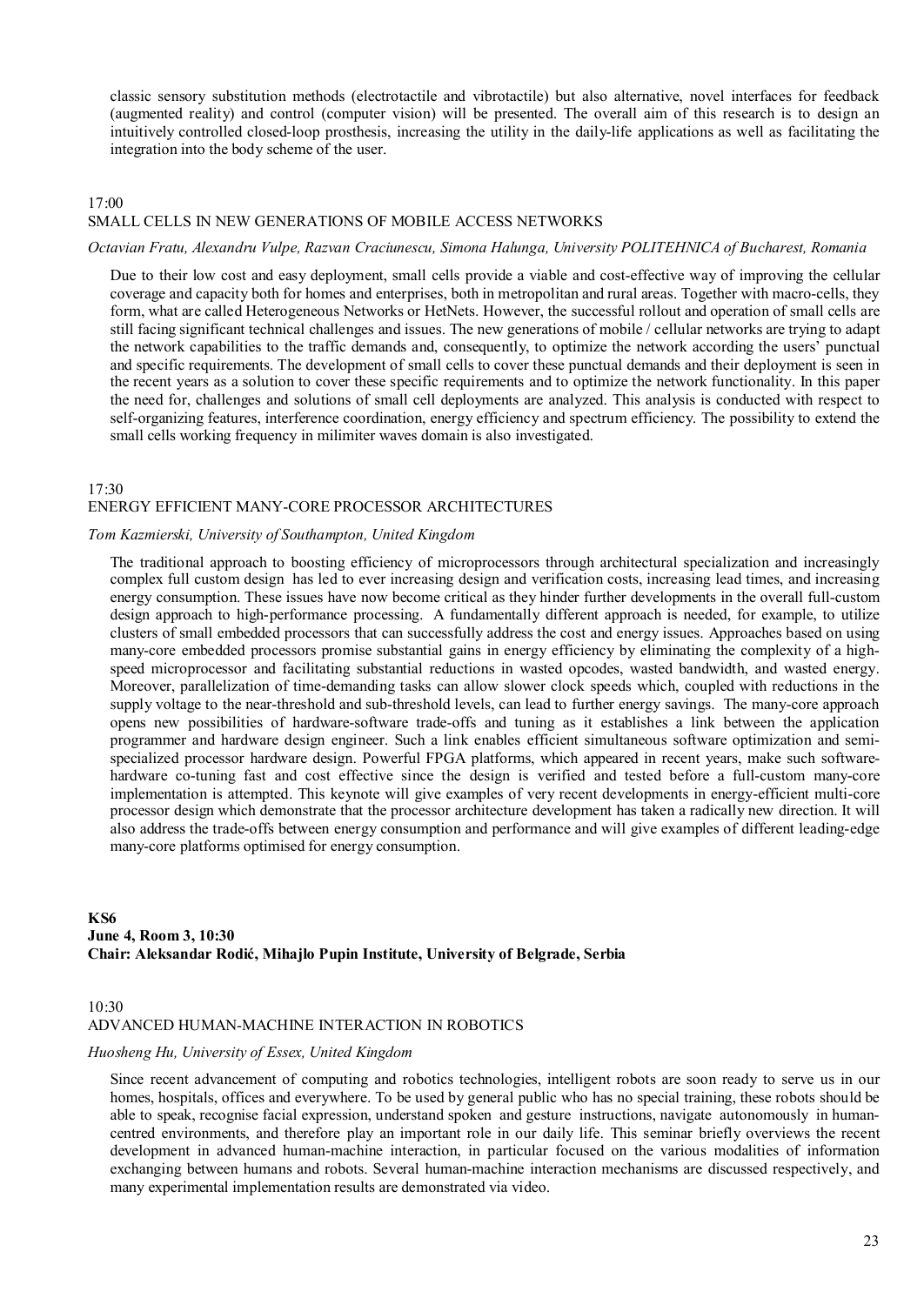#### 11:00 KINESIS OF PHYSICAL OBJECTS CONTROLLED BY SIGNALS EMANATING FROM A HUMAN BRAIN: AN ENGINEERING AND COMPUTER SCIENCE APPROACH, SINCE 1988

# *Stevo Bozinovski, South Carolina State University, USA and Faculty of Information Science and Computer Engineering, Skopje, Macedonia*

The lecture presents an overview and methodology on controlling movement of physical objects using signals emanating from a human brain. Until 1988 it was viewed in realm of science fiction, under the term of psychokinesis. In 1988 the first series of experiments were conducted showing how a physical object, a mobile robot, can be controlled by EEG signals emanating from a human brain. Before that, in 1973, a challenge was stated of controlling objects, virtual or physical, using biosignals, examples being EEG, EOG, and CNV, among others. The first movement of a virtual object, a graphical object on a computer screen, was carried out in 1977. In 1988 three results were achieved: the mentioned control of a physical object using EEG alpha rhythm, writing sequences of letter on a computer screen using P300 evoked potential, and controlling a buzzer using CNV anticipatory potential. In 1989 control of a physical object, a robot, was achieved using EOG signals. In 20th century, the mentioned 1988 result was the only one on controlling physical objects by a human brain; it was done with noninvasive recording of EEG signals, outside the brain, on the human scalp. Eleven years later, in 1999, a rat brain was used for showing movement of a physical object using invasive, inside the brain, recording of electrical signals. In 21st century, the field named as brain-robot interface, brain-computer interface, and brain-machine interface is a hot topic in engineering and computer science. This lecture will give some details on the mentioned pioneering results, as well as on current directions in the field.

#### $11.30$

# RECENT TRENDS IN SATELLITE IMAGE PANSHARPENING TECHNIQUES

#### *Kidiyo Kpalma, Institut National des Sciences Appliquées de Rennes, France*

Nowadays, there are several satellites bearing sensors to provide images from different spectral bands at the same time, but with various resolutions and at different frequencies. In practice, there is an image captured over a wide spectral band which is known as panchromatic (PAN) image. Besides this image there are at least three multispectral (MS) images captured over narrower spectral bands including the visible red (R), green (G) and blue (B) bands. Commonly, multispectral images have lower spatial resolution than that of panchromatic image. Though, today's sensors can produce multispectral images with higher spatial resolution than before, it is still desirable to enhance their resolution in order to approach that of the PAN image. The process of generating high resolution color images from MS and PAN images is known as pan-sharpening. This process fuses the low-resolution MS images with the higher-resolution PAN image so that the resulting images corresponding to MS images are of the same resolution as the PAN image. This helps to obtain color images with higher spatial resolution for better visualization of remote sensing color images. This paper presents a review of pan-sharpening methods and then analyzes the trends of the algorithms. Through this review, we will analyze the impact of pan-sharpening on remote sensing images processing, and particularly, we will observe the income of pan-sharpening in vegetation detection. Based on our previous work, a strategy is implemented to evaluate the performance of pan-sharpened images.

# 12:00 MEASURING LASER BEAM PROPAGATION IN MARITIME ENVIRONMENT

### *Svetlana Avramov-Zamurovic, United States Naval Academy, USA*

Laser light propagation in maritime environment is of importance to free space communications. Mitigating optical turbulence and scattering continue to be challenging issues from both theoretical and implementation aspects. The goal of the research is to minimize the laser light intensity variations at the reception. We approach laser beam propagation in complex random media using partially coherent beams. Those beams have prescribed spatial coherence statistics to best contest the atmosphere along the path. We create novel class of beams and measure their scintillation in various scenarios in the field. The talk will cover theoretical background that defines the several types of beams, including Multi Gaussian Schell model beams that create flat top profile and Bessel-Gaussian model beams that make ring shape. Methods used to produce partially coherent beams and to measure their performance in maritime environment will be discussed in detail. The results that demonstrate significant reduction in variations of laser light intensity will be presented and future research directions will be provided.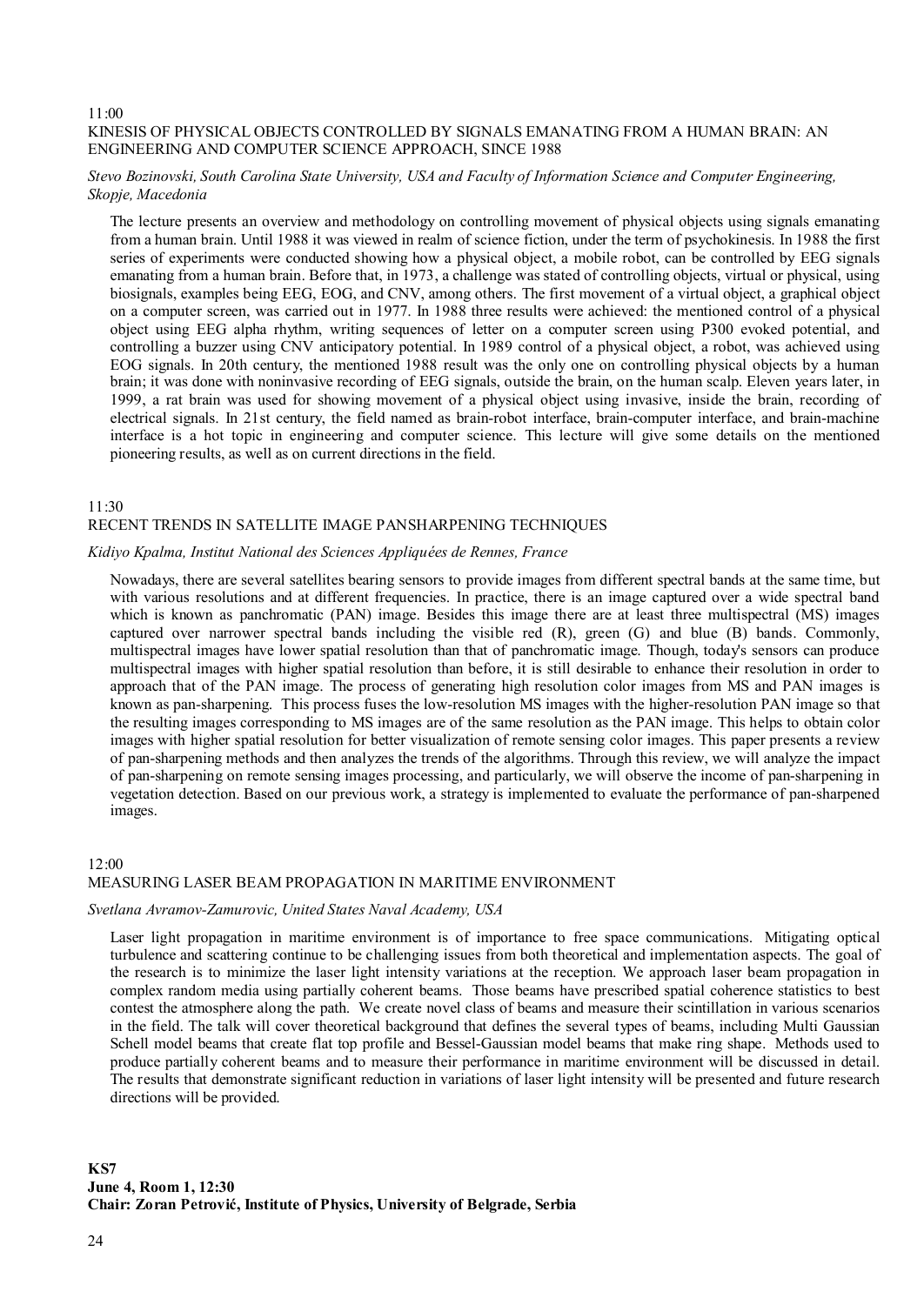# $12:30$ ATMOSPHERIC PRESSURE MICROPLASMA, ITS BASIS AND APPLICATION TO DEVICE FABRICATIONS

# *Toshiaki Makabe, Keio University, Japan*

During these last three decades, low temperature collisional plasmas at low pressure have become the main technological tool for the fabrication of large-scale-integrated-circuits, based on a high efficiency over a large area of Si and SiO2. In particular plasma etching has been extended to both smaller and larger sizes of the pattern. For the MEMS fabrication, one of the issues of the low pressure dry processing is the process efficiency and the cost. Under these circumstances, a microplasma at atmospheric pressure is expected to be an inexpensive tool. In this talk low pressure plasma etching will be first reviewed, and the overview of the low temperature, atmospheric pressure plasma will be discussed. In particular, at atmospheric pressure, attention to a local gas heating and a transition from a low temperature plasma to high temperature discharge will be also discussed by using a predictive modeling.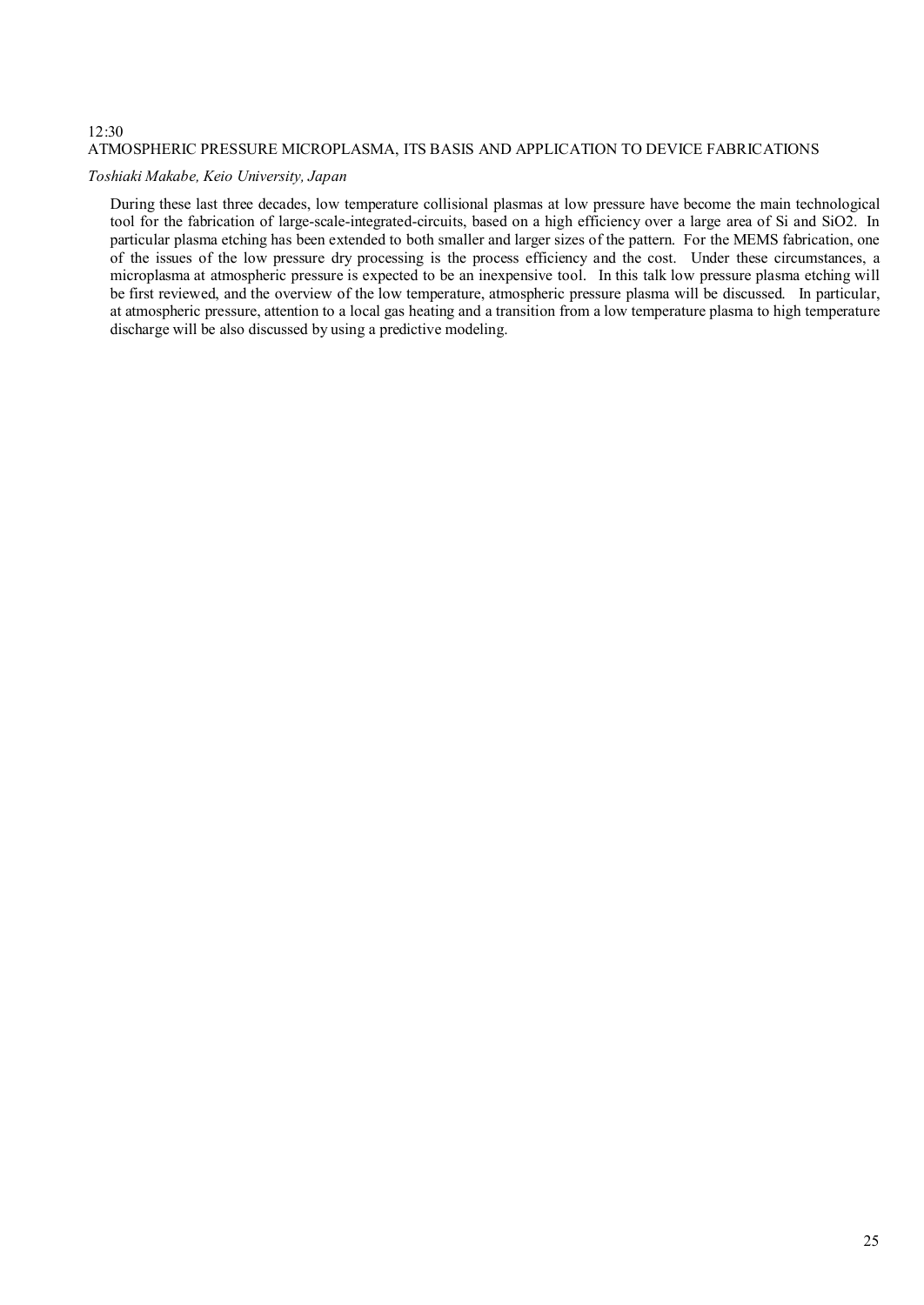# **ACOUSTICS – AKI**

**AKI1 Audio signals, Electroacoustics, Psychological acoustics Chair: Dragana Šumarac Pavlović, School of Electrical Engineering, Belgrade, Serbia Thursday, June 5, Room 2, 8:30** 

# AKI1.1

THE LPCC-DTW ANALYSIS FOR WHISPERED SPEECH RECOGNITION

*Branko R. Marković, Technical College, Computing and Information Technology Department, Čačak, Serbia Đorđe T. Grozdić, School of Electrical Engineering, University of Belgrade, Belgrade, Serbia* 

In this paper we explained the results of recognition for whisper and normal speech using the LPCC analysis and DTW method. The isolated words used for this experiment are from the Whi-Spe database. Two subsets of this database which contains words of colours and words of numbers are taken in consideration. The speakers are 5 males and 5 females. The vectors for comparison are based on LPCC, delta and delta-delta coefficients. For a local constraint Type I is applied at DTW method without constraints on the global path. The results are presented in the form of tables and a diagram.

# AK<sub>I1.2</sub>

#### AUDIO SIGNAL DE-NOISING USING WAVELETS ALGORITHM IN MATLAB AND LABVIEW

*Đorđe Damnjanović, Faculty of Technical Sciences Čačak, University of Kragujevac, Čačak, Serbia Milan Gojković, Faculty of Electronic Engineering, University of Niš, Niš, Serbia* 

*Dејan Ćirić, Faculty of Electronic Engineering, University of Niš, Niš, Serbia* 

This paper describes usage of wavelet algorithms in process of de-noising of audio signals. Usage of wavelets nowadays is widespread and wavelet algorithms are very interesting for solving some engineering problems, such as noise cancellation in audio and image signals. Applications which are using the Fourier transform algorithms can be formulated using wavelets to provide more accurately localized temporal and frequency information. Matlab and LabVIEW program packages are very useful in these areas, first of all for analysis these signals, and later for some further processing such as denoising. Both packages have built-in functions that can be easily used for solving these problems.

#### AKI1.3

### ANALYSIS OF DIRECT SOUND AND FIRST REFLECTIONS USING SPHERICAL MICROPHONE ARRAY

*Ana Đorđević, Faculty of Electronic Engineering, University of Niš, Niš, Serbia* 

*Dejan Ćirić, Faculty of Electronic Engineering, University of Niš, Niš, Serbia* 

*Marko Ličanin, Faculty of Electronic Engineering, University of Niš, Niš, Serbia* 

Room impulse response represents a main characteristic for analysis of rooms as acoustic systems. However, it provides very limited information about spatial properties of the sound field, when measurements are performed with a single measurement microphone. Recently developed spherical microphone arrays have been used for analyzing the spatial properties of sound field. When such a device is applied for a room impulse response measurement, it is able to provide additional (spatial) information. This paper presents an investigation of direct sound and first reflections of the impulse responses using 20 sample points spherical microphone array. Here, floor reflection is considered, but also 90 and 180 degrees reflections from a wooden panel in an anechoic chamber. These results are compared with the impulse responses measured by the recently built 32 sample points spherical microphone array in a non-anechoic environment.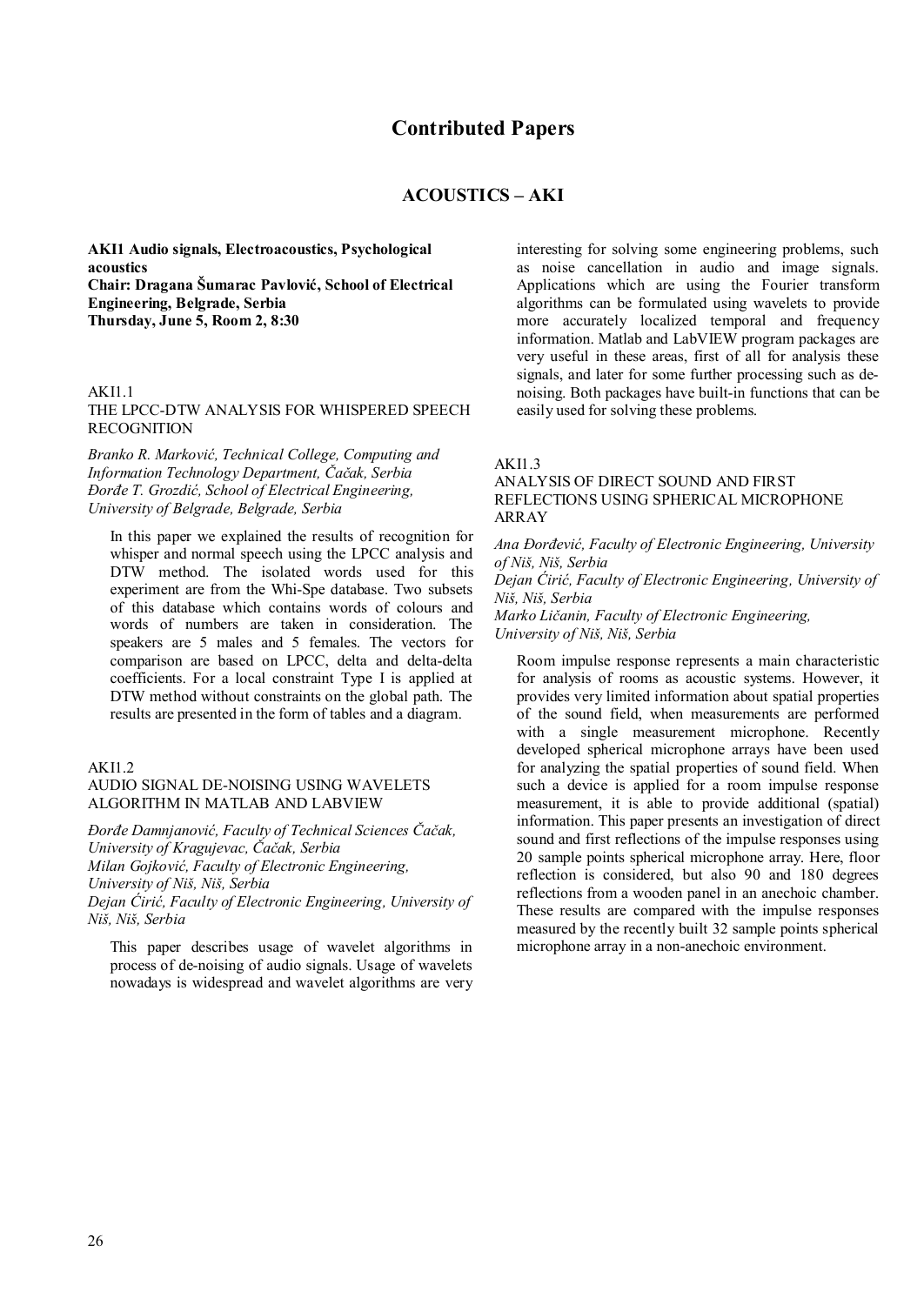# **ANTENNAS AND PROPAGATION – API**

**API1. Antennas and Propagation Chair: Branko Kolunžija, School of Electrical Engineering, Belgrade, Serbia Monday, June 2, Room 4, 14:00** 

# API1.1

# CONVERGENCE OF THE HIGHER ORDER TIME-DOMAIN FINITE ELEMENT METHOD IN MODELING OF 1-D ELECTROMAGNETIC PROBLEMS

*S. V. Savić, University of Belgrade, School of Electrical Engineering, Belgrade, Serbia M. M. Ilić, University of Belgrade, School of Electrical Engineering, Belgrade, Serbia and Colorado State University, Department of Electrical and Computer Engineering, Fort Collins, USA* 

We investigate the convergence of a higher order and large-domain finite element method (FEM) in direct electromagnetic modeling of 1-D electromagnetic problem in the time domain (TD). In the process, we vary the parameters of the time-domain discretizations within the numerical models and the number of time-stepping samples in the time marching schemes. The numerical results are verified by comparison with analytical solutions and by accurate frequency-domain FEM solutions, providing valuable insight into accuracy and convergence properties of the higher order TDFEM for different time marching schemes.

### API1.2

#### EDDY CURRENT POWER LOSS IN THE SHIELD OF AN *N*-CONDUCTOR TRANSMISSION LINE

*Dragan Filipović, Faculty of Electrical Engineering, University of Montenegro, Bul. Dzordza Vasingtona bb, 81000 Podgorica, Montenegro Tatijana Dlabač, Maritime Faculty, University of Montenegro, Dobrota 36, 85330 Kotor, Montenegro* 

In this paper a simple formula for the eddy current power loss in the shield of an *N*-conductor transimission line is derived under the assumption that the shield and the conductors are thin. The general theory is illustrated by a particular case of a shielded symmetrical three-phase line.

#### API1.3

CIRCULARLY POLARIZED PRINTED ANTENNA WITH TUNABLE ELEVATION ANGLE

*Ivana Radnović, IMTEL Communications a.d, Bulevar Mihajla Pupina 165b, 11070 Belgrade, Serbia Aleksandar Nešić, IMTEL Komunikacije a.d, Bulevar Mihajla Pupina 165b, 11070 Belgrade, Serbia Dušan Nešić, ICTM-CMT, University of Belgrade, Njegoševa 12, 11000 Belgrade, Serbia* 

The paper presents the antenna structure with circular polarization and possibility of tuning the elevation angle i.e. obtaining maximum radiation at angles declined from the broadside direction, which is particularly interesting in communications between mobile objects and satellites. The antenna consists of two printed crossed dipoles, feed line and a mechanism for adjusting the height of the antenna in regard to vehicle roof. Simulation and optimizations have been carried out using program package WIPL-D and analysis of obtained results proves the validity of presented concept. Simulated gain is between 4.3 dBi and 7.3 dBi, depending on the antenna position; axial ratio (AR) is less than 3 dB in the operational range of frequencies (2%); reflection coefficient S11 is less than -19 dB. Antenna is designed for INMARSAT frequency range.

#### API1.4

# COMPARATIVE PERFORMANCE ANALYSIS OF NLMS AND VSS LMS ALGORITHM FOR PLANAR ANTENNA

*Luka Lazović, Student, Faculty of Electrical Engineering, University of Montenegro, Podgorica, Montenegro Ana Jovanović, Faculty of Electrical Engineering, University of Montenegro, Podgorica, Montenegro Vesna Rubežić, Faculty of Electrical Engineering, University of Montenegro, Podgorica, Montenegro* 

This paper presents a comparative performance study of NLMS (Normalized Least Mean Square Algorithm) and VSS LMS (Variable Step Size LMS) adaptive algorithm. A smart antenna system with innovative signal processing can enhance the resolution of a beamformer. Super resolution algorithms take advantage of array antenna structures to better process the incoming signals and they also have the ability to identify multiple interferer signals and attenuate them. Adaptive beamforming is achieved using the LMS algorithm and its variation for directing the main beam towards the desired source signals and generating deep nulls in the directions of interfering signals. We studied the effect of antenna array parameters in terms of its size and element spacing. In simulations we study the influence of angle of arrival on algorithm behavior and MSE (Mean Square Error).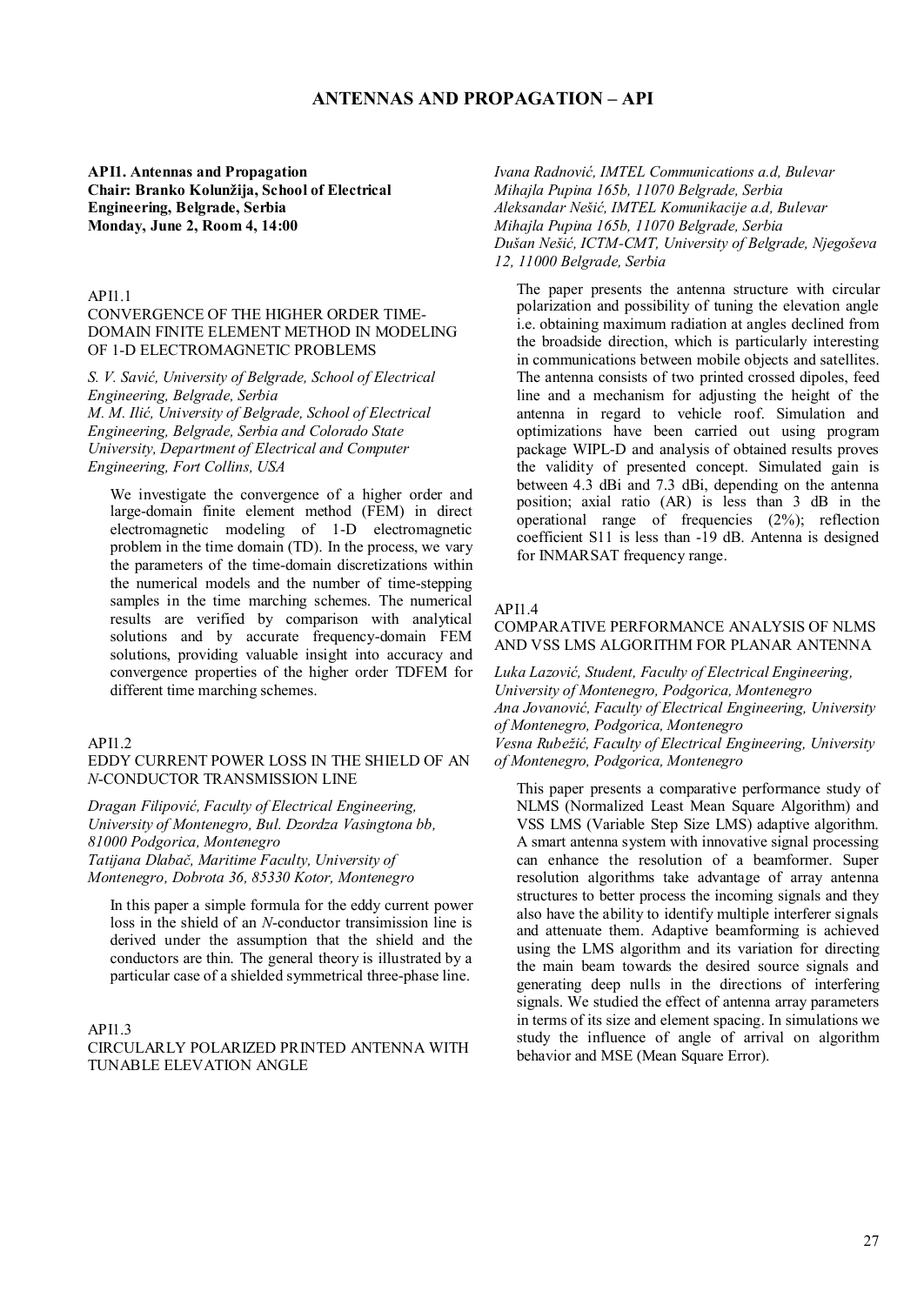# **AUTOMATIC CONTROL – AUI**

#### **AUI1. Systems parameter and state estimation Chair: Milorad Božić, University of Banja Luka Monday, June 2, Room 2, 14:00**

#### AUI1.1

#### ROBUST ADAPTIVE PARAMETER ESTIMATION OF THE THERMAL POWER PLANT COMBUSTION **PROCESS**

*Aleksandra Marjanović, School of Electrical Engineering, University of Belgrade, Serbia* 

*Sanja Vujnović, School of Electrical Engineering, University of Belgrade, Serbia* 

*Veljko Papić, School of Electrical Engineering, University of Belgrade, Serbia* 

*Predrag Todorov, School of Electrical Engineering, University of Belgrade, Serbia* 

Optimization of the combustion process control, as one highly complex system, represents a great challenge for the engineering scientific community. Proper regulation of the overall combustion process can significantly increase safety and energy efficiency, while decreasing the pollution in the system. In order to propose an adequate control algorithm, it is necessary to conduct a proper analysis and to obtain a reliable model of the system. The paper describes modeling of a firing system using the measurements obtained from the temperature visualization system, which is installed in the 350MW boiler of the Nikola Tesla Power Plant, in Obrenovac, Serbia. We propose an application of a robust adaptive parameter estimation method, based on a variable forgetting factor onto such a system and provide evaluation of this identification procedure.

#### AUI1.2

# A NEW ADAPTIVE ROBUSTIFIED PREDICTION ALGORITHM WITH UNKNOWN NOISE STATISTICS

*Dunja Đurović, Faculty of Informatics and Computing, Singidunum University, Serbia Jelena Gavrilović, Faculty of Technical Sciences, Singidunum University, Serbia Ivana Kostić Kovačević, Faculty of Informatics and Computing, Singidunum University, Serbia Branko Kovačević, School of Electrical Engineering, University of Belgrade, Serbia* 

A new robust adaptive predictor for situations where noise statistics are not fully known is presented in the paper. First an optimized predictor is developed, based on the minimization of a generalized mean square prediction error. It determines the structure of the robust adaptive predictor, which is synthesized through minimization of a modified criterion in which a quadratic function is introduced instead of an arbitrary non-linear function of the prediction error. The non-linear function is determined by applying Huber's min-max approach, which assumes a priori knowledge of the distribution class to which the actual unknown noise distribution belongs. The resulting non-linearity is a maximum likelihood criterion function, and is determined by the least favorable probability density function within the given class, which carries minimal information about the estimated parameters. Unknown parameters of the predictor are estimated at each step by applying a recursive algorithm of the stochastic gradient type.

#### AUI1.3

#### FEATURE EXTRACTION FOR EMOTION CLASSIFICATION FROM SPEECH SIGNAL

*Milana Milošević, School of Electrical Engineering, University of Belgrade, Serbia Željko Đurović, School of Electrical Engineering, University of Belgrade, Serbia* 

Emotional speech recognition is one aspect of behavioral human analysis as a part of Social Signal Processing as a new multidisciplinary area for which there is an increasing interest of scientist. This paper is a review of basic elements of emotion analysis in speech signal which are used in previous researches: which characteristics are most commonly used, which databases are used and in a which way test sequences are prepared and recorded, and which classificators are used and in a which way. Successful emotion recognition is on the level of human recognition which is about 75%, but under special conditions can reach over 90%.

#### AUI1.4

# MULTIVARIATE MEDIANS AND HALFSPACE DEPTH: ALGORITHMS AND IMPLEMENTATION

*Milica Bogićević, School of Electrical Engineering, University of Belgrade, Serbia Milan Merkle, School of Electrical Engineering, University of Belgrade, Serbia* 

We are considering the notions, properties and algorithms' implementations of data depth which represents the median of higher dimensional data. Our main objective is to present the snapshot of the data depth with respect to half-space depth, also known as location depth or Tukey depth. Although the problem is NP-hard, there are ways to compute nontrivial lower and upper bounds of the depth. Computation of Tukey depth is very demanding and even for low dimension dataset, it requires all one dimensional projections to be considered. This is the reason why implementations of particular algorithms represent a challenge, not only in order to calculate deepest data location, but also in order to visualize initial data set and its calculated results.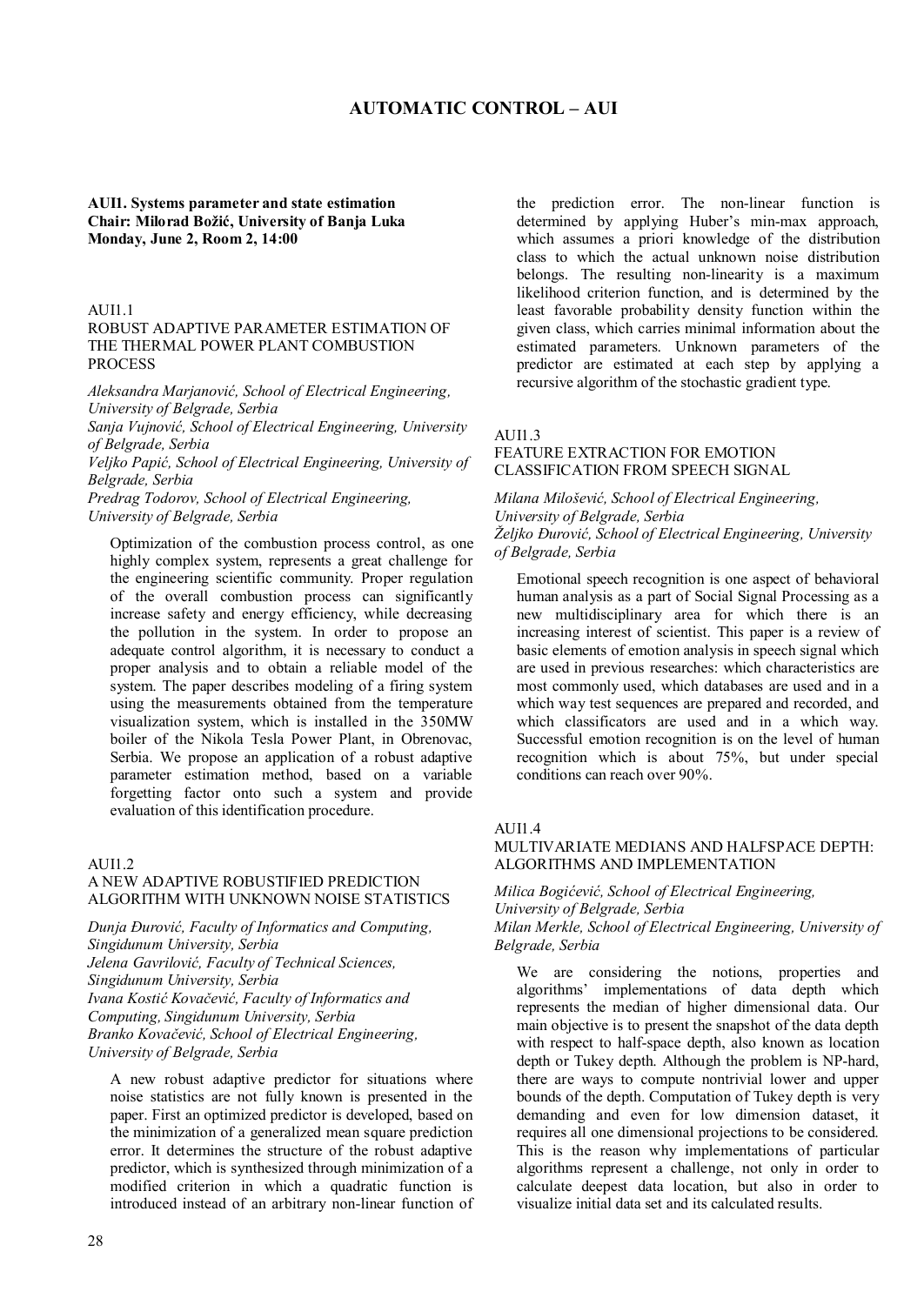#### AUI1.5

#### SENSOR FAULT DIAGNOSIS IN NONLINEAR PLANTS: A MARGINALISED PARTICLE FILTER APPROACH

*Predrag Tadić, School of Electrical Engineering, University of Belgrade, Serbia* 

*Goran Kvaščev, School of Electrical Engineering, University of Belgrade, Serbia* 

*Željko Ðurović, School of Electrical Engineering, University of Belgrade, Serbia* 

*Branko Kovačević, School of Electrical Engineering, University of Belgrade, Serbia* 

We consider the problem of detecting, isolating and reconstructing sensor faults in plants described by general, nonlinear, non-Gaussian state space models. The faults are modelled as additive time-varying terms in the measurement equation. The model is augmented by including the faults in the state vector. Particle filtering is then employed to simultaneously estimate both the original states and the faults in real time. We take advantage of the partial conditional linearity of the augmented model through Rao-Blackwellisation, thus significantly reducing the otherwise high computational cost. Computer simulations on the benchmark three tank process testify to the effectiveness of the proposed algorithm.

#### AUI1.6

# A NEW APPROACH TO ADAPTIVE NON-STATIONARY SIGNALS PARAMETER IDENTIFICATION

*Slobodan Drašković, School of Electrical and Computer Engineering of Applied Studies, Belgrade, Serbia Goran Kvaščev, School of Electrical Engineering, University of Belgrade, Serbia* 

*Vera Petrović, School of Electrical and Computer Engineering of Applied Studies, Belgrade, Serbia Željko Đurović, School of Electrical Engineering, University of Belgrade, Serbia* 

*Branko Kovačević, School of Electrical Engineering, University of Belgrade, Serbia* 

Modeling of non-stationary signals can be achieved through autoregressive models using adaptive recursive least squares technique with variable forgetting factor. In this paper, a new method for adaptation of the forgetting factor based on absolute finite differences is presented. The method has good tracking ability of the nonstationary parts of the signal, and satisfactory low bias and variance in stationary ones. The validation of the approach is presented with simulations.

#### AUI1.7

# MOVING HORIZON STATE ESTIMATION: MULTI-STEP CONSENSUS SCHEME

*Vukašin B. Ćirović, School of Electrical Engineering, University of Belgrade, Serbia* 

# *Srđan S. Stanković, School of Electrical Engineering, University of Belgrade, Serbia*

Moving horizon state estimation (MHE) is becoming an important tool for state estimation. Recent papers focus on distributed state estimation over sensor networks. In this case the system state could be estimated by two or more sensors, thus, a consensus algorithm may be used to define a common state estimate. In this paper, a review on the basics of MHE algorithms is presented. Attention is focused on distributed moving horizon estimation and current problems. An improvement of the existing MHE algorithm for distributed systems based on a multi-step consensus scheme is proposed and the obtained results are discussed. Finally, open problems are listed with the aim to prepare a basis for future research.

#### AUI1.8

# BLIND MACRO CALIBRATION FOR SENSOR NETWORKS IN STOCHASTIC ENVIRONMENT

*Miloš Stanković, Innovation Center, School of Electrical Engineering, University of Belgrade, Serbia Srđan Stanković, School of Electrical Engineering, University of Belgrade, Serbia Karl Henrik Johansson, ACCESS Linnaeus Center, School of Electrical Engineering, KTH Royal Institute of Technology, Stockholm, Sweden* 

In this paper a novel distributed algorithm forblind macro-calibration in sensor networks based on outputsynchronization is proposed. The algorithm is formulated asa set of gradient-type recursions for estimating parametersof sensor calibration functions. It is proved, on the basis ofan originally developed methodology for treating higher-orderconsensus schemes, that the algorithm achieves asymptoticagreement for sensor gains and offsets in the mean square senseand with probability one in the case of additive measurementnoise, either using the a priori knowledge of noise covariance ora modification of the original algorithm based on instrumentalvariables. Special attention is paid to the situation when a subsetof sensors remain with fixed characteristics. An illustrativesimulation example is provided.

# **AUI2. Control of complex systems Chair: Branko Kovačević, University of Belgrade, Serbia Monday, June 2, Room 2, 16:00**

#### AUI2.1

# FLEXIBLE CASCADE CONTROL FOR TRAJECTORY TRACKING OF A QUADROTOR

*Ivan Petruševski, School of Electrical Engineering, University of Belgrade, Serbia Aleksandar Rakić, School of Electrical Engineering, University of Belgrade, Serbia*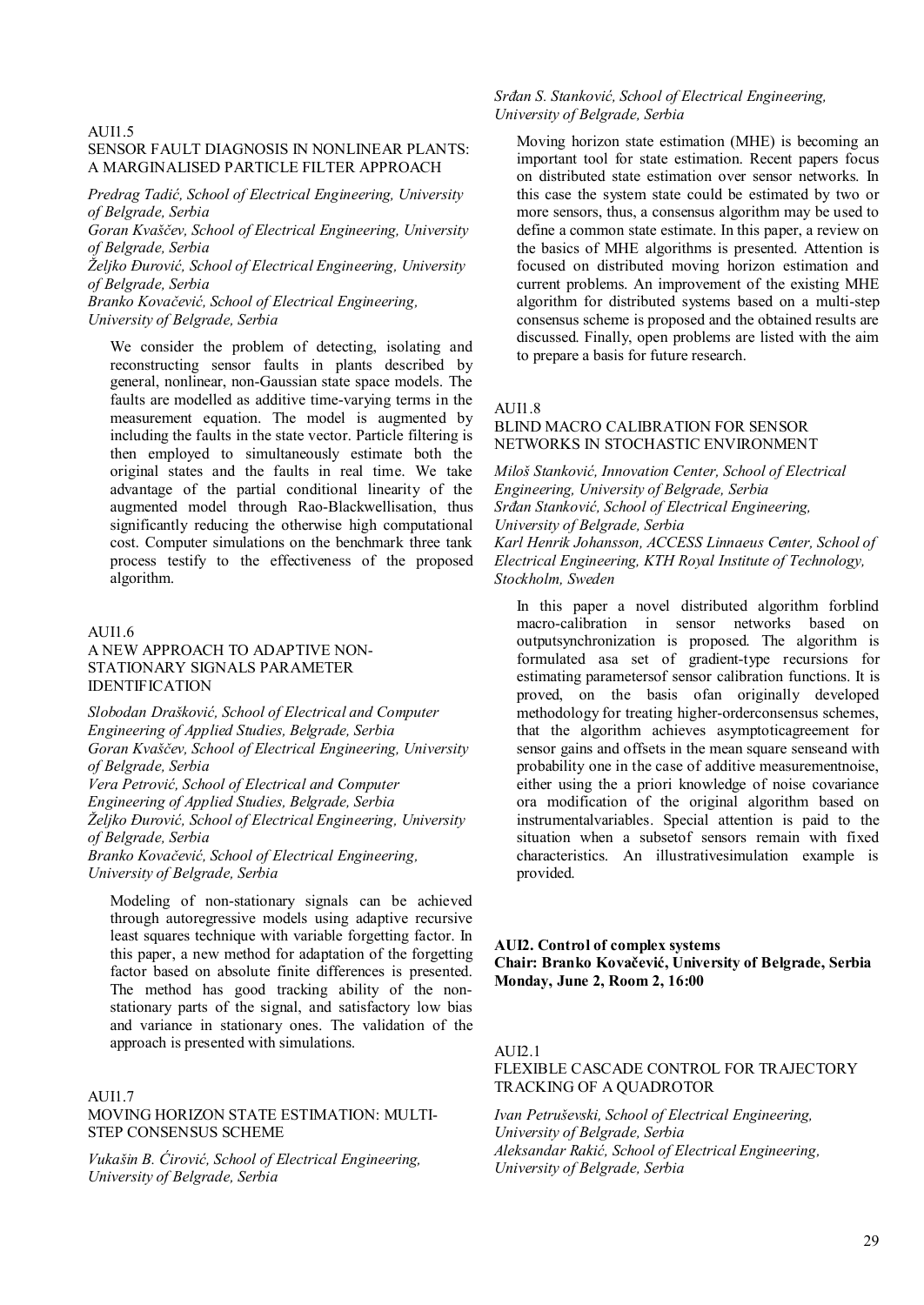This paper presents a cascade control approach for trajectory tracking of a four rotor helicopter called Quadrotor. Inner attitude control is proposed in the form of separate PD controllers, while the backstepping approach is utilized to obtain appropriate outer trajectory tracking control. Dynamic quadrotor model is presented and used in the design of control algorithm. Various simulations were performed implying the proposed control strategy can be implemented as control algorithm of fully autonomous quadrotor.

#### AUI2.2

# AN APPROXIMATE INTERNAL MODEL-BASED NEURAL CONTROL FOR NONMINIMUM PHASE **SYSTEMS**

*Jasmin Igić, mtel a.d., Banja Luka, Bosnia and Herzegovina Milorad Božić, Faculty of Electrical Engineering, University of Banja Luka, Bosnia and Herzegovina* 

An Approximate Internal Model-based Neural Control (AIMNC), using Multi Layer Perceptron (MLP) neural networks is proposed for nonminimum phase systems. In the proposed control strategy only one neural network, which is the neural model of the plant, should be trained off-line. An inverse neural controller can be directly obtained from the neural model. Simulations demonstrate the satisfactory performance of the proposed AIMNC strategy and confirms that the system provides zero steady-state error in case of the constant reference and constant disturbances.

# AUI2.3

# ITERATIVE LEARNING FEEBACK CONTROL FOR SINGULAR FRACTIONAL ORDER SYSTEM- PDA TYPE

# *Mihailo Lazarević, Faculty of Mechanical Engineering, University of Belgrade, Serbia*

*Panagiotis Tzekis, Electronic Engineering Department, School of Technological Applications, A.T.E.I Thessaloniki, Greece* 

In this paper an closed-loop PDalpha type iterative learning control (ILC) of fractional order singular system. Particularly, we discuss fractional order linear singular systems in state space form. Sufficient conditions for the convergence of a proposed PDalpha type of learning control algorithm for a class of fractional order singular system are given in time domain. Finally, a simulation example shows the feasibility and effectiveness of the approach.

# AUI2.4

# IMPLEMENTATION OF ACTIVE DISTURBANCE REJECTION CONTROL ON FPGA

*Momir Stanković, Military Academy, University of Defence, Belgrade, Serbia Stojadin Manojlović, Military Academy, University of Defence, Belgrade, Serbia* 

*Slobodan Simić, Military Academy, University of Defence, Belgrade, Serbia Zoran Jovanović, Faculty of Electronic Engineering, University of Niš, Serbia* 

Implementation of Active Disturbance Rejection Control (ADRC) on Field Programmable Gate Array (FPGA) was presented in this paper. Discrete ADRC for speed servo system with predictive and current extended state observer (ESO) was derived and compared by simulation. A hardware design of ADRC using high-level blocks and system-level hardware design tools, actually Xilinx's System Generator™ is presented. The experimental results largely agree with simulation and maintain good system's performance regardless different working conditions with external disturbance.

#### AUI2.5

# OPTIMAL CONTROL OF SINGULAR SYSTEMS: CONTINUOUS TIME CASE

*Nataša A. Kablar, Faculty of Computer Science and Lola Institute, Belgrade, Serbia Vladimir Kvrgić, Lola Institute, Belgrade, Serbia Dragutin Debeljković, Faculty of Mechanical Engineering, University of Belgrade, Serbia* 

In this paper for the class of singular dynamical systems we present optimal control results. We develop unified framework for feedback optimal and inverse optimal control involving a nonlinear-nonquadratic performance functional. It is shown that the cost functional can be evaluated in closedform as long as the cost functional considered is related in a specific way to an underlying Lyapunov function that guarantees asymptotic stability of the nonlinear closed-loop singular system. Furthermore, the Lyapunov function is shown to be a solution of a steady-state, Hamilton-Jacobi-Bellman equation.

#### AUD  $6$

#### OPTIMAL CONTROL OF SINGULAR SYSTEMS: DISCRETE TIME CASE

*Nataša A. Kablar, Faculty of Computer Science and Lola Institute, Belgrade, Serbia Vladimir Kvrgić, Lola Institute, Belgrade, Serbia Dragutin Debeljković, Faculty of Mechanical Engineering, University of Belgrade, Serbia* 

In this paper for the class of discrete time singular dynamical systems we present optimal control results. We develop unified framework for feedback optimal and inverse optimal control involving a nonlinearnonquadratic performance functional. It is shown that the cost functional can be evaluated in closed-form as long as the cost functional considered is related in a specific way to an underlying Lyapunov function that guarantees asymptotic stability of the nonlinear closedloop discrete time singular system. Furthermore, the Lyapunov function is shown to be a solution of a steady-state, Hamilton-Jacobi-Bellman equation.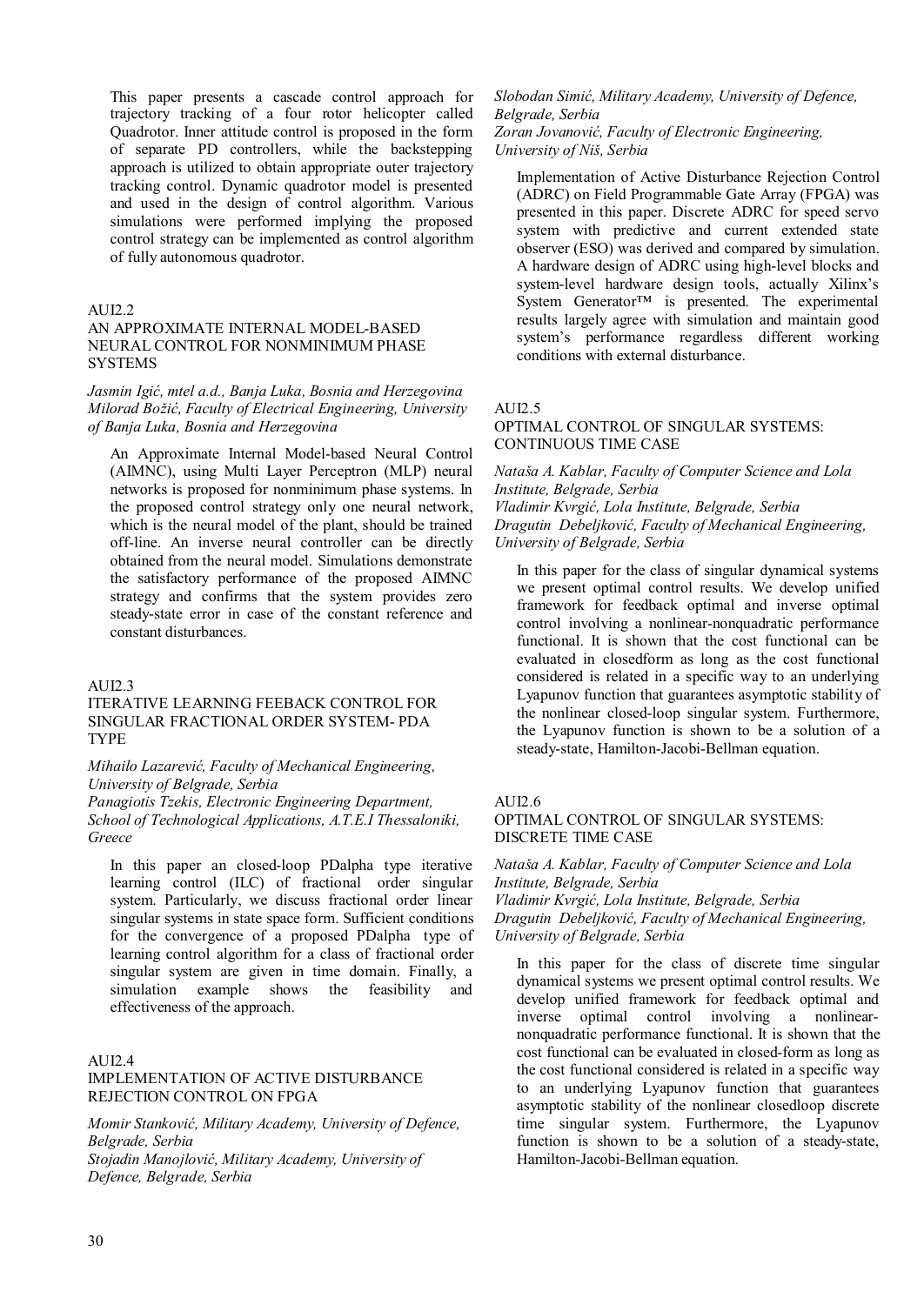# AUI2.7 PERMANENT MAGNET DC MOTOR ADDITIVE FAULTS DETECTION AND ISOLATION

*Sanja Antić, Faculty of Technical Sciences Čačak, University of Kragujevac, Serbia* 

*Željko Đurović, School of Electrical Engineering, University of Belgrade, Serbia* 

This paper presents methods for detection and isolation of four selected additive faults of DC (direct current) motor. The motor model is nonlinear due to temperaturedependent coefficient of viscous friction. Nevertheless, it is shown that linearized set of residuals provides adequate detection and fault isolation. Residuals were designed using two fundamental residual enhancement approaches: structural residuals and directional residuals. It has been shown that the structural residuals can be efficiency designed for all of the four faults using alternative interpretations with series of eliminations. On the other hand, the number of faults for which independent directional responses can be design is limited to the number of system outputs that is two. So in order to detect and isolate all of the four faults it is necessary to design directional residuals in two steps: firstly with assigned independent response directions for the first two faults, secondly with assigned independent response directions for the last two faults. Experiments have been performed on a PM DC motor with Compact RIO 9074 real-time processor and its NI C Series I/O modules.

#### AUI2.8 A MISSILE GUIDANCE METHOD BASED ON A SLIDING MODE CONTROLLER

*Ali AmerAl\_Rawi, School of Electrical Engineering, University of Belgrade Stevica Graovac, School of Electrical Engineering,* 

*University of Belgrade Badlisha Ahmad, AbidYahya, School of Electrical* 

*Engineering, University of Belgrade* 

In this paper, a modified guidance and control sliding mode controller (MGCSMC) method is proposed in a guided missile system. The modified sliding mode controller (MSMC) algorithm is adopted to enable the missile to reach the desired target within a short period of time. The target always makes high manoeuvres when the missile is close it. This issue has been treatment in Guidance and control (G&C) by using a MSMC instead of the traditional method such proportional navigation method (PN).Theoretical analysis is conducted to reduce the miss-distance and chattering phenomenon in SMC. Simulation of MGCSMC compared with PN method show an improvement of about 80%, 47% and 20%for the chattering, miss-distance and finite time, respectively. Furthermore, for the high-altitude target, the MGCSMC improves the acceleration and flight angle of the missile by approximately 65%., and achieve100% accuracy, whereas in PN method achieves only 60% accuracy under the same conditions.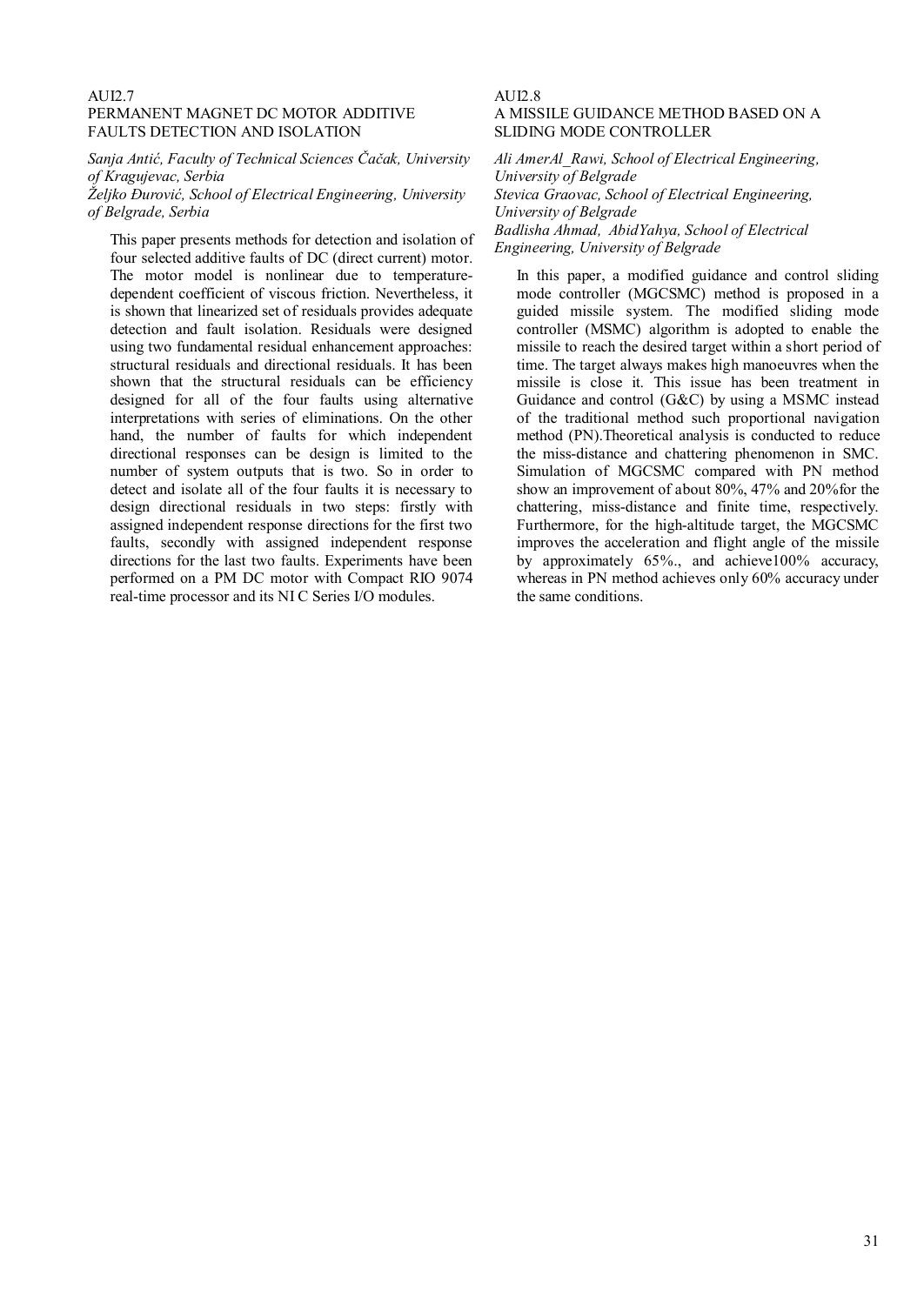# **POWER ENGINEERING – EEI**

**Session EEI1. Power Engineering Chair: Dejan Reljić, Faculty of Technical Sciences, University of Novi Sad, Serbia Wednesday, June 4, Room 2, 8:30** 

# EEI1.1

### ON-LINE AIRGAP ECCENTRICITY FAULT DETECTION IN A THREE-PHASE INDUCTION MOTOR

*Dejan Reljić, Faculty of Technical Sciences, University of Novi Sad, Serbia* 

*Josif Tomić, Faculty of Technical Sciences, University of Novi Sad, Serbia* 

*Željko Kanović, Faculty of Technical Sciences, University of Novi Sad, Serbia* 

In this paper, a method for the on-line detection of the airgap eccentricity fault in a three-phase cage induction motor has been proposed. The method is based on a Motor Current Signature Analysis (MCSA) approach, a technique that is often used for induction machine condition monitoring and fault diagnosis. It is based on the spectral analysis of the stator line current signal and the frequency identification of specific harmonic components, which are created as a result of motor faults. However, in this paper MSCA has been proposed as a tool for the on-line detection of abnormal levels of airgap eccentricity. The most commonly used method for current signal spectral analysis is based on the Fast Fourier transform (FFT). However, due to the complexity and memory demands, the FFT algorithm is not always suitable for real-time systems. Instead of the whole spectrum analysis, this paper suggests only the spectral analysis on the expected airgap fault frequencies employing the Goertzel's algorithm. The proposed MCSA method with the Goertzel's algorithm allows continuous the real-time monitoring of airgap eccentricity in a threephase cage induction motor under the steady-state condition. In this way airgap eccentricity can be detected at an early stage, before serious failures occur, and costly secondary deterioration can be avoided. The proposed technique has been conducted on both the line-connected and the inverter-fed three-phase four-pole cage induction motor operated under various load torques. An experimental low-cost data acquisition card, which runs under LabView software, has been used to validate the algorithm.

#### EEI1.2

# DYNAMIC MODEL OF SURFACE MOUNTED PERMANENT MAGNET SYNCHRONOUS MACHINE

*Gojko Joksimović, Faculty of Electrical Engineering in Podgorica, University of Montenegro, Montenegro* 

*Thomas M. Wolbank, Institut für Energiesysteme und Elektrische Antriebe, Technische Universität Wien, Austria Goran Stojčić, Institut für Energiesysteme und Elektrische Antriebe, Technische Universität Wien, Austria Ana Zogović, Faculty of Electrical Engineering in Podgorica, University of Montenegro, Montenegro* 

In this paper, an approach to modeling of surface mounted permanent magnet synchronous machine using winding function approach is given. The specific machine with radial magnetized NdFeB permanent magnets is modeled. Slotting effect from stator side and core saturation is neglected. Complete set of equations that describes the machine is derived in detail. Manner of self and mutual inductance between stator phase windings is presented, too. Manner of calculation of magnetic flux linkages of stator phase windings due to the rotating permanent magnets from rotor side as well as electromagnetic torque calculation is also presented. The model was verified in a manner that some transient regimes of the machine are modeled. The changes in rotor speed, developed electromagnetic torque, stator currents as well as back emf in stator phase windings are in line with expectations for this type of machine.

#### EEI1.3

#### HARMONIC POWER FLOW STUDIES FOR RADIAL ELECTRIC DISTRIBUTION SYSTEMS

*Hani M. Baniodeh, Electrical & Electronics Department, Faculty of Engineering, University of Sirte, Libia Abdaslam Eajal, Electrical & Electronics Department, Faculty of Engineering, University of Sirte, Libia Saad Muftah Zeid, Electrical & Electronics Department, Faculty of Engineering, University of Sirte, Libia* 

The Power flow studies are the backbone of the power system analysis and design. These studies are normally carried out at the fundamental frequency. However, due to the proliferation of electronic devices in distribution systems, the power flow studies at harmonic frequencies need to be conducted and that's is for several reasons, First, the system real power loss in a harmonic-rich environment consists of two components, the fundamental component, the real power loss obtained at the fundamental frequency, and the harmonic component, the real power loss obtained at the harmonic frequencies. Second, the harmonic distortion level at each bus needs to be determined in order to identify the harmonic sources in the system. Thus, a harmonic power flow algorithm (HPF) for radial distribution systems (RDSs) is developed in this project. The HPF algorithm is based on a well known technique called a backward-forward sweep technique. The backward sweep is employed to calculate the harmonic line section currents, while the forward sweep is utilized to obtain magnitudes and phase angles of the harmonic bus voltages. The HPF algorithm is fast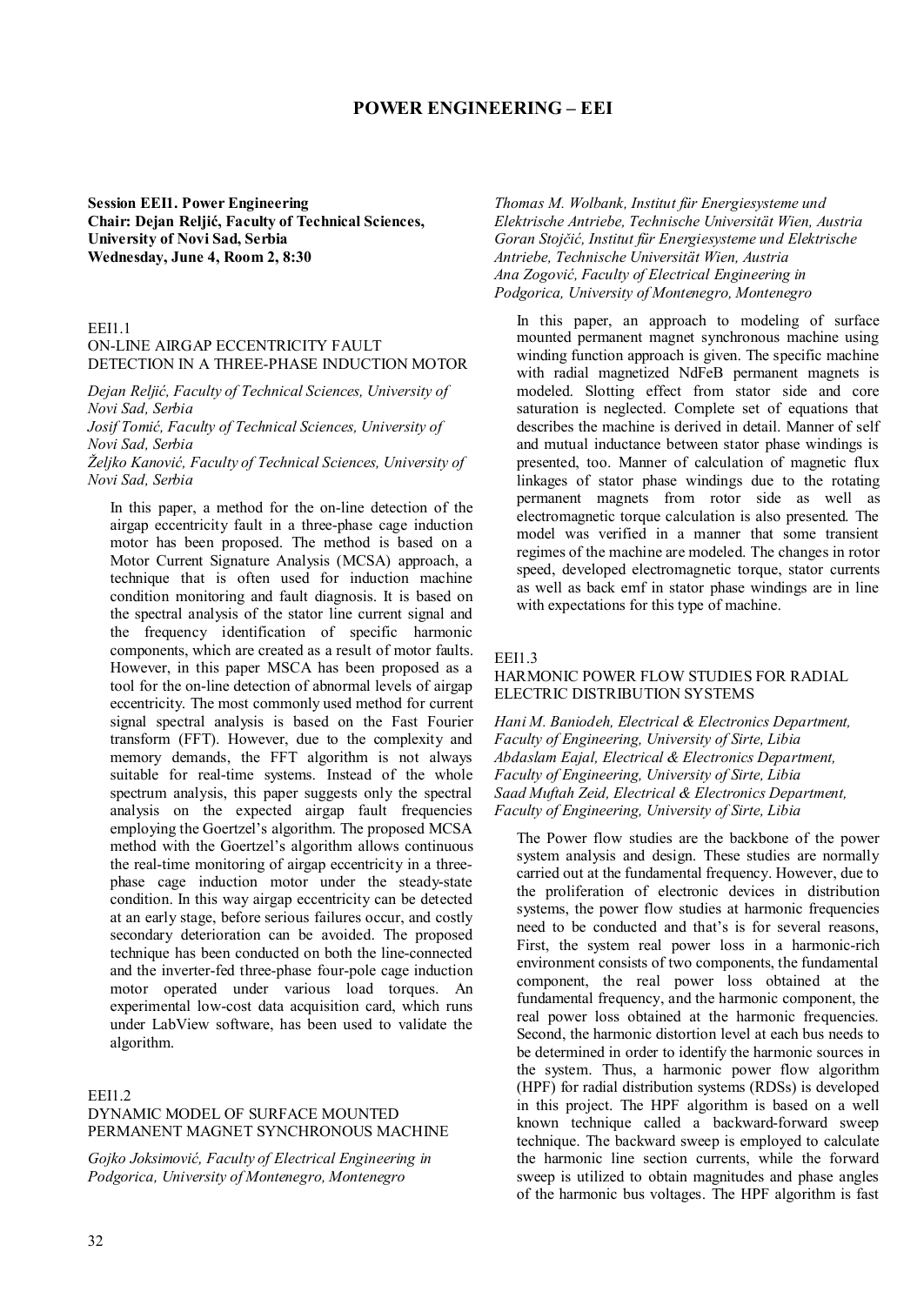compared with the conventional power flow programs since there is no need to build up and find the inverse of the bus admittance matrix or the Jacobian matrix which is a time-consuming procedure. The HPF algorithm is tested on a 10-bus radial distribution test system. The results obtained demonstrate the accuracy and efficiency of the proposed HPF technique in carrying out on- and off-line power system studies.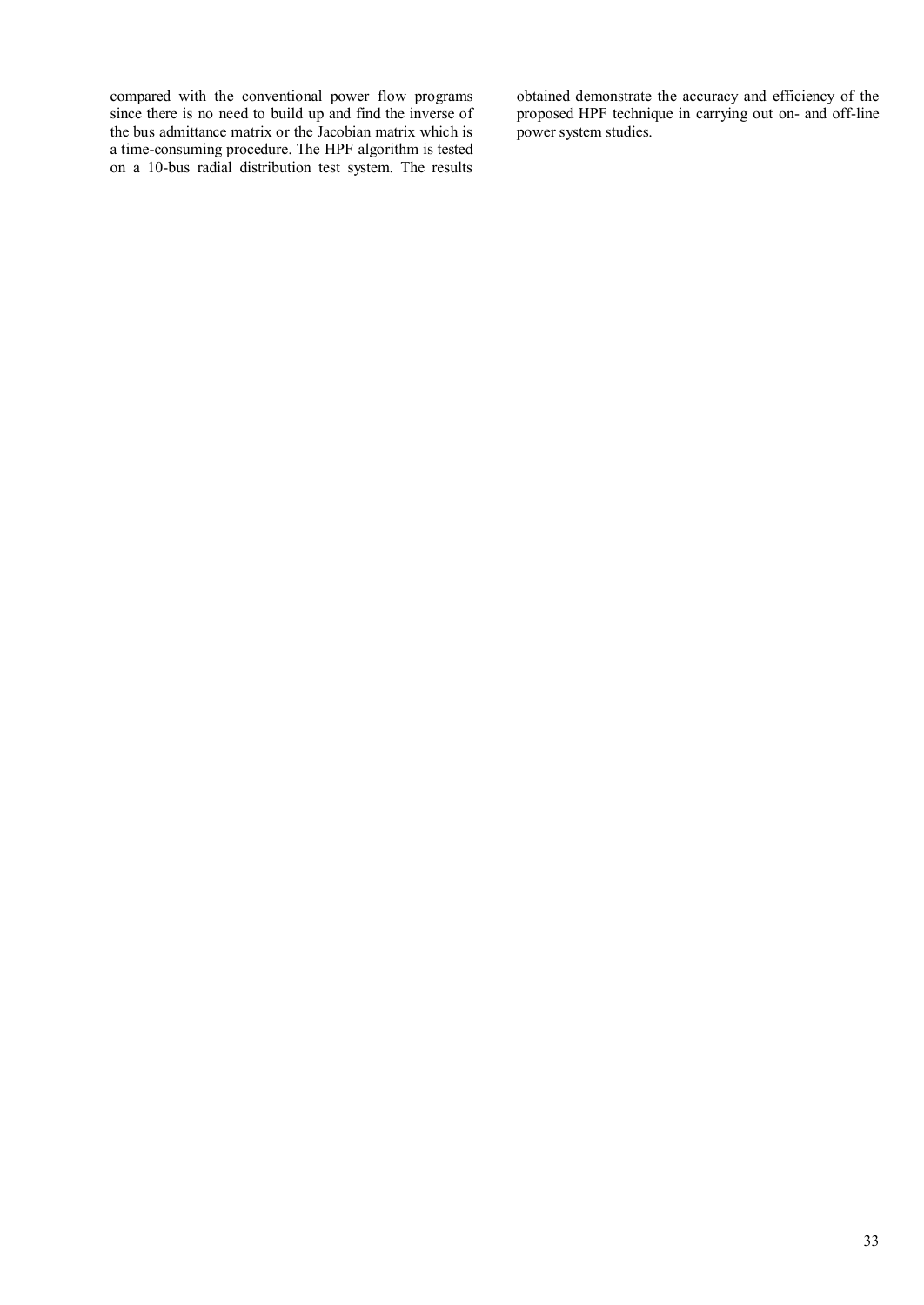# **ELECTRIC CIRCUITS AND SYSTEMS AND SIGNAL PROCESSING – EKI**

**EKI1. Filter Analysis and Design and Advanced Data Processing** 

**Chair: Vlastimir Pavlović, Faculty of Electronic Engineering, University of Niš, Serbia Thursday, June 5, Room 4, 10:30** 

#### EKI1.1

# ANALYSIS OF ATYPICAL FILTER STRUCTURES IN MATLAB

*Aleksandar Radonjić, Crnogorski Telekom A.D., Podgorica, Montenegro* 

*Jelena D. Ćertić, School of Electrical Engineering, University of Belgrade, Serbia* 

In this paper, we present a method of analysis of specific/atypical filter structures in commercially available software packages. As an example, we use an approximately linear phase half-band IIR filter and MATLAB FDA Tool. We consider this as a good example because current version of FDA Tool does not support directly design and analysis of proposed structure. We present developed MATLAB script that creates filter objects for the specific filter implementations and test those objects in FDA Tool performing analysis of the quantization effects. We show that FDA Tool can be used for the analysis of the filters even in the case when specific design is not supported directly.

#### EKI1.2

# CHARACTERISTICS OF NOVEL DESIGNED CLASS OF CIC FIR FILTER FUNCTIONS OVER CLASSICAL CIC FILTERS

*Vlastimir D. Pavlović, University of Niš, Faculty of Electronic Engineering, Department of Electronics, Niš, Serbia* 

*Dejan N. Milić, and Biljana P. Stošić, University of Niš, Faculty of Electronic Engineering, Department of Telecommunications, Niš, Serbia* 

Novel class of selective multiplierless Cascaded-Integrator-Comb (CIC) finite impulse response (FIR) filter functions with improved frequency response characteristics is designed by use of CIC sections of different lengths and presented here. The superiority of the novel class of CIC filter functions is verified by comparing their characteristics with those of the classical CIC filters under fair conditions: the same number of cascaded sections and the same group delays.

#### EKI1.3

QUASIELLIPTIC TRANSFER FUNCTIONS WITH DOUBLE POLES

*Maja M. Lutovac, Lola Institute, Belgrade, Serbia Miroslav D. Lutovac, Singidunum University, Belgrade, Serbia* 

The largest pole Q factor of the second order transfer functions determines the filter properties. With the larger Q factor we can expect more deviations to component imperfections and more problems with the dynamic range of active filters. There are a large number of methods for reduction of Q factors, but the double critical poles are the most efficient method. In this paper we provide systematic procedure for the design of active filters with double poles that is based on elliptic rational functions. The number of transfer function zeros is maximal with equiripple stop-band attenuation, and with the half of the ripples in the pass-band with respect to the stop-band.

#### **EKI1.4**

#### COMBINED TV FILTERING METHOD AND CS SIGNAL RECONSTRUCTION

*Marijana Šćekić, Radomir Mihajlović, Andjela Draganić, Irena Orović,* 

> The procedure that combines Total Variation filtering method and Compressive Sensing signal reconstruction is proposed in this paper. Recently, Compressive Sensing has been intensively studied as a method for signals acquisition. It has been shown that signals can be reconstructed by using just a small set of random samples. However, the signal reconstruction may not be efficient in the presence of noise. Therefore, we considered a combined approach that performs Total Variation filtering prior to Compressive Sensing reconstruction, in order to provide high accuracy of reconstruction results. The procedure is tested on signals that appear in wireless communications. The experiments demonstrate that the Total Variation procedure successfully eliminates the Gaussian noise, while the filtered signal can be successfully recovered using only 30% of signal samples...

#### EKI1.5

### PROGRAMMING OF VICKERY AUCTION USING COMPUTER ALGEBRA SYSTEM

#### *Miroslav D. Lutovac, Singidunum University, Belgrade, Serbia*

#### *Aleksandra M. Lutovac, Faculty of Economic, University of Belgrade, Belgrade, Serbia*

The market for information and communication networks and mobile services is constantly growing. Technological progress creates new challenges and new operators and service providers, with largely independency of choosing the business models. It is important immediately to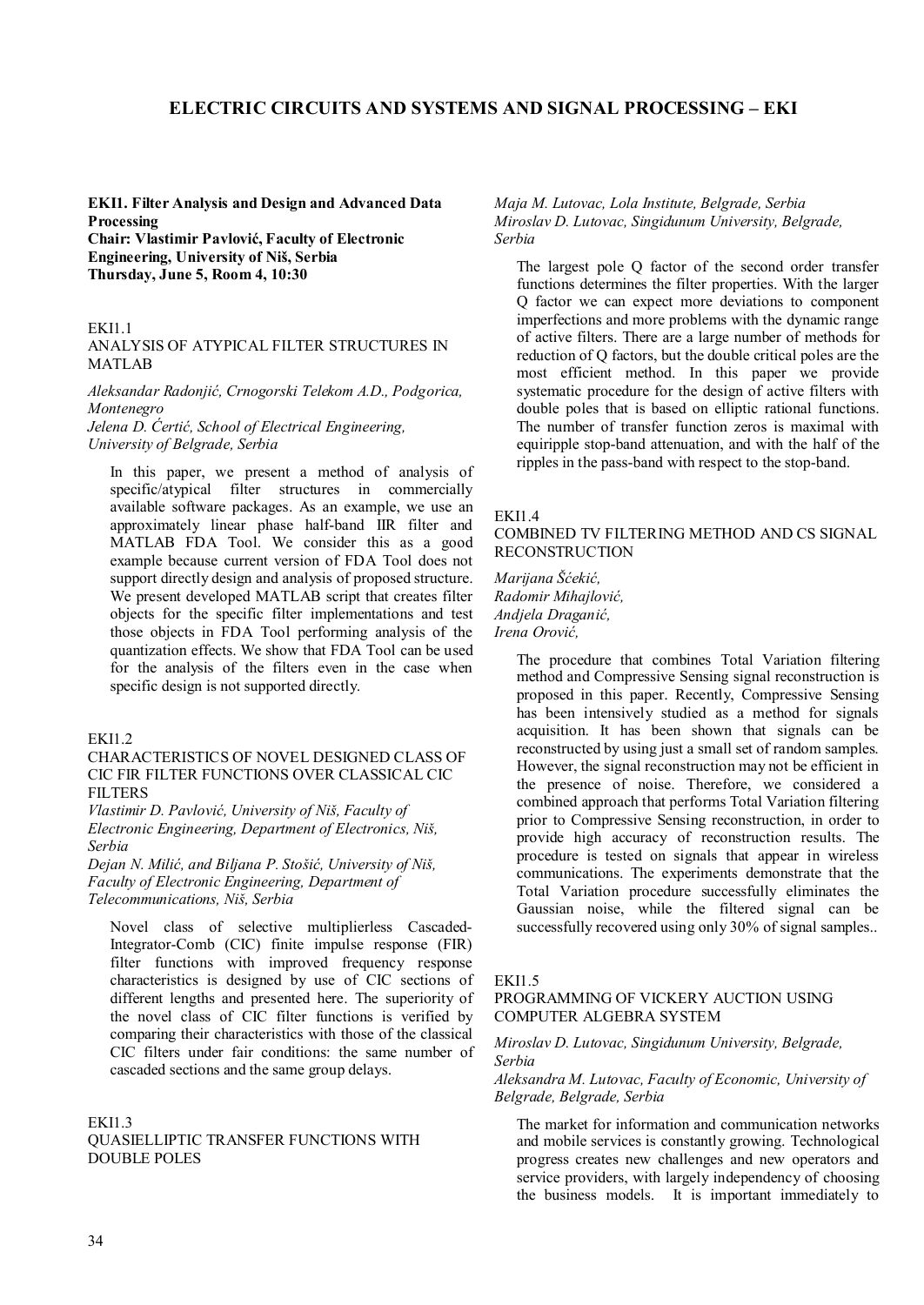recognize the most efficient business model, which is more based on the one step e-auction process with unknown number of auctioneers. One of the most popular auction models is Vickery auction, in which the highest bidder wins but pays the second-highest bid. This variation over the normal bidding procedure is supposed to encourage bidders to bid the largest amount they are willing to pay, but the payoff can be very low if the bidding prices is too high. In this paper, the efficient programming procedure based on game theory and computer algebra systems is presented.

#### EKI1.6

#### AUTOMATIC LICENSE PLATE RECOGNITION USING CROSS CORELATION

*Ivan Božić, School of Electrical Engineering, University of Belgrade, Belgrade, Serbia Ivan Lazić, ICT College, Belgrade, Serbia* 

*Stefan Đinđić, School of Electrical Engineering, University of Belgrade, Belgrade, Serbia* 

*Maksim Đurđevac, Faculty of Mathematics, University of Belgrade, Belgrade, Serbia* 

*Marko Dragoslavić, School of Electrical Engineering, University of Belgrade, Belgrade, Serbia* 

Automatic License Plate Recognition system is a real time embedded system which automatically recognizes the license plate of vehicles. There are many applications ranging from complex security systems to common areas and from parking admission to urban traffic control. Automatic license plate recognition has complex characteristics due to diverse effects such as of light and speed. Proposed method is based on Hough transform, and artificial neural networks.

# EKI1.7

# COMPARATIVE ANALYSIS OF MULTIFRACTAL PROPERTIES OF H.264 AND MULTIVIEW VIDEO

*Amela Zeković, School of Electrical and Computer Engineering of Applied Studies, Belgrade, Serbia Irini Reljin, School of Electrical Engineering, University of Belgrade, Belgrade, Serbia* 

In this paper, a comparative analysis of multifractal properties of a H.264 video and a multiview video is presented. Analyses of the different views of the multiview video are performed, as well as analyses of different streaming approaches of the multiview video, and results are compared with those for the H.264 video. Calculation of the multifractal properties is performed by the histogram method. For the analysis, publicly available long frame size traces are used.

**EKI2. Systems for data processing Chair: Irini Reljin, School of Electrical Engineering, University of Belgrade, Serbia Thursday, June 5, Room 4, 12:00** 

# EKI2.1

#### AN EXAMPLE OF COMPUTER MODELING OF MATCHED CRYSTAL FILTERS

*Milorad Paskaš, Inovation Center, School of Electrical Engineering, University of Belgrade, Belgrade, Serbia Marijeta Savković Ilić, Inovation Center, School of Electrical Engineering, University of Belgrade, Belgrade, Serbia Ana Gavrovska, Inovation Center, School of Electrical Engineering, University of Belgrade, Belgrade, Serbia Milan Milivojević, Inovation Center, School of Electrical Engineering, University of Belgrade, Belgrade, Serbia Dubravka Jevtić, Inovation Center, School of Electrical Engineering, University of Belgrade, Belgrade, Serbia Dragi Dujković, School of Electrical Engineering, University of Belgrade, Belgrade, Serbia Irini Reljin, School of Electrical Engineering, University of Belgrade, Belgrade, Serbia.* 

In this paper matched filters with crystal units are simulated on computer. The transfer function is further analyzed and the influence of the filter parameters on its transfer function in pass-band is investigated. Simulation of crystal filters enables filter design corrections before the manufacturing process.

#### EKI2.2

# TOWARDS OPTIMAL CLASSIFIER OF SPECTROSCOPY DATA

*David D. Pokrajac, The Optical Science Center for Applied Research, Delaware State University, Dover, DE, USA, Poopalasingam Sivakumar, The Optical Science Center for Applied Research, Delaware State University, Dover, DE, USA,* 

*Yuri Markushin, The Optical Science Center for Applied Research, Delaware State University, Dover, DE, USA, Daniela Milovic, Electrical Engineering, University of Nis, Nis, Serbia,* 

*Mukti Rana, The Optical Science Center for Applied Research, Delaware State University, Dover, DE, USA Gary Holness, The Optical Science Center for Applied Research, Delaware State University, Dover, DE, USA Jinjie Liu, The Optical Science Center for Applied Research, Delaware State University, Dover, DE, USA Noureddine Melikechi, The Optical Science Center for Applied Research, Delaware State University, Dover, DE, USA* 

Towards Laser spectroscopy can produce vast amounts of data, anticipating needs for automatization of tasks such as classification and discrimination of spectra. Using the apparatus of statistical theory of detection, we develop the optimal classifier for spectroscopy data for a linear model of an echelle spectrograph system. We validate model assumptions through statistical analysis of "dark signal" and laser-breakdown induced spectra of standardized NIST glass. The experimental results suggest that the quadratic classifier may provide optimal performance if the spectroscopy signal and noise can be considered Gaussian.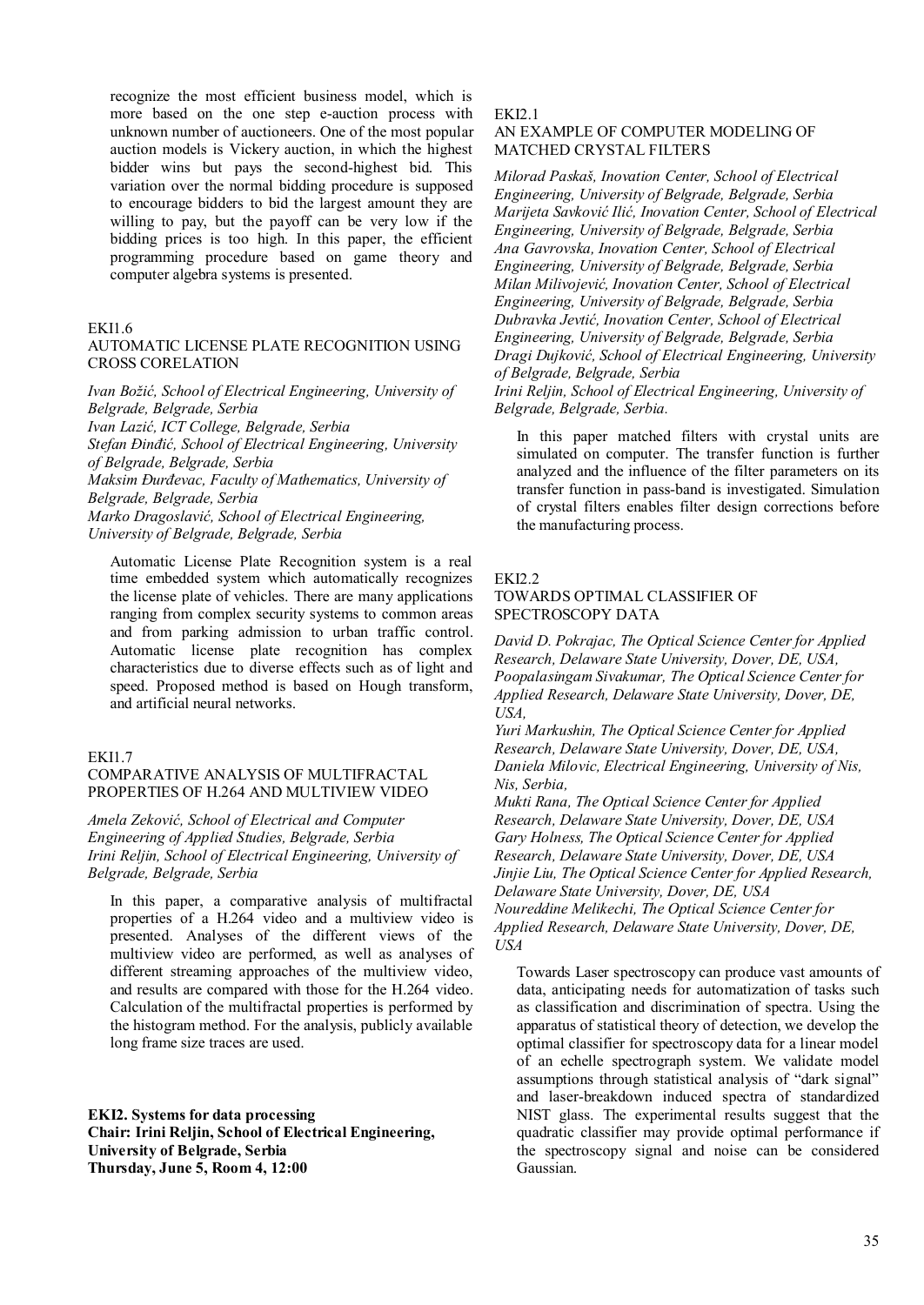### EKI2.3 AN EFFICIENT MATLAB IMPLEMENTATION OF OFDM/OQAM MODULATOR

*Selena Vukotić, Faculty of Computer Science, Belgrade, Serbia* 

*Desimir Vučić, Faculty of Computer Science, Belgrade, Serbia* 

In this paper we made a theoretical overview considering OFDM/OQAM signals in continuous and discrete time and presented several implementation schemes, which were obtained by introducing the filterbank theory and polyphase decomposition of a prototype filter. Based on the most efficient scheme, among those presented here, we gave our implementations of OFDM/OQAM modulator in MATLAB. Based on the simulations results, power spectrums for different number of subcarriers and pulse shaping parameters are shown.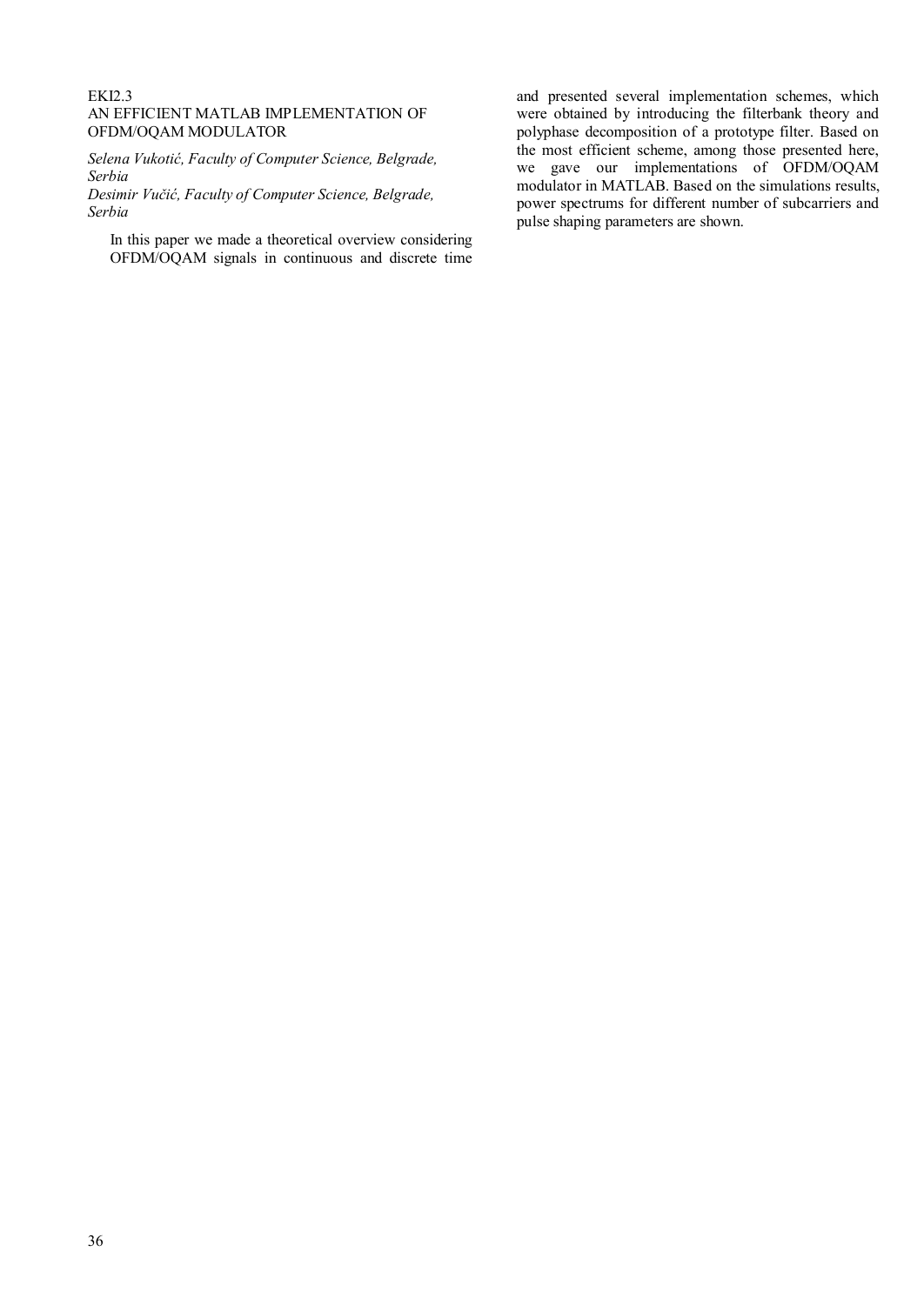# **ELECTRONICS – ELI**

**ELI1 Electronics Circuits and Systems Chairs: Tom Kazmierski, University of Southampton, UK Miroslav Lazić, Iritel a.d. Belgrade, Serbia Tuesday, June 3, Room 5, 16:00** 

#### ELI1.1

OPTIMIZING USE OF THE ALTERNATIVE ENERGY SOURCES - DC DISTRIBUTION

#### *Invited paper*

*Miroslav Lazić, Iritel a.d. Belgrade, Serbia Dragana Petrović, Iritel a.d. Belgrade, Serbia Zoran Cvejić, Iritel a.d. Belgrade, Serbia Bojana Jovanović, Iritel a.d. Belgrade, Serbia* 

Fossil fuels are the basis for electricity production. However, the amount of fossil fuel is limited. In order to reduce the consumption of fossil fuels, different solutions of using alternative energy sources such as solar, wind, water and fuel cells have been realized. Usually, in this solutions, alternative sources are used separately, or as part of a hybrid system linked to the power distribution network. In practice, alternative sources are becoming the elements of distribution system, contributing to the overall production of electricity. That solution is simple, but has a low benefit. Problem with this approach is how to count and rely on the unstable, limited, time variant and unpredictable alternative energy resources. The electricity distribution network with significant alternative energy share will strongly depend of the unmanageable natural environment conditions. Another approach is distributed production, transfer and consumption of the alternative energy sources. Only a certain part of the energy, under contract agreement, could be delivered to the power grid network. The concept proposed here allows more efficient using of alternative energy sources. It opens many new different possibilities. One of them is DC electrical power distribution, what will build completely new foundation for the electrical power system organization. Here we are presenting a set of devices developed and manufactured as a components for the integrated electrical system build, combining alternative and traditional energy sources in parallel working.

#### ELI1.2

# HARDWARE-EFFICIENT DIGITAL SYSTEM SYNTHESIS USING A VARIABLE-ARCHITECTURE APPLICATION-SPECIFIC PROCESSOR

#### *Tom J Kazmierski, Charles Leech and Dominic Murphy, University of Southampton, United Kingdom*

A key design challenge in embedded and mobile systems is to reduce energy consumption while delivering high performance. Application-driven specification of a variable-architecture processor is a promising approach that can produce significant energy saving whilst maintain or even increase performance. The paper presents a methodology to create an energy-efficient variablearchitecture processor that is tailored to the specific requirements of an application. As an example, an implementation of the JPEG decompression algorithm is demonstrated where the hardware size is reduced four times compared with an equivalent dedicated hardware synthesis approach.

# ELI1.3

### ENERGY EFFICIENT CMOS DIGITAL MULTIPLAYERS

*Branko L. Dokić, Faculty of Electrical Engineering, University of Banja Luka, Bosnia and Herzegovina Velibor Škobić, Faculty of Electrical Engineering, University of Banja Luka, Bosnia and Herzegovina Aleksandar Pajkanović, Faculty of Technical Sciences, University of Novi Sad, Serbia* 

In this paper the characteristics of CMOS digital array multipliers in three operating regimes (weak, strong and mixed inversion) are given. Two topologies characterized by series transmission – dual and symmetric transistor networks – are used. It is shown that the mixed CMOS regime is the optimum choice in the context of low consumption and high speed. The characteristics compared are obtained using PSPICE 16.3 and the parameters of a 180 nm technology.

#### ELI1.4

### HIGH ACCURANCY SELF-CONFIGURABLE DLL BY FREQUENCY RANGE

*Vazgen Melikyan, Synopsys Armenia Educational Department, Yerevan, Armenia Arthur Sahakyan, Synopsys Armenia Educational Department, Yerevan, Armenia Mikayel Piloyan, Synopsys Armenia Educational Department, Yerevan, Armenia Armen Sahakyan, State Engineering University of Armenia, Yerevan, Armenia Borisav Jovanović, Faculty of Electronic Engineering, University of Niš, Serbia* 

An architecture of Self-configurable Delay-Locked Loop (SCDLL) by frequency range presented in this paper. The proposed architecture produces different phases of clock signal for the different frequencies in the output of DLL over PVT, which is needed to avoid clock skew and setup/hold time margins violations between the different synchronized blocks inputs. The presented architecture is self-configurable depended on input clock signal frequencies and operates by the negative feedback system. DLL is widely used in such circuits where is the actual issue to get clock signals with different phases. For example in special input/output circuits of several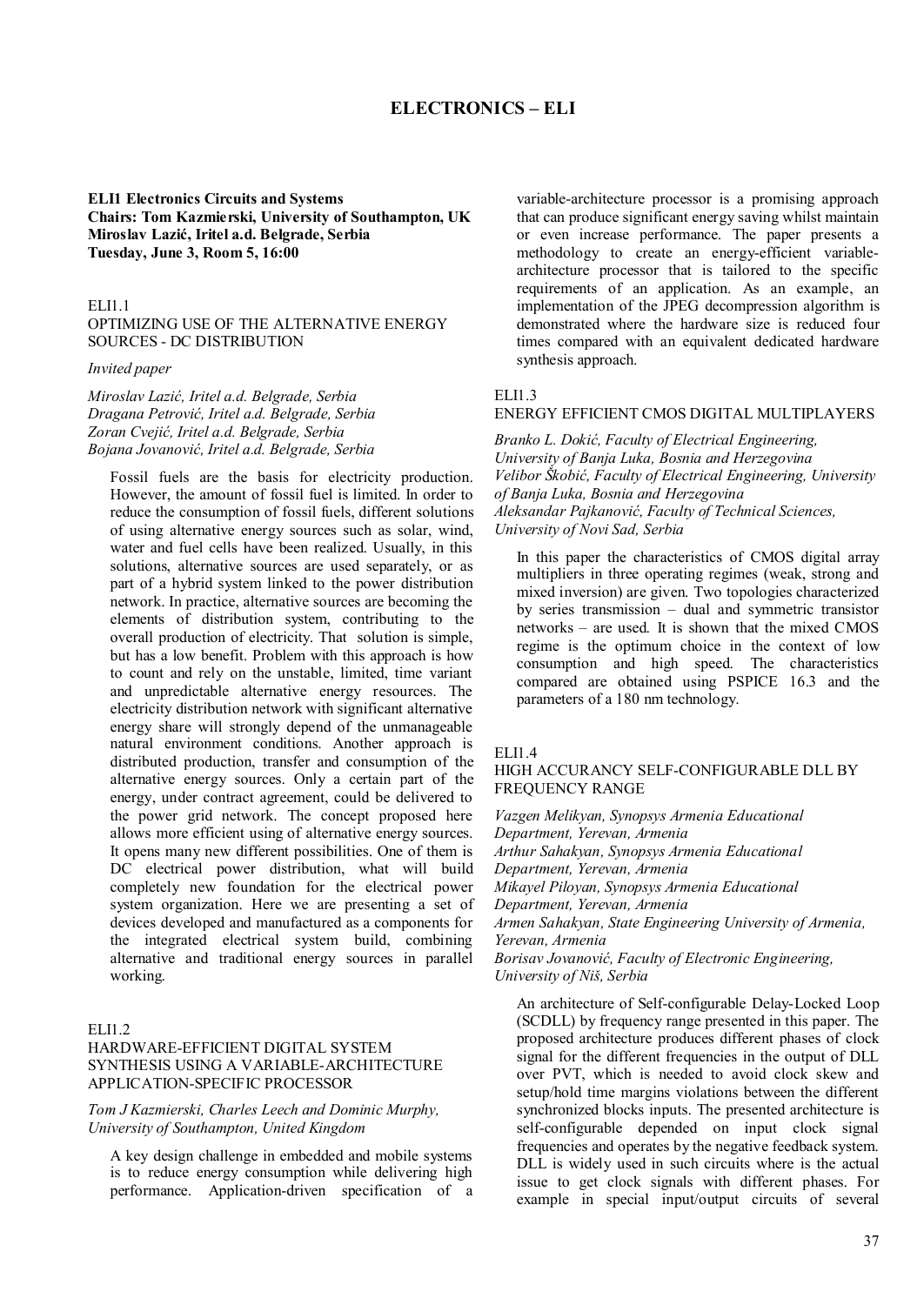standards such as Universal Serial Bus (USB), Double Data Rate (DDR) and etc.

# ELI1.5

#### NEW BLOOD LEVEL DETECTION SYSTEM IN BLOOD SEPARATING MACHINE

*Miloš Petković, Faculty of Electronic Engineering, University of Niš, Serbia Miroslav Božić, Faculty of Electronic Engineering, University of Niš, Serbia Dragiša Krstić, Faculty of Electronic Engineering, University of Niš, Serbia Darko Todorović, Faculty of Electronic Engineering, University of Niš, Serbia Goran S. Đorđević, Faculty of Electronic Engineering, University of Niš, Serbia* 

Standard version of a blood separators typically use medium-price color sensors for detection of boundary level between red blood cells and plasma, at the last gate – at hose clamps. Discrete number of sensors are related to a number of significant levels to be detected thus making blood separation potentially faulty and unreliable. Our target was to make flexible, low cost replacement for level detection system that can be easily integrated into the existing product. We came up with an image processing solution that uses USB web-camera, ARM based off-the-shelf board – BeagleBone black and free OpenCV library. Flexibility is held in much higher, selectable number of levels, freely positioned USB camera and brand-free independent processing platform, as well as semi-automatic calibration system. By adding minimum additional electronics, we managed to integrate our solution into existing Blood processing machine. In conclusion, we added new value to the machine at lower cost in production, increasing measurement frequency and resolution needed for improvement of blood separation process. Next step is to try to use two USB cameras on a custom-made board, for simultaneous level detection on two channel blood separator, bringing the system integration to the higher level.

#### ELI1.6

#### RACPBERY PI AS INTERNET OF THINGS HARDWARE: PERFORMANCES AND CONSTRAINTS

*Mirjana Maksimović, Faculty of Electrical Engineering, University of East Sarajevo, Bosnia and Herzegovina Vladimir Vujović, Faculty of Electrical Engineering, University of East Sarajevo, Bosnia and Herzegovina Nikola Davidović, Faculty of Electrical Engineering, University of East Sarajevo, Bosnia and Herzegovina Vladimir Milošević, Faculty of Technical Sciences, University of Novi Sad, Serbia* 

# *Branko Perišić, Faculty of Technical Sciences, University of Novi Sad, Serbia*

The Internet of Things (IoT) ideology can be looked as a highly dynamic and radically distributed networked system composed of a very large number of identifiable smart objects. These objects are able to communicate and to interact among themselves, with end-users or other entities in the network. Entering the era of Internet of Things, the use of small, cheap and flexible computer hardware that allow end-user programming become present. One of them, considered in this paper, is the Raspberry Pi, fully customizable and programmable small computer board. Comparative analysis of its key elements and performances with some of current existing IoT prototype platforms have shown that despite few disadvantages, the Raspberry Pi remains an inexpensive computer with its very successfully usage in diverse range of research applications in IoT vision

#### ELI1.7

# ON THE METHOD DEVELOPMENT FOR ELECTRICITY LOAD FORECASTING

#### *Jelena Milojković, Innovation centre of advanced technologies, Niš, Serbia Vančo Litovski, Faculty of Electronic Engineering, University of Niš, Serbia*

The way of development a method for systematic prediction of electricity load at suburban level is described. Steps that were passed are described and the evolution of the method is illustrated by proper examples. Prediction of electricity load at annual, monthly, daily and hourly level as well as peak consumption is considered. Comparisons with some other's results are given, too.

# ELI1.8

### EXPERIENCE IN USING OPEN COMMAND ENVIRONMENT FOR ANALYSIS IN EDUCATION

# *Dejan Mirković, Faculty of Electronic Engineering, University of Niš, Serbia Predrag Petković, Faculty of Electronic Engineering,*

*University of Niš, Serbia* 

This paper sublimates experiences in using Open Command Environment for Analysis (OCEAN) for teaching IC design at University of Niš. IC design requires a lot of repetitive analysis needed to get better insight into possibilities of a new or unknown process. Since design automation implies usage of appropriate software environment, one such environment known as OCEAN will be considered. Basic guidelines and techniques for exploiting it will be given. Concrete example will demonstrate usefulness of the platform.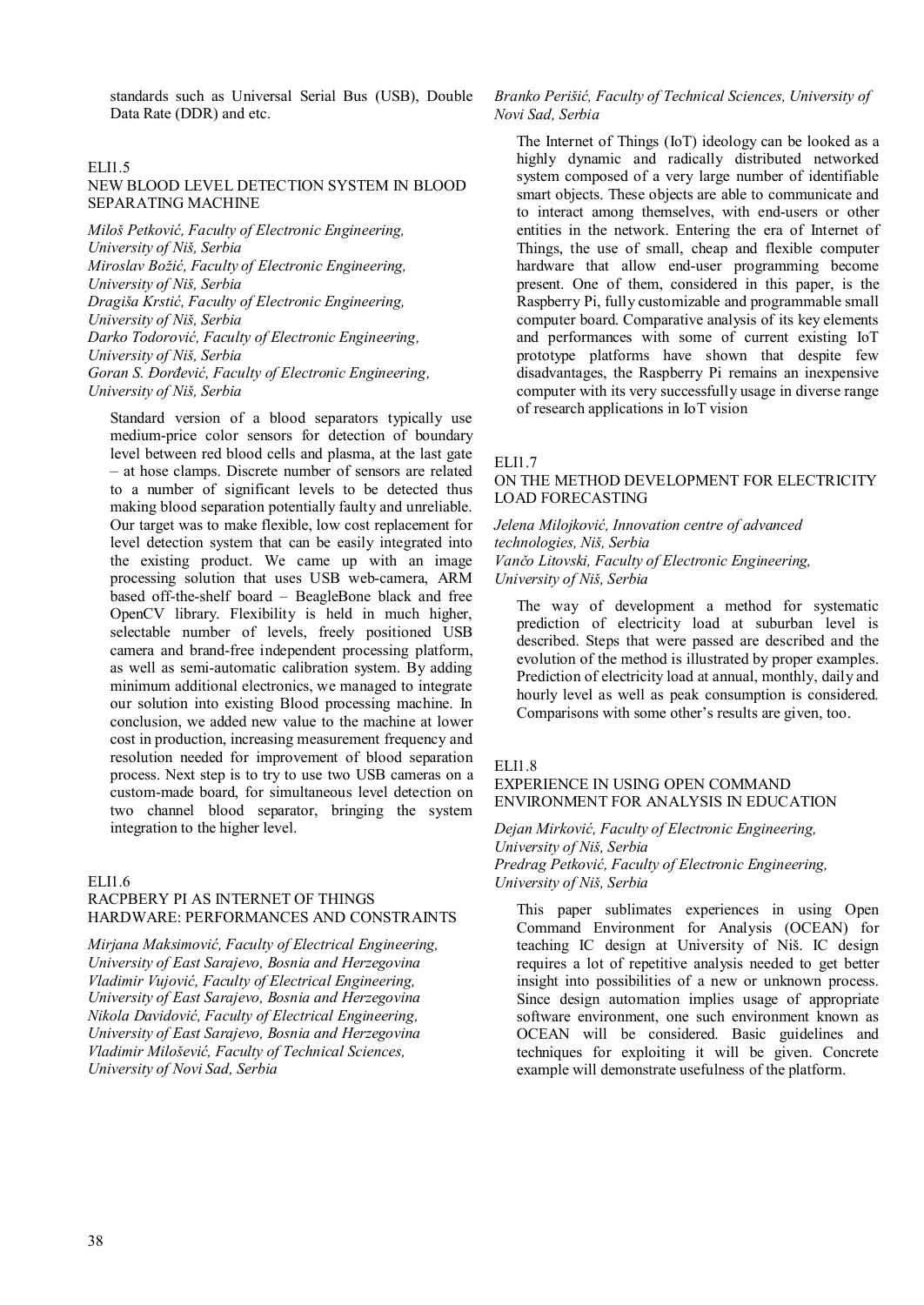# **BIOMEDICINE – MEI**

**MEI.1 Biomedicine Chair: Dejan Popović, School of Electrical Engineering, University of Belgrade, Serbia Tuesday, June 3, Room 5, 14:00** 

MEI1.1

ASSESMENT OF VIGILANCE BASED ON EEG SIGNALS FOR PREDICTION OF THE SPEAKER/LISTENER INTERACTION

*Milena Okošanović (Student) mBrainTrain d.o.o., Faculty of Electrical Engineering, University of Belgrade, Serbia Ivan Gligorijević, mBrainTrain d.o.o., Faculty of Engineering, University of Kragujevac, Serbia* 

The objective of the present work in progress is to set up a novel approach for on-line tracking of psychophysiological markers for detection of slips in attention and vigilance decrement in an educational environment. We present here the recordings and processing method that allows the estimation of the level of vigilance from the cortical signals measured at the scull and when using the Smarting® device (24 channels digital amplifier with wireless communication with a<br>Windows/Android platform). Wireless Windows/Android electroencephalographic measurements (EEG) were used for the assessment of subject's concentration during a lecture and estimation of the optimum duration of the lecture. The optimum is defined as the longest time during which the vigilance decrement raises over the predefined threshold. The state when the vigilance drops below the specific level can be considered as the state of drowsiness. This method allows also the training of the teacher since the feedback from the listener can be brought to the teacher on-line.

#### MEI1.2

#### HEURISTIC SYNTHESIS OF JOINT ANGLES BASED ON DATA FROM INERTIAL SENSORS DURING GAIT

*Marija Petrović (Student), University of Belgrade, School of Electrical Engineering, Serbia* 

*Dejan Popović, University of Belgrade, School of Electrical Engineering, Serbia* 

The gait performance is of interest for the diagnostics and the assessment of the efficacy of a therapy in rehabilitation. The availability, prices, accuracy, reproducibility and ease of calibration of body worn inertial sensors make the excellent candidates for the clinical assessment of the gait performance. The output data from inertial sensors needs to be processed in order to generate joint angles and other data in a form suitable for clinicians. We suggest the application of principal component analysis (PCA) for the recognition of gait modality, and a heuristic fitting of predefined joint angle

patterns between the automatically recognized gait events. The heuristic fitting aims to generate the angle joint data that is matching the data recorded with joint angle sensors. We tested this method for normal and artificially made abnormal gait (walking on toes, walking on heels, etc.) in healthy subjects. The application of this method and instrumentation is envisoned in the rehabilitation of humans with impaired gait after stroke, surgery, or other disease affecting bipedal progression.

#### MEI1.3

# BIOFEEDBACK: SOFTWARE FOR PROCESSING OF MULTIPLE ELECTROPHYSIOLOGICAL SIGNALS

*Ilija Jovanov (Student), University of Belgrade, School of Electrical Engineering, Serbia Dejan Popović, University of Belgrade, School of Electrical Engineering, Serbia* 

Biofeedback is the process of gaining greater awareness of a physiological function with the aim of improving the performance. This improvement is due to cortical plasticity; thus, biofeedback could be considered as a "training of the brain". We show here the software that was developed for the Smarting® device, developed by the Serbian company "mBrainTrain". Smarting is a light body-worn 24-channel recording interface of small signals  $(>1 \mu V)$  and Bluetooth transmission of digital outputs to Windows/Android platform. Communication, processing, and control, are handled by software developed in C++, while LabVIEW software is used for graphical representation of signals to the user (biofeedback). This system can be used for assessing muscle activity by surface electrodes (sEMG), brain activity with the appropriate electrode sets (EEG, evoked potentials), or other information coming from the body worn sensors (e.g., ECG, arousal - GSR, EOG). The use is primarily envisioned in the domain of neurorehabilitation of humans with brain injury or disease.

#### **MEI1.4**

# EEG SIGNAL PROCESSING AND CLASSIFICATION USING ANN

*Damir J. Đozić (Student), University of Novi Sad, Faculty of Technical Sciences, Serbia* 

*Goran Krajoski (Student), University of Novi Sad, Faculty of Technical Sciences, Serbia* 

*Nikola Popov (Student), University of Novi Sad, Faculty of Technical Sciences, Serbia* 

*Darko Stanišić, University of Novi Sad, Faculty of Technical Sciences, Serbia* 

*Slađana Lazarević (Student), University of Novi Sad, Faculty of Technical Sciences, Serbia*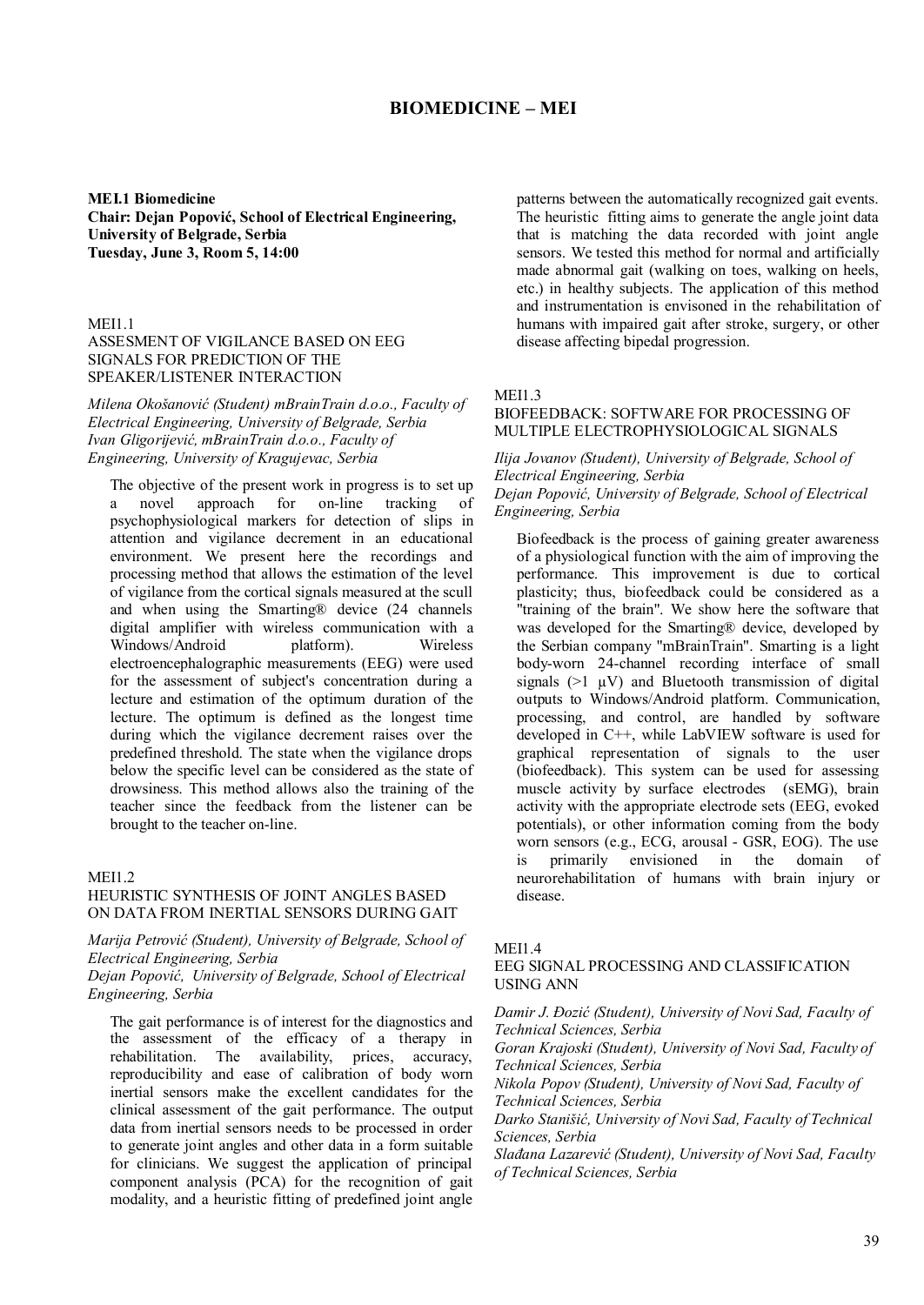There is a wide area of application for good interpretation of Electroencephalogram (EEG) signals, from medicine to computer games. In order to be used for control, EEG signals must be acquired and classified in the right way. This research includes extraction of 15 new features from EEG signals in frequency domain (not yet seen in literature), and classification of signals using those features. Classification is done with Artificial Neural Network method, and the results are found to be promising.

# MEI1.5

#### LABORATORY SYSTEM FOR PHYSIOLOGICAL MEASUREMENTS

*Nikola Jorgovanović, University of Novi Sad, Faculty of Technical Sciences, Serbia Mišo Stanković (Student), University of Novi Sad, Faculty of Technical Sciences, Serbia* 

*Željko Tepić, University of Novi Sad, Faculty of Technical Sciences, Serbia Vojin Ilić, University of Novi Sad, Faculty of Technical Sciences, Serbia Dubravka Bojanić, University of Novi Sad, Faculty of Technical Sciences, Serbia* 

This paper presents the design of a physiological measurements system, which allows recording of electrophysiological signals (electrocardiography ECG, electromyography EMG and electroencephalography EEG). The system also has the ability to monitor the concentration of oxygen in arterial blood using the method of pulse oximetry. Its main purpose is the use for educational purposes, but can also be used as a development system for the devices that are based on some of the applied integrated circuits.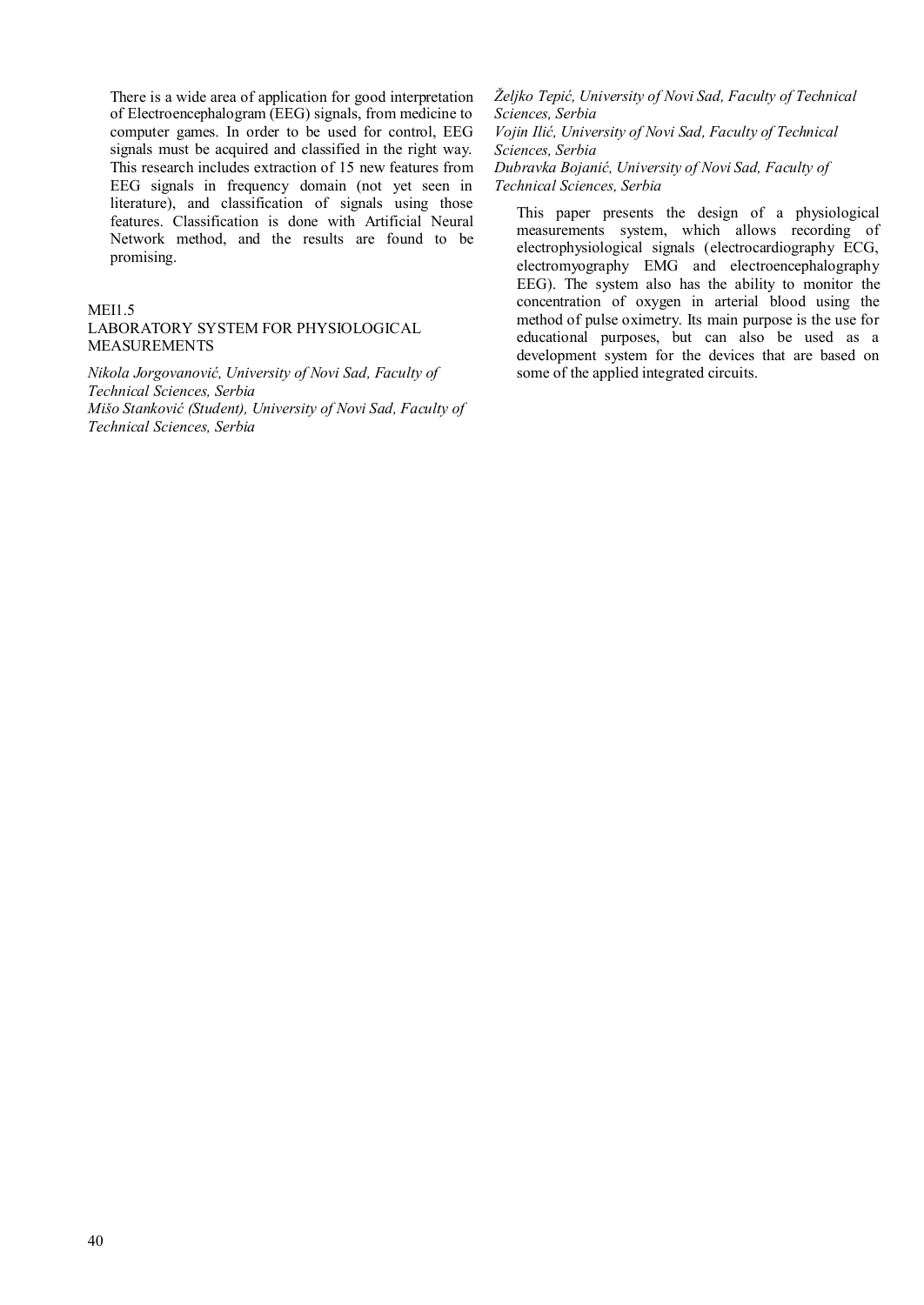# **METROLOGY – MLI**

# **MLI1. MEASUREMENT METHODS Chair: Platon Sovilj, Faculty of Technical Sciences, University of Novi Sad, Serbia Monday, June 2, Room 3, 14:00**

### MLI1.1 DENSITY MEASUREMENT USING THE OSCILLATORY TYPE DEVICES

*Emil Peić Tukuljac, School of Professional Higher Education, Subotica, Serbia Zoran Mitrović, University of Novi Sad, Faculty of Technical* 

*Sciences, Serbia Nemanja Gazivoda, University of Novi Sad, Faculty of* 

*Technical Sciences, Serbia* 

*Božidar Vujičić, University of Novi Sad, Faculty of Sciences, Serbia* 

*Jovan Mitrović (Student), University of Novi Sad, Faculty of Technical Sciences, Serbia* 

Density of fluids may be determined using different measuring devices. Recently, a wide variety of oscillatory devices are used to measure the density. Their application allows sophisticated analysis of fluids in biotechnology, pharmaceutics, saturation processes, concentration or crystallization procedures. Unique design allows temperature compensation and obtaining the correct measurements in various measurement processes. In the paper, the mathematical model and the potential uncertainty in the calibration of the aforementioned devices will be described.

#### MLI1.2

# IDENTIFICATION OF THE MODEL OF FREQUENCY VARIATIONS IN POWER GRID

*Željko Beljić, University of Novi Sad, Faculty of Technical Sciences, Serbia* 

*Duško Davidović, University of Novi Sad, Faculty of Technical Sciences, Serbia* 

*Bojan Vujičić, University of Novi Sad, Faculty of Technical Sciences, Serbia* 

*Dragan Pejić, University of Novi Sad, Faculty of Technical Sciences, Serbia* 

*Vladimir Vujičić, University of Novi Sad, Faculty of Technical Sciences, Serbia* 

This paper presents the analysis of the model of frequency variations in Serbia, as well as in the European interconnection. Multiple measurements have shown that the distribution of frequencies in Serbia, to the greatest extent, is normal - Gaussian. It is known that the frequency variations affect the measurement of the power grid parameters, and on example of the mains voltage THD factor measurement the impact of frequency variations to measurement error is shown. Results obtained from a series of simulations are presented in the paper. Those results represent a significant contribution to

a better understanding of the power grid behavior, as well as to the further development of measurement methods for measurement of the power grid parameters.

#### MLI1.3

# STOCHASTIC MEASUREMENT IN FOURIER AND WAVELET DOMAIN: A COMPARATIVE STUDY

*Aleksandar Radonjić, University of Novi Sad, Faculty of Technical Sciences, Serbia* 

*Platon Sovilj, University of Novi Sad, Faculty of Technical Sciences, Serbia* 

*Vladimir Vujičić, University of Novi Sad, Faculty of Technical Sciences, Serbia* 

In this paper we compare two strategies for measuring in frequency domain using digital stochastic measurement (DSM) method. One of them, based on Fourier series expansion, was already analyzed in theory and applied in practice. The second strategy, based on Wavelet series expansion, has never been discussed in literature.

#### MLI1.4

STOCHASTIC MEASUREMENT OF THE SPECTRAL POWER DENSITY OF LOW-FREQUENCY NOISE GENERATED BY GRAPHENE-BASED CHEMICAL AND BIOLOGICAL SENSORS – CASE STUDY

*Vladimir Vujičić, University of Novi Sad, Faculty of Technical Sciences, Serbia Aleksandar Radonjić, University of Novi Sad, Faculty of Technical Sciences, Serbia Bojan Vujčić, University of Novi Sad, Faculty of Technical Sciences, Serbia Željko Beljić, University of Novi Sad, Faculty of Technical Sciences, Serbia* 

This paper proposes a new method for measuring the spectral power density of low-frequency noise generated by graphene-based chemical and sensors. The proposed solution is based on two-bit digital stochastic measurements (DSMs). In addition, we criticize the common measurement method based on application of Fast Fourier Transform (FFT) and digital signal processors (DSPs). It is shown that this method requires large hardware resources and great power supply.

MLI1.5

# APROXIMATION OF THE NTC RESISTOR CURVE BY NEURAL NETWORK USING MICROCONTROLLERS

*Marko Dragoslavić, School of Electrical Engineering, University of Belgrade, Serbia Ivan Božić, School of Electrical Engineering, University of Belgrade, Serbia Marija Cvijanović, Faculty of Agriculture, University of Belgrade, Serbia*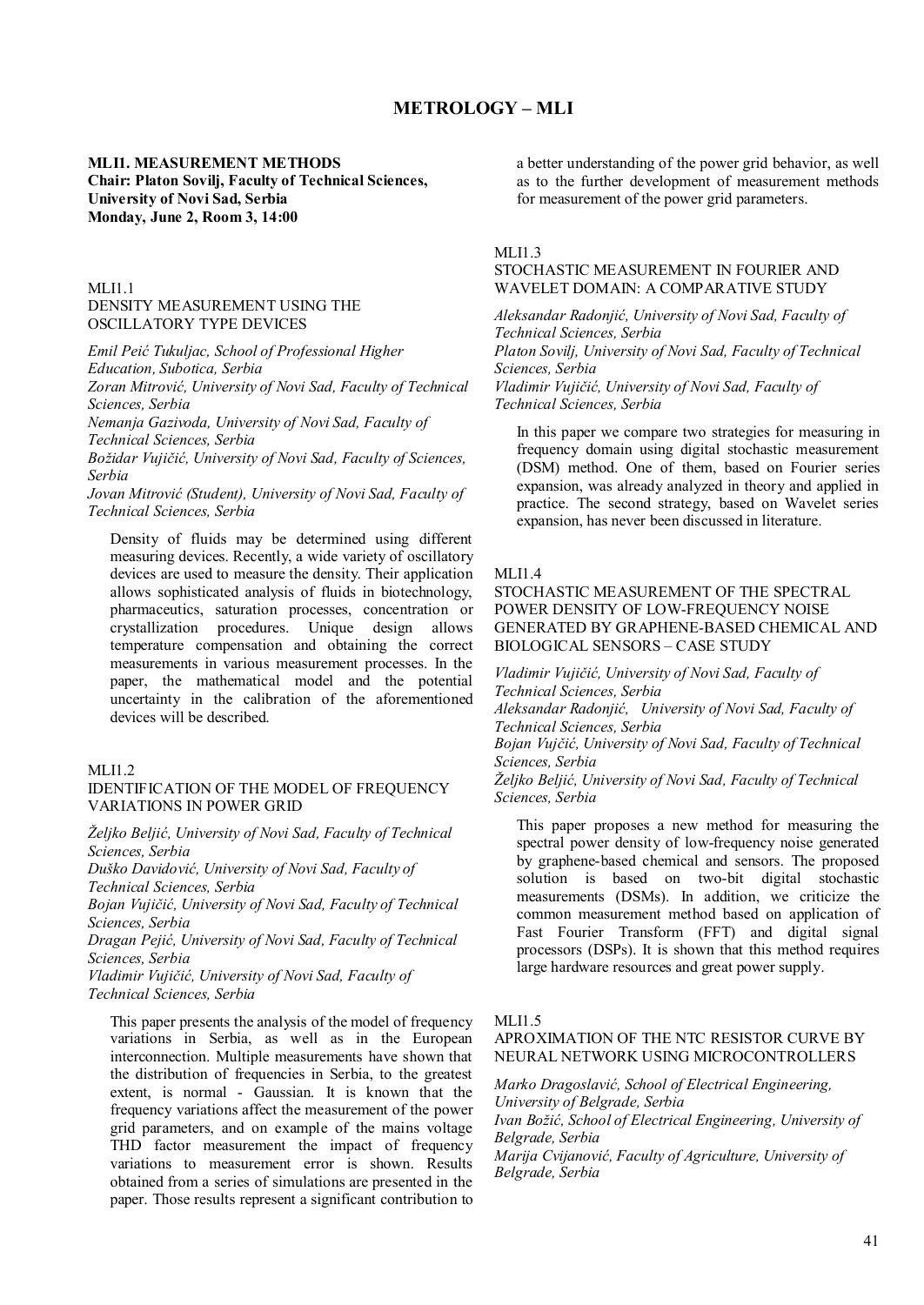# *Marko Cvijanović, School of Electrical Engineering, University of Belgrade, Serbia*

The objective of this paper is to demonstrate the approximation of NTC resistor R/T curve using neural networks. Special attention is focused on the efficiency of the approximating algorithm considering that microcontrollers have limited memory and processing ability. Dedicated systems often use battery power to periodically measure temperature and therefore it is important to carry out approximation of the algorithm in the least possible number of beats. We compared the algorithm based on neural network with interpolation of temperature. The paper will show that the algorithm which uses data from previously trained neural network can be more efficient than the conventional method of approximation using temperature polynomial. For the needs of this paper the temperature range between  $0^0C$ and  $120^{\circ}$ C was selected, which was tested on three generations of microcontrollers.

# **MLI2. Measurement instruments and systems Chair: Dragan Denić, Faculty of Electronics Engineering, University of Niš Monday, June 2, Room 3, 16:00**

#### MLI2.1

#### TEMPERATURE AND PRESSURE MEASUREMENT IN VALIDATION PROCEDURE FOR FOOD PRODUCT PASTEURISATION

*Emil Peić Tukuljac, School of Professional Higher Education, Subotica, Serbia* 

*Nemanja Gazivoda, University of Novi Sad, Faculty of Technical Sciences, Serbia* 

*Zoran Mitrović, University of Novi Sad, Faculty of Technical Sciences, Serbia* 

*Ivan Župunski, University of Novi Sad, Faculty of Technical Sciences, Serbia* 

*Nemanja Čabrilo, University of Novi Sad, Faculty of Technical Sciences, Serbia* 

The process of thermal treatment of food products provides long shelf life while preserving the quality without the use of chemical additives. Regardless of whether it is a short-term process under heating for a few seconds, or an ultra high temperature (up to 140 °C) or the heating method which requires a longer thermal treatment, but at lower temperature  $(88-90 \degree C)$  it is important to monitor the critical process parameters. Getting a quality product involves not only thermal treatment of the contents of the packaging, but also all surfaces that have contact with the product.

#### MLI2.2

# MONITORING OF THE SEISMIC ACTIVITY USING HIGH SENSITIVITY MEMS ACCELEROMETER

*Djordje Klisić, School of Electrical Engineering, University of Belgrade, Serbia* 

*Ilija Radovanović, School of Electrical Engineering, University of Belgrade, Serbia Nikola Bežanić, School of Electrical Engineering, University of Belgrade, Serbia* 

*Ljubisav Stamenić, Vinča Institute of Nuclear Sciences, University of Belgrade, Serbia* 

*Ivan Popović, School of Electrical Engineering, University of Belgrade, Serbia* 

MEMS sensors are widely used type of sensors that can be found in many modern gadgets. Affordable price and small dimensions in combination with high sensitivity and precision made them interesting candidates for the wide range applications in various fields. In case of seismology, application of MEMS accelerometer is still in the shadow of the classical accelerometers with the inertial element, although the characteristics of the today MEMS accelerometers can easily match the classical ones. In this paper group of authors decided to test characteristics of the high sensitivity accelerometer and to determine if it is suitable for the applications in seismology. The requirements that sensor had to meet are high sensitivity and noise level below the threshold of human detectable vibrations which is around four degrees of the Mercalli scale or the ground acceleration between 0.015g and 0.04g.

#### MLI2.3

# IMPLEMENTATION OF INDUSTRIAL NETWORKS AND PROTOCOLS IN THE LabVIEW PROGRAM

*Josif Tomić, University of Novi Sad, Faculty of Technical Sciences, Serbia* 

*Miodrag Kušljević, Termoelektro Enel AD, Belgrade, Serbia Milan Vidaković, University of Novi Sad, Faculty of Technical Sciences, Serbia* 

*Miloš Živanov, University of Novi Sad, Faculty of Technical Sciences, Serbia* 

Modern industry can no longer be imagined without the application of information technologies and complex network systems. Industrial processes are becoming increasingly complex and require the integration and synchronization of a great number of the most various measurement sensors, PLC devices, microprocessors, actuators, IO devices, motors and other equipment. Networking of this equipment is carried out on several hierarchical levels where the lowest level usually has requirements for operation in real time, while the higher levels are not as time-critical and have lately been relying on Internet protocols. There are several dozens of different industrial networks and protocols currently functioning on the market, and knowledge of them represents a very complex task for engineers that deal with the automation of industrial processes. This paper presents one management solution that uses Modbus protocol that is based on the LabVIEW program. The LabVIEW program significantly simplifies this task as a result of its exceptional flexibility and a large number of pre-written subroutines for a large number of industrial networks and protocols. Furthermore, the LabVIEW program also contains some original solutions that significantly simplify the implementation of complex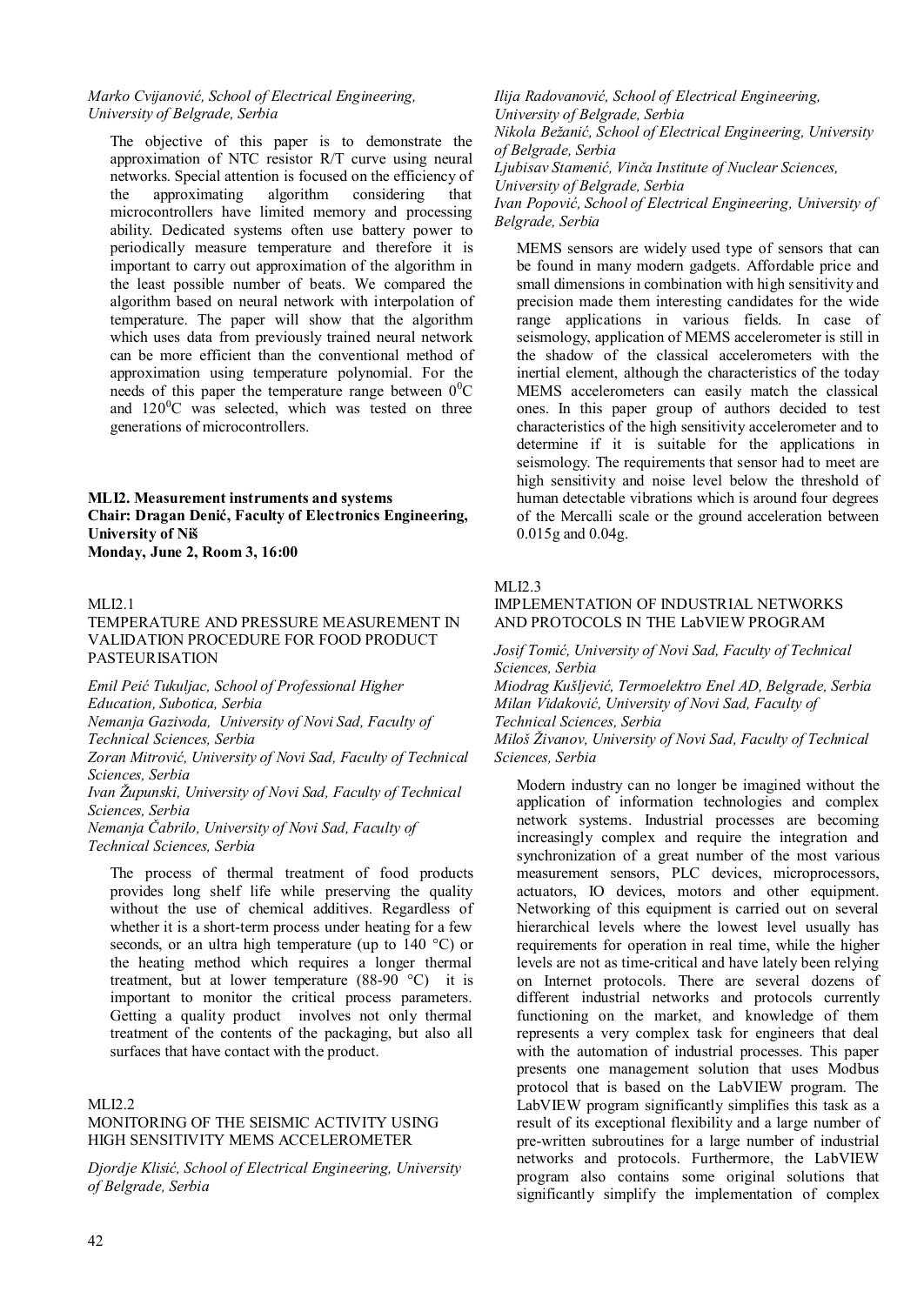SCADA systems, at the same time allowing them to operate in real time.

### MLI2.4

# STOCHASTIC CONTROL OF PARALLEL CONNECTED DC/DC CONVERTERS

*Velibor Pjevalica, JP Srbijagas Novi Sad, Serbia Nebojša Pjevalica, University of Novi Sad, Faculty of Technical Sciences, Serbia Vladimir Vujičić, University of Novi Sad, Faculty of Technical Sciences, Serbia* 

In order to process higher and higher power, DC-DC converters should be operating in parallel. Parallel processing of power means higher efficiency and better reliability. In this paper, stochastic control for parallel DC-DC converters structures is presented.

#### MLI2.5

THE THEOREM ABOUT THE EXCITATION TRANSFORMER CURRENT MAPPING INTO THE DYNAMIC HYSTERESIS LOOP BRANCH FOR THE SINE WAVE MAGNETIC FLUX IN THE STATIONARY REGIME

*Nenad Petrović, Electrotechnical school Stari grad, Belgrade, Serbia Velibor Pjevalica, JP Srbijagas Novi Sad, Serbia Vladimir Vujičić, University of Novi Sad, Faculty of Technical Sciences, Serbia* 

The paper analyses aspects of the approximation theory usage on the certain subsets of the measured samples of the excitation transformer current and the sinusoidal magnetic flux in the single-phase transformer, Epstein frame and toroidal core specimen. In the paper is given the theorem of direct mapping the excitation transformer current in the stationary regime to the dynamic hysteresis loop branch (in further text DHLB). This theorem provides the necessary and satisfactory conditions for above mentioned mapping. The theorem highlights that the excitation transformer current under the sinusoidal magnetic flux has qualitatively equivalent information about magnetic core properties as the DHLB.

Furthermore, the theorem establishes direct relationship between the number of the excitation transformer current harmonics and their coefficients with the degree and the coefficients of the DHLB interpolation polynomial for the subsets of the measured samples that represent the Chebyshev nodes of the first and the second kind. These nonequidistant Chebyshev fi-i0 nodes provides the uniform convergence of the interpolation polynomial to the experimentally obtained DHLB with an excellent approximation accuracy and are applicable on the approximation of the static hysteresis loop branches and the DC magnetization curves as well.

#### MLI2.6

STUDY OF A ROOM TEMPERATURE AND LIGHT DYNAMIC

*Razvan Craciunescu, Telecommunication Department, Faculty of Electronics, Telecommunications and Information Tehnology, Bd. Iuliu Maniu, 1-3, 061071, Bucharest, Romania* 

*Andreea Garliceanu, Telecommunication Department, Faculty of Electronics, Telecommunications and Information Tehnology, Bd. Iuliu Maniu, 1-3, 061071, Bucharest, Romania* 

*Octavian Fratu, Telecommunication Department, Faculty of Electronics, Telecommunications and Information Tehnology, Bd. Iuliu Maniu, 1-3, 061071, Bucharest, Romania* 

ZigBee wireless technology makes the control network applications and the wireless sensors more practical. The usage of this technology can offer security, light control, access control to your home. Building Automation is a very wide market nowadays. Smart Energy is a big part of Building Automation. Some of the features included in the Smart Energy profile are: basic metering, pricing, support for water and gas, security to allow consumer only, text messaging in case of incidents. In this paper we use a ZigBee based wireless sensor network in order to study the dynamic of light and temperature in a room. The measurement were done in different environment conditions.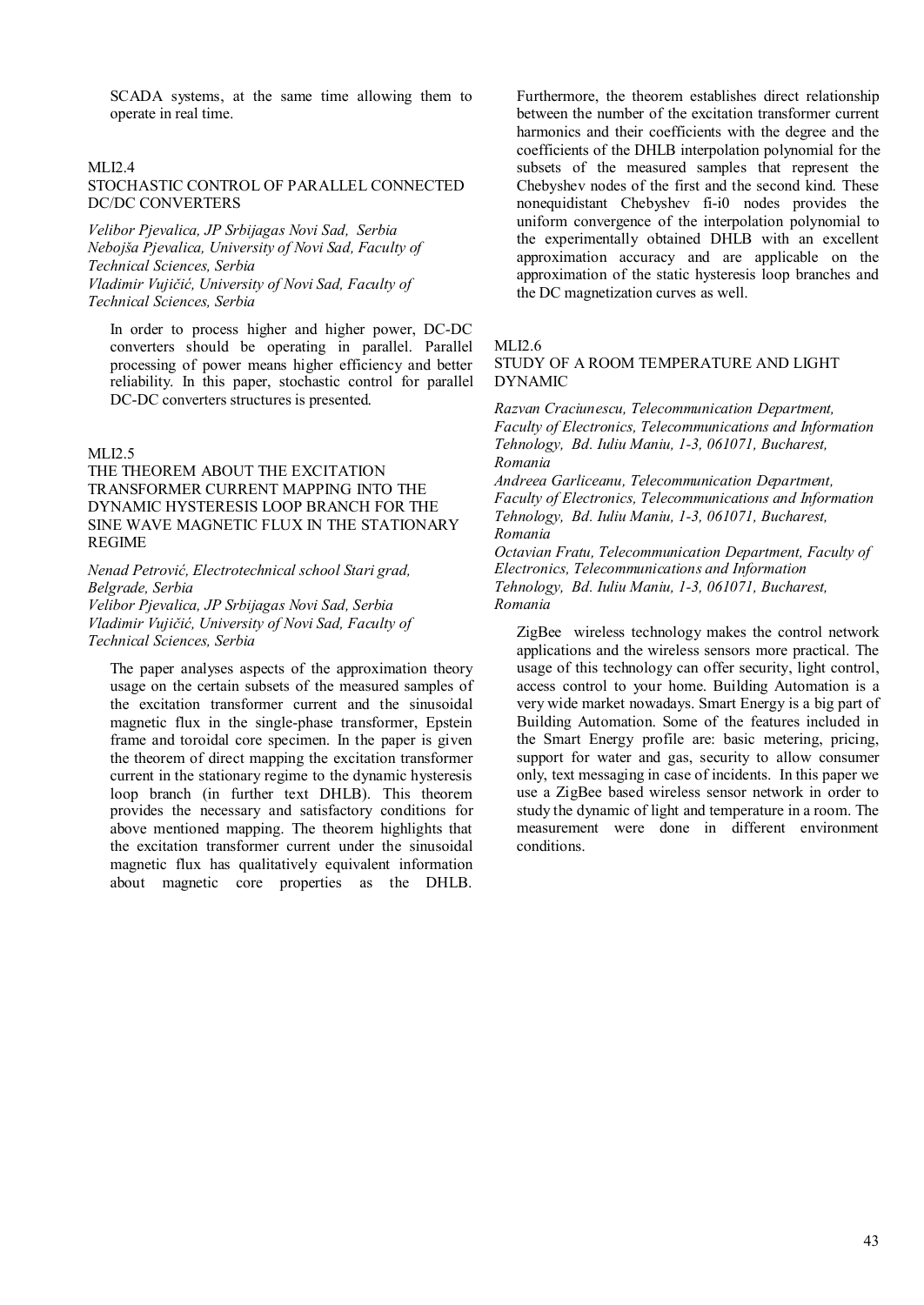# **MICROELECTRONICS AND OPTOELECTRONICS – MOI**

# **MOI1. Microelectronics and MEMS Chair: Zoran Prijić, University of Niš, Serbia Monday, June 2, Room 5, 14:30**

#### MOI1.1

#### WET ISOTROPIC CHEMICAL ETCHING OF PYREX GLASS WITH Cr/Au MASKING LAYERS

*Žarko Lazić, Centre of Microelectronic Technologies, Institute of Chemistry, Technology and Metallurgy, University of Belgrade, Njegoševa 12, 11000 Belgrade, Serbia* 

*Milče M. Smiljanić, Centre of Microelectronic Technologies, Institute of Chemistry, Technology and Metallurgy, University of Belgrade, Njegoševa 12, 11000 Belgrade, Serbia* 

*Milena Rašljić, Centre of Microelectronic Technologies, Institute of Chemistry, Technology and Metallurgy, University of Belgrade, Njegoševa 12, 11000 Belgrade, Serbia* 

*Ivana Mladenović, Centre of Microelectronic Technologies, Institute of Chemistry, Technology and Metallurgy, University of Belgrade, Njegoševa 12, 11000 Belgrade, Serbia* 

*Katarina Radulović, Centre of Microelectronic Technologies, Institute of Chemistry, Technology and Metallurgy, University of Belgrade, Njegoševa 12, 11000 Belgrade, Serbia* 

*Milija Sarajlić, Centre of Microelectronic Technologies, Institute of Chemistry, Technology and Metallurgy, University of Belgrade, Njegoševa 12, 11000 Belgrade, Serbia* 

*Dana Vasiljević-Radović, Centre of Microelectronic Technologies, Institute of Chemistry, Technology and Metallurgy, University of Belgrade, Njegoševa 12, 11000 Belgrade, Serbia* 

In this paper we developed various techniques of wet isotropic chemical etching of Pyrex glass in an aqueous solution of 49% HF. The techniques are based on the processes of sputtering and photolithography. The various thin films of Cr/Au were sputtered. Layers of Cr/Au and photoresist serve as a masking material during etching of Pyrex glass in aqueous HF.

# MOI1.2

# IMPLEMENTATION OF IEEE 1451.4 TRANSDUCER ELECTRONIC DATA SHEET (TEDS) USING AN 'MBED' MICROCONTROLLER MODULE: THE CASE OF MEMS PIEZORESISTIVE PRESSURE SENSORS

*Branko Vukelić, Centre of Microelectronic Technologies, Institute of Chemistry, Technology and Metallurgy, University of Belgrade, Njegoševa 12, 11000 Belgrade, Serbia* 

*Miloš Frantlović, Centre of Microelectronic Technologies, Institute of Chemistry, Technology and Metallurgy,* 

#### *University of Belgrade, Njegoševa 12, 11000 Belgrade, Serbia*

In this paper we describe an implementation of the IEEE 1451.4 standard, based on the "mbed" hardware and software platform which enables simple and efficient development of microcontroller-based solutions. The Class 2 Mixed Mode Interface (MMI), defined by the standard, was chosen for IHTM silicon piezoresistive MEMS pressure sensors used in intelligent pressure transmitters. A program for the microcontroller is written, enabling communication with the EEPROM memory containing the Transducer Electronic Data Sheet (TEDS), as well as with a personal computer via the USB virtual serial port. A user application is also created for communication with the "mbed" module, enabling userfriendly management of the TEDS contents.

**MOI2. nanoETRAN Chair: Zoran Jakšić, ICTM, University of Belgrade, Serbia Monday, June 2, Room 5, 16:00** 

#### MOI2.1

#### PAULI PARAMAGNETISM AND SPIN-VALLEY FILTERING IN GRAPHENE VAN DER WAALS HETEROSTRUCTURES

*M. Grujić, School of Electrical Engineering, University of Belgrade, Belgrade, Serbia and Department of Physics, University of Antwerp, Antwerp, Belgium M. Ž. Tadić, School of Electrical Engineering, University of Belgrade, Belgrade, Serbia F. M. Peeters, Department of Physics, University of Antwerp,* 

*Antwerp, Belgium* 

The most recent trend in 2D materials research is reflected in the idea of stacking different material layers on top of each other, forming the so called van der Waals heterostructures, in order to custom tailor the device properties according to specific needs. In the light of this paradigm shift, and for the particular case of graphene, tantalizing new experiments reveal that carrier mass and spin-orbit interaction, properties that are vanishing in intrinsic graphene, can be artificially engineered. The interplay of the two parameters is especially interesting given that they open topologically distinct gaps. Given that the additional valley degree of freedom arises in graphene due to its honeycomb structure, the aforementioned interplay will also result in a spin and valley dependent gap in bulk graphene. Here we show that this will influence the transmission through a 1D barrier made of this two parameters in the presence of a magnetic field significantly. Specifically, the two parameters induce Pauli paramagnetic moments which manifest in the transmission of the electron through the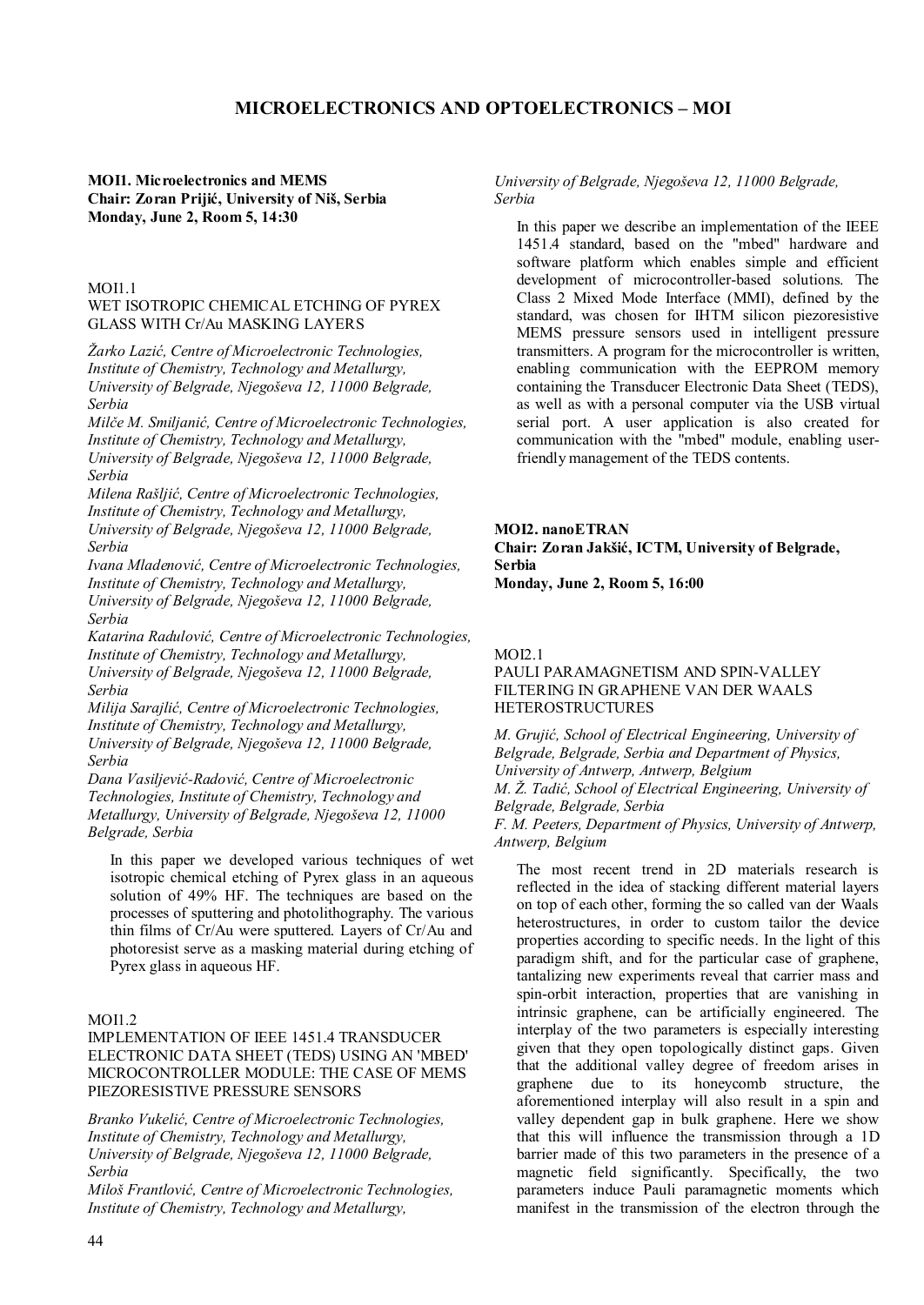barrier. We find that these magnetic moments couple with spin-orbit interaction and with mass through spin and valley degrees of freedom, which is reflected in the Landau level spectrum. Additionally, we show that only opposite spins from opposite valleys can be transmitted given a proper set of parameters. On the basis of these findings we demonstrate that in the presence of a straininduced pseudomagnetic field, and due to the finite mass and spin-orbit interaction, a spin-valley filtering device can be obtained. We also show that the filtering behavior is controllable by electrical gating as well as by strain.

# MOI2.2

#### CONDUCTION-BAND NONPARABOLICITY AND GAIN CALCULATIONS FOR THz QUANTUM CASCADE LASER IN STRONG MAGNETIC FIELD

*Nikola Vuković, School of Electrical Engineering, University of Belgrade, 73 Bulevar kralja Aleksandra, 11020 Belgrade, Serbia* 

*Aleksandar Daničić, Vinca Institute of Nuclear Sciences, University of Belgrade, 11001 Belgrade, Serbia Jelena Radovanović, School of Electrical Engineering, University of Belgrade, 73 Bulevar kralja Aleksandra, 11020 Belgrade, Serbia* 

*Vitomir Milanović, School of Electrical Engineering, University of Belgrade, 73 Bulevar kralja Aleksandra, 11020 Belgrade, Serbia* 

Simulation results for the optical gain and scattering rates of relevant transitions in the THz quantum cascade laser (QCL) structures subjected to strong magnetic field are presented. Starting from a comprehensive nonparabolic model of III-V semiconductor conduction-band we first obtain bound states energies of a QCL without the presence of magnetic field. A strong magnetic field applied along the growth direction of the structure provides discretization of the energy spectrum into Landau levels (LLs). Once familiar with the electronic structure, we are able to evaluate longitudinal optical (LO) phonon and interface roughness (IR) scattering rates and use them as input data for the system of rate equations. After we calculate the population inversion from this system, we can estimate the optical gain at desired wavelength.

#### MOI2.3

# TAILORABLE PLASMONIC RESPONSE OF FREESTANDING METAL-COMPOSITE NANOMEMBRANES WITH 2D ARRAYS OF SUBWAVELENGTH CIRCULAR APERTURES

*Zoran Jakšić, Centre of Microelectronic Technologies, Institute of Chemistry, Technology and Metallurgy, University of Belgrade, Njegoševa 12, 11000 Belgrade, Serbia* 

*Jovan Matović, Department for Energetics, Electronics and Telecommunications, Faculty of Technical Sciences, University of Novi Sad, Novi Sad, Serbia* 

*Alois Lugstein, Institut für Festkörperelektronik, Technische Universität Wien, Floragasse 7, 1040 Wien, Österreich* 

*Marko Obradov, Centre of Microelectronic Technologies, Institute of Chemistry, Technology and Metallurgy, University of Belgrade, Njegoševa 12, 11000 Belgrade, Serbia* 

We report *ab initio* electromagnetic modeling and nanofabrication of 7 nm thick metal-containing freestanding nanomembranes with square lattice of circular apertures (single fishnet structure) 100 nm in diameter, intended for plasmonic applications. We used finite element modeling to determine the scattering parameters of our nanomembranes for different plasmonic materials (silver, chromium). The nanomembrane samples were fabricated using radiofrequent sputtering of chromium to single crystalline silicon wafer, while bulk micromachining in KOH was used to etch away silicon support (sacrificial structure). The nanoaperture arrays (square lattice with a 300 nm lattice constant) were fabricated directly in the freestanding metal-composite nanomembrane using the focused ion beam technique. Large absorption in visible has been observed both theoretically and experimentally that can be contributed to impedance matching between the nanomembrane and free space. The final result is a perfectly symmetrical platform for long range surface plasmon polaritons with a possibility to tailor its response utilizing designer plasmons. The choice of geometrical and material parameters allows for tuning of frequency dispersion and effective parameters of the structure and results in rich spectral behavior in spite of the apparent simplicity of the structure.

#### MOI2.4

# INFRARED PHOTODETECTOR ENHANCEMENT UTILIZING TRANSPARENT CONDUCTIVE OXIDE SUBMICROMETER PARTICLES EMBEDDED IN GRADIENT INDEX ANTIREFLECTION LAYER

*Marko Obradov, Centre of Microelectronic Technologies, Institute of Chemistry, Technology and Metallurgy, University of Belgrade, Njegoševa 12, 11000 Belgrade, Serbia* 

*Zoran Jakšić, Centre of Microelectronic Technologies, Institute of Chemistry, Technology and Metallurgy, University of Belgrade, Njegoševa 12, 11000 Belgrade, Serbia* 

*Dana Vasiljević-Radović, Centre of Microelectronic Technologies, Institute of Chemistry, Technology and Metallurgy, University of Belgrade, Njegoševa 12, 11000 Belgrade, Serbia* 

We consider the enhancement of the specific detectivity of semiconductor infrared photodetectors for mid-infrared range utilizing localized surface plasmons resonance (LSPR) of spherical submicrometer plasmonic particles. A plasmonic particle localizes electromagnetic field within the detector active area, but conventional plasmonic materials, like noble metals, have their resonant frequencies in the ultraviolet or visible part of the spectrum. In this work we investigate a redshifting strategy based on simultaneous use of doped spherical submicrometer transparent conductive oxide (TCO) plasmonic particles and an embedding high-permittivity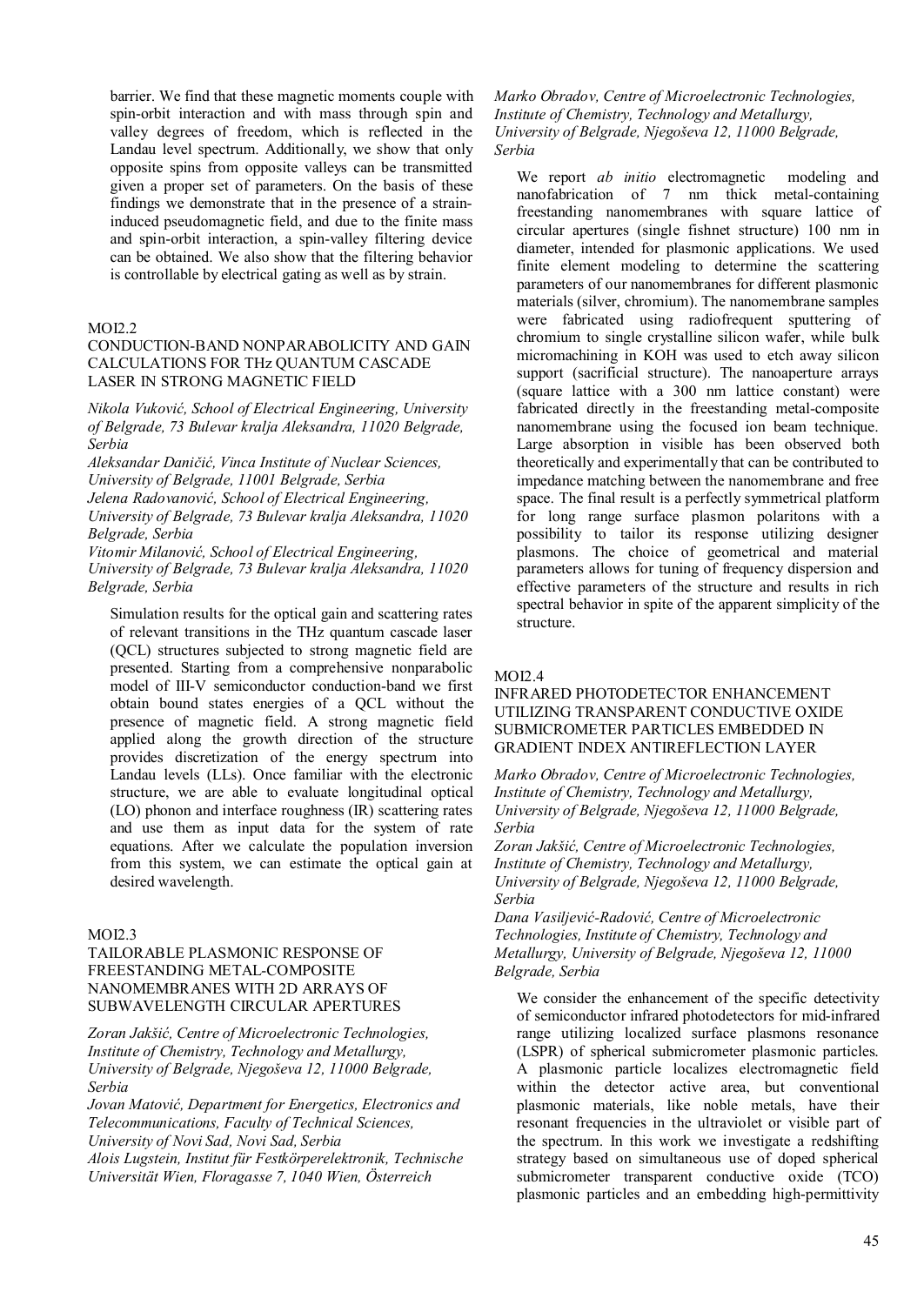dielectric that further redshifts the spectral characteristics. In order to avoid large reflection losses at the surface of embedding dielectric, we apply on the top of it an antireflective layer with a linear increase of refractive index. We perform an *ab initio* simulation of the whole system starting from Maxwell equations and utilizing the finite element method. We determine the scattering properties of the system including scattering cross sections and spatial electromagnetic field distribution. We confirm a resonant response of TCO particles in midinfrared, tailorable by adjusting the surrounding medium permittivity. The use of the antireflective layer is crucial for achieving scattering cross-sections more than 20 times larger than the geometric cross-section.

#### MOI2.5

#### SELECTIVITY ISSUES IN AFFINITY-BASED BIOCHEMICAL SENSORS: DETERMINING THE RATIO OF SIMILAR BIOMOLECULES IN BINARY MIXTURES

*Ivana Jokić, Centre of Microelectronic Technologies, Institute of Chemistry, Technology and Metallurgy, University of Belgrade, Njegoševa 12, 11000 Belgrade, Serbia* 

*Olga Jakšić, Centre of Microelectronic Technologies, Institute of Chemistry, Technology and Metallurgy, University of Belgrade, Njegoševa 12, 11000 Belgrade, Serbia* 

*Zoran Jakšić, Centre of Microelectronic Technologies, Institute of Chemistry, Technology and Metallurgy, University of Belgrade, Njegoševa 12, 11000 Belgrade, Serbia* 

*Katarina Radulović, Centre of Microelectronic Technologies, Institute of Chemistry, Technology and Metallurgy, University of Belgrade, Njegoševa 12, 11000 Belgrade, Serbia* 

*Miloš Frantlović, Centre of Microelectronic Technologies, Institute of Chemistry, Technology and Metallurgy, University of Belgrade, Njegoševa 12, 11000 Belgrade, Serbia* 

We consider selectivity of affinity-based nanosensors utilizing resonance shift due to the presence of adsorbed analyte. Among such devices we analyze mass-based sensors utilizing mechanical resonance in e.g. micro or nanocantilevers and all-optical refractometric sensors utilizing surface plasmon polariton resonance. The sensitivity of such devices can be extremely high, reaching single-molecule level, however their selectivity is limited by the differences in mass in the first case or in refractive index values between different analytes in the second. The typical approach is to use some kind of receptors on the sensor surface with highly specific binding of a targeted analyte. The properties of a given biomolecule, for instance protein, will vary between its different conformations due to different arrangements of their atoms in space. Since the conformation of a molecule is critically important for its function, it is of interest to determine the ratio between different conformational isomeres in a given sample. In general, different conformations of a biomolecule may have different affinity toward binding sites on the surface of an affinity-based nanosensor, as well as different surfacevolume ratios. We argue that the analysis of adsorption kinetics ensures sufficient data to discriminate between different conformations in a mixture.

### MOI2.6

# UNIT-CELL LEVEL SUPERSTRUCTURES FOR THE EXTENSION OF SPECTRAL RANGE OF DOUBLE FISHNET METAMATERIAL PARAMETERS AND FINE TUNING OF THEIR EFFECTIVE OPTICAL PROPERTIES

*Dragan Tanasković, Centre of Microelectronic Technologies, Institute of Chemistry, Technology and Metallurgy, University of Belgrade, Njegoševa 12, 11000 Belgrade, Serbia* 

*Zoran Jakšić, Centre of Microelectronic Technologies, Institute of Chemistry, Technology and Metallurgy, University of Belgrade, Njegoševa 12, 11000 Belgrade, Serbia* 

*Marko Obradov, Centre of Microelectronic Technologies, Institute of Chemistry, Technology and Metallurgy, University of Belgrade, Njegoševa 12, 11000 Belgrade, Serbia* 

*Olga Jakšić, Centre of Microelectronic Technologies, Institute of Chemistry, Technology and Metallurgy, University of Belgrade, Njegoševa 12, 11000 Belgrade, Serbia* 

*Ivana Mladenović, Centre of Microelectronic Technologies, Institute of Chemistry, Technology and Metallurgy, University of Belgrade, Njegoševa 12, 11000 Belgrade, Serbia* 

We considered a possible generalization of aperture-based metamaterial structures for the optical range like single and double fishnets where a single aperture is a compound object formed by superposition of two or more primitives (rectangles, circles, ellipses). Thus obtained "super unit cell" reflects the properties of all subobjects that comprise it. The newly introduced features may be utilized to fine tune the effective optical parameters of the structure like its scattering parameters and thus the effective permittivity, permeability and refractive index. They can also be used to extend and modify in other ways the spectral characteristics of the structure, thus resulting in enhanced modes of operation. In our investigation we applied finite element modeling and analytical calculation to the case of 2D array of square apertures where an aditional smaller square aperture was placed in each corner of the fundamental aperture. It is our conclusion that the obtained compound super unit cells can find application in different fields like waveguiding and sensing.

# **MOI3. Optoelectronics**

**Chair: Ljubiša Tomić, Technical Test Center, Serbia Tuesday, June 3, Room 5, 8:30**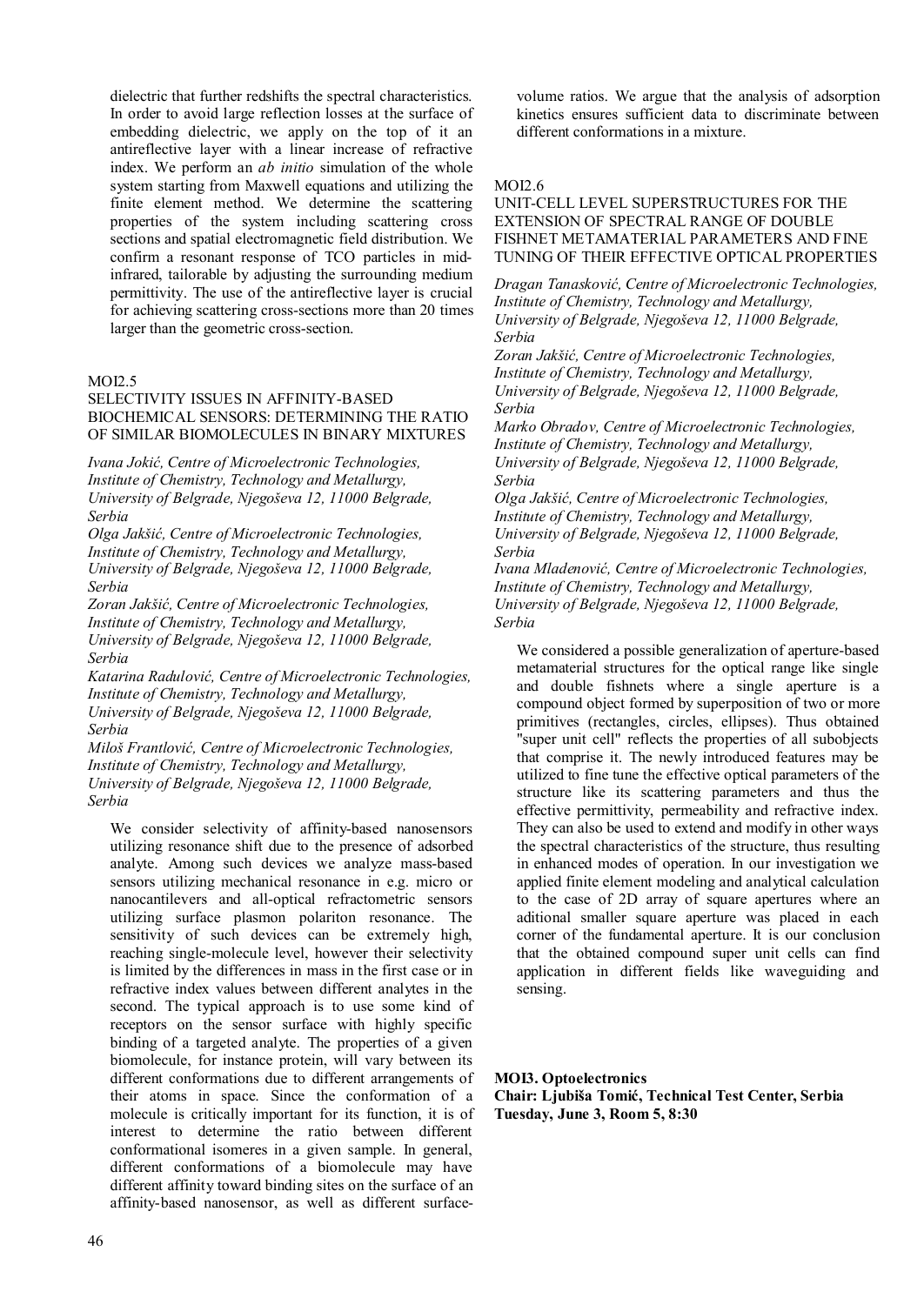# MO<sub>I3</sub>1

# NUMERICAL ESTIMATION OF THE NOISE EQUIVALENT TEMPERATURE DIFFERENCE OF THE THIRD GENERATION THERMAL IMAGERS

*Anis Redjimi, Military Academy, University of Defense, Belgrade, Serbia* 

*Nikola Jovanović, Military Technical Institute, Ratka Resanovića 1, 11000 Belgrade, Serbia Dragan Knežević, Military Technical Institute, Ratka Resanovića 1, 11000 Belgrade, Serbia Ljubiša Tomić, Technical Test Center, Vojvode Stepe 445, 11020 Beograd, Serbia* 

This paper proposes a software tool for numerical estimation of noise equivalent temperature difference (NETD) which allows the user to see and check the effect of each thermal imager parameter. The developed software is based on a mathematical model designed to estimate the NETD for 1st and 2nd generation thermal imagers which is modified to estimate the NETD for 3rd generation thermal imagers. As a demonstration, two models of thermal imagers of the third generation are tested. The obtained results are compared with the declared values given by the producers. Moreover, the developed software tool could be used as an educational tool for examination and demonstration of thermal imager properties.

#### MOI3.2

#### NUMERICAL SIMULATION OF THE BLACK BODY RADIATION LAWS

*Katarina Savić, Military Technical Institute, Ratka Resanovića 1, 11000 Belgrade, Serbia Anis Redjimi, Military Academy, University of Defense, Belgrade, Serbia Nikola Jovanović, Military Technical Institute, Ratka Resanovića 1, 11000 Belgrade, Serbia Dragan Knežević, Military Technical Institute, Ratka Resanovića 1, 11000 Belgrade, Serbia* 

This paper proposes a software tool for numerical simulation of black body radiation laws which allows the user to see and check the effect of each parameter that influences the global curve of radiation. It can also be used to calculate each parameter separately knowing the other necessary parameters. The developed software could be used as an educational tool for examination and demonstration of basic principles of thermography and infrared radiation.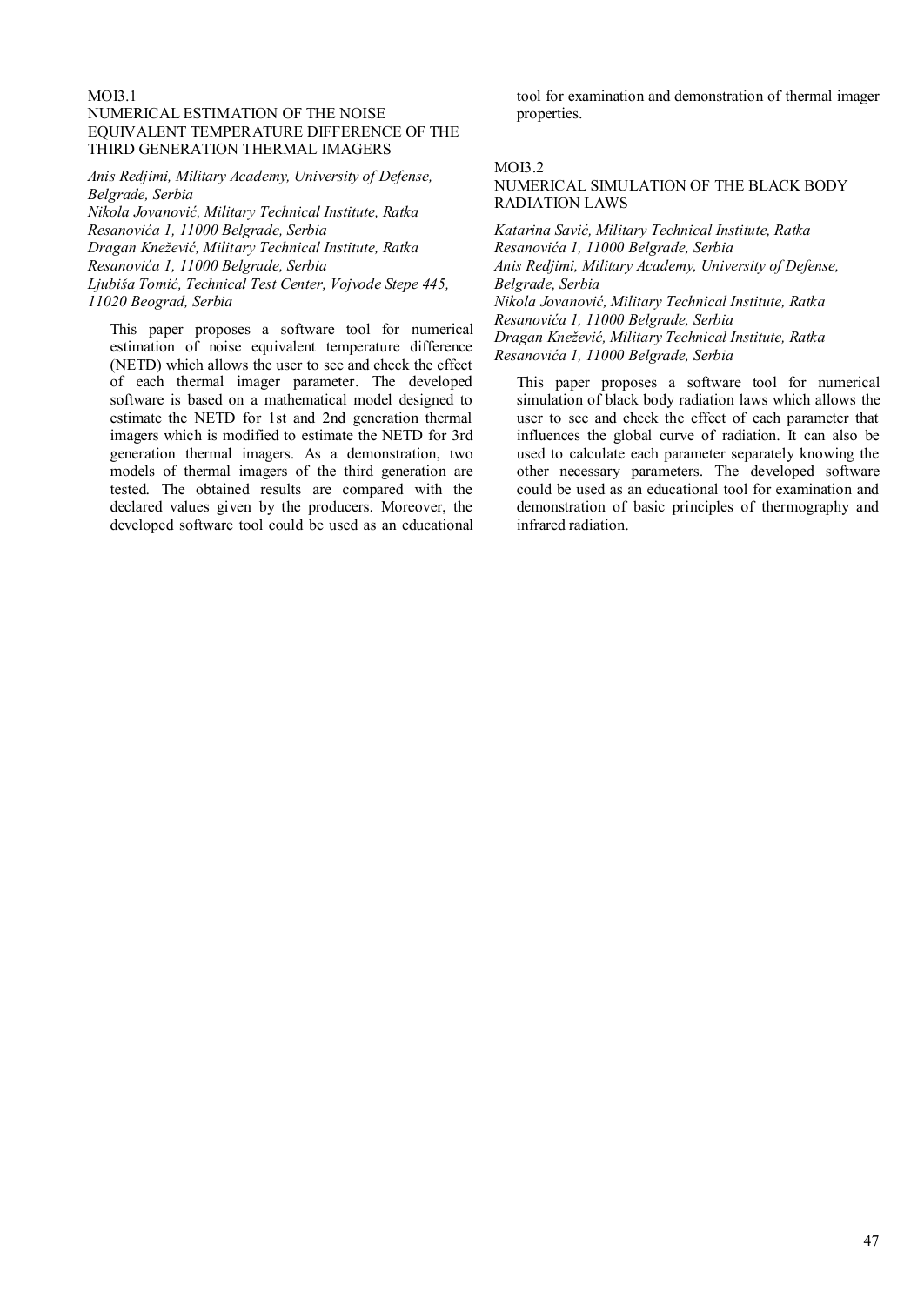# **MICROWAVE TECHNIQUE, TECHNOLOGIES AND SYSTEMS – MTI**

**Session MTI1** 

**Chairs: Bratislav Milovanović, University of Niš, Serbia Vera Marković, University of Niš, Serbia Tuesday, June 3, Room 4, 8:30** 

# MTI1.1

#### PRINTED ANTENNA ARRAY WITH TAPERED DIPOLES IMPEDANCES

*Marija Milijić, Faculty of Electronic Engineering, University of Niš, Niš, Serbia* 

*Aleksandar Nešić, IMTEL Komunikacije, Novi Beograd, Serbia* 

*Bratislav Milovanović, Faculty of Electronic Engineering, University of Niš, Niš, Serbia* 

This paper presents printed antenna array which consists of symmetrical dipoles and symmetrical in-phase feeding line. Dolph-Chebyshev distribution has been used enabling side lobe suppression around 30 dB in E-plane in the range of approximately 10 GHz. Dipoles, operating at a second resonance, have different impedances that are calculated in order to their powers match specified distribution enabling great side lobe suppression. The antenna array and feeding line are placed on the same dielectric substrate. The parallel reflector is at distance λ0/4 from antenna array.

#### MTI1.2

#### ANTENNA STRUCTURE ON CYLINDRICAL OBJECT WITH A QUASI-ISOTROPIC RADIATION PATTERN

*Aleksandar Nešić, IMTEL Komunikacije, Belgrade, Serbia Dušan Nešić, ICTM-CMT, University of Belgrade, Belgrade, Serbia* 

Introduced .innovation is an antenna system on a cylindrical object with a spherical (isotropic) radiation pattern. In that way, radio communication and detection from all directions between cylindrical object and corresponding stations are obtained without any switching. The highest deep deviation from the spherical shape  $(0$  dBi) is around 4 dB.

# MTI1.3 WIDEBAND PRINTED ANTENNA FOR K BAND INTEGRATED WITH A LOW NOISE AMPLIFIER

*Siniša Jovanović, IMTEL Komunikacije, Belgrade, Serbia Zoran Živanović, IMTEL Komunikacije, Belgrade, Serbia* 

This paper features the design, practical realization and measured results of an active receiving antenna developed for field testing of microwave links operating at K frequency range. The proposed solution combines a printed antenna array with a low noise amplifier to obtain a convenient small size, low power-consuming device with an overall gain of more than 43 dBi. Since the required frequency range was more than 10% wide a pentagonal dipole was used instead of a standard patch antenna as the radiating element of a printed antenna array. Also, to enable integration with a low noise amplifier the pentagonal antenna array is for the first time realized on a hydrocarbon ceramic substrate instead of a previously used teflon-fiberglass substrate. Excellent matching in a very wide frequency range is achieved by employing wideband Klopfenstein-type impedance transformers as major building parts of the antenna array feeding network. Finally, a thick antenna cover in addition to robust protective case is used to ensure the sturdiness of the device for everyday usage for field testing. The final measurements of the overall antenna characteristics showed very good results that are in very good accordance with the theoretical predictions.

#### MTI1.4

EXPERIMENTAL VERIFICATION OF THE INTEGRAL CYLINDRICAL TLM MODEL OF A PROBE-FED MICROSTRIP CIRCULAR ANTENNA

*Tijana Dimitrijević, Faculty of Electronic Engineering, University of Niš, Niš, Serbia Jugoslav Joković, Faculty of Electronic Engineering, University of Niš, Niš, Serbia Nebojša Dončov, Faculty of Electronic Engineering, University of Niš, Niš, Serbia Bratislav Milovanović, Faculty of Electronic Engineering, University of Niš, Niš, Serbia Kurt Blau, Technical University of Ilmenau, Ilmenau, Germany* 

In this paper, an accuracy of the integral cylindrical TLM method has been experimentally verified on an example of a coax-fed circular patch antenna fabricated on the FR4 substrate. Obtained results are also compared with corresponding results reached by the rectangular grid based TLM method as well as with analytical results based on the cavity model.

#### MTI1.5

# UNMITERED BEND STRUCTURE – MODELING AND ANALYSIS BASED ON A COMBINED WAVE DIGITAL/ FULL-WAVE ELECTROMAGNETIC APPROACH

*Biljana Stošić, Faculty of Electronic Engineering, University of Niš, Niš, Serbia* 

*Nebojša Dončov, Faculty of Electronic Engineering, University of Niš, Niš, Serbia* 

An efficient technique for modeling of microstrip unmitered bend structure is reported in this paper. The described technique uses a full wave electromagnetic approach to generate a transmission line model of bend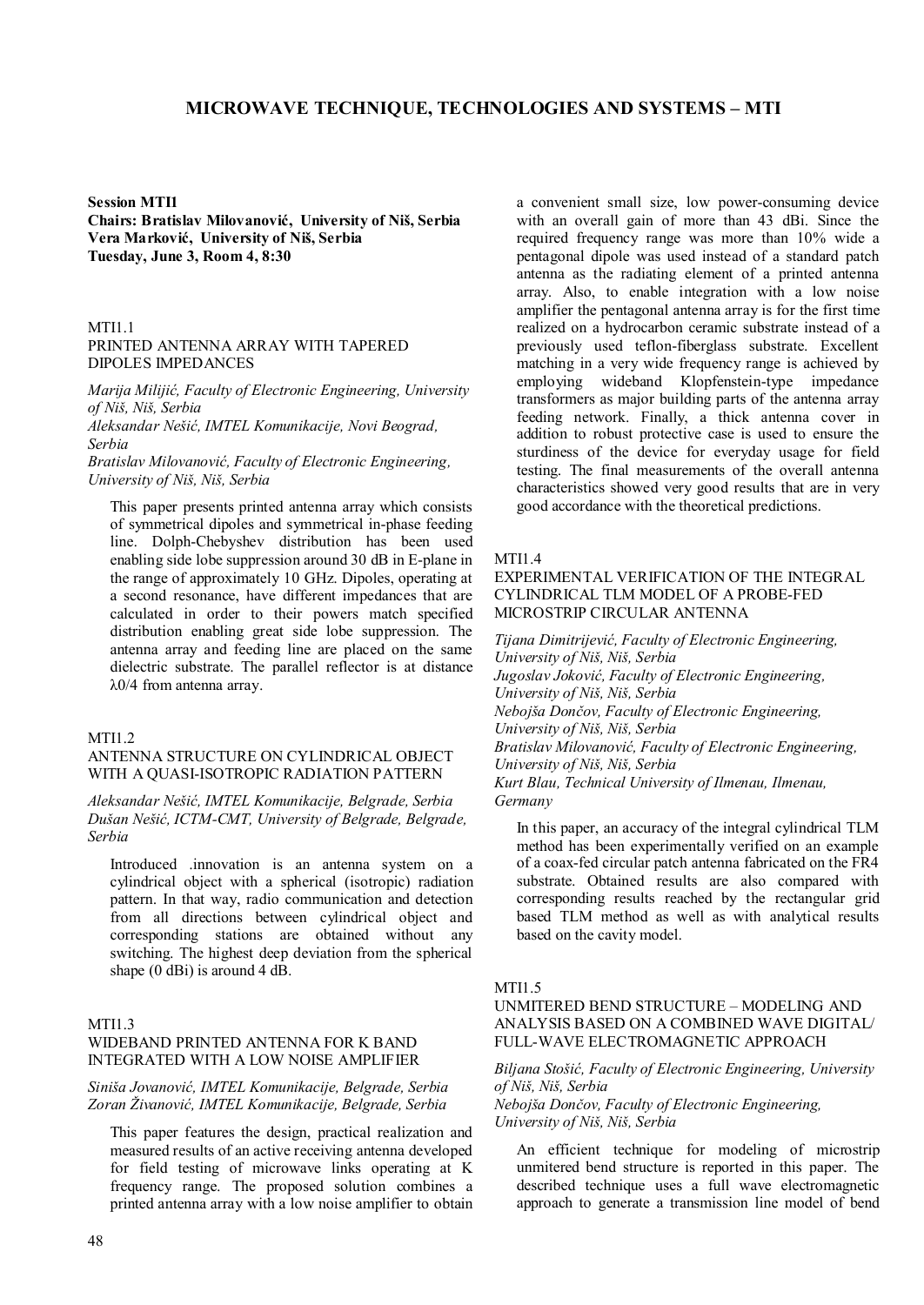discontinuity from its *S*- parameters. The model is then incorporated into an equivalent wave digital network representing the complete microstrip bend structure. Two single right-angled microstrip bend structures, with  $90^0$ and  $45<sup>0</sup>$  bend discontinuities are considered here in order to validate the presented combined wave digital/EM approach technique.

#### **Session MTI2**

**Chairs: Vera Marković, University of Niš, Serbia Vera Marković, University of Niš, Serbia Wednesday, June 4, Room 4, 8:30** 

# MTI<sub>2</sub>1

# ANN APPROACH FOR THE ANALYSIS OF THE RESONANT FREQUENCY BEHAVIOR OF RF MEMS CAPACITIVE SWITCHES

*Zlatica Marinković, Faculty of Electronic Engineering, University of Niš, Niš, Serbia Tomislav Ćirić, Faculty of Electronic Engineering, University of Niš, Niš, Serbia Olivera Pronić-Rančić, Faculty of Electronic Engineering, University of Niš, Niš, Serbia Taeyoung Kim, TU München, Lehrstuhl für Hochfrequenztechnik, Arcisstr. München, Germany Marija Milijić, Faculty of Electronic Engineering, University of Niš, Niš, Serbia Vera Marković, Faculty of Electronic Engineering, University of Niš, Niš, Serbia Larissa Vietzorreck, TU München, Lehrstuhl für Hochfrequenztechnik, Arcisstr. München, Germany* 

RF MEMS switches are widely applied in modern communication systems. For the design of circuits and systems containing these switches it is necessary to have their accurate and reliable models. In this paper it is illustrated how RF MEMS switch models based on artificial neural networks can be used for the analysis of the RF MEMS capacitive switch resonant frequency behavior. The resonance frequency is controlled by changing the switch bridge dimensions, to have a scalable model relating geometry and switch performance parameters turns out to be very useful during the design of a system or circuit containing RF MEMS switches. The change of resonant frequency with the tolerances in the bridge dimension fabrication is studied as well. The proposed approach allows the designers to analyze the switch behavior in a significantly shorter time compared to the same analysis performed with standard electromagnetic full-wave simulators.

#### MTI2.2

EXTRACTION OF INTRINSIC NOISE PARAMETERS OF MICROWAVE FETS BASED ON ANN

*Vladica Đorđević, Innovation centre of advanced technology, Niš, Serbia* 

*Zlatica Marinković, Faculty of Electronic Engineering, University of Niš, Niš, Serbia* 

*Olivera Pronić-Rančić, Faculty of Electronic Engineering, University of Niš, Niš, Serbia Vera Marković, Faculty of Electronic Engineering, University of Niš, Niš, Serbia* 

A procedure of extraction of intrinsic noise parameters of microwave FETs based on artificial neural networks is presented in this paper. The reason why the extraction of these parameters is carried out, is to make simplified the entire procedure for determining the noise model parameters. A neural network is trained to predict noise parameters of intrinsic circuit for given equivalent circuit parameters, transistor total noise parameters, frequency and ambient temperature. The detailed validation of the trained artificial neural network was done by comparison of the transistor total noise parameters obtained using extracted noise parameters of intrinsic circuit and measured transistor total noise parameters.

#### MTI2.3

# BEHAVIORAL MODELING OF LOW NOISE AMPLIFIER FOR LTE SYSTEMS BASED ON RECURRENT NEURAL NETWORKS

*Jelena Mišić, Faculty of Electronic Engineering, University of Niš, Niš, Serbia Vera Marković, Faculty of Electronic Engineering, University of Niš, Niš, Serbia Zlatica Marinković, Faculty of Electronic Engineering, University of Niš, Niš, Serbia Djuradj Budimir, the Wireless Communications Research Group,University of Westminster, London, UK* 

In this paper, the behavior model of a low-noise amplifier for LTE receiver, based on a recurrent artificial neural network, is presented. The development of the model has been performed in MATLAB software environment. For the modeling purpose, the measured data of the device Мini Circuit ZFL-500 has been employed. The input signal is an LTE signal with 3MHz channel bandwidth and carrier frequency of 1960MHz. The output characteristics obtained by the proposed model agree very well with measured ones.

#### MTI2.4

#### ANALYSIS OF LINEARIZATION CIRCUIT IMPACT ON BROADBAND DOHERTY AMPLIFIER PERFORMANCES

#### *Aleksandra Đorić, Innovation centre of advanced technology, Niš, Serbia*

*Nataša Maleš-Ilić, Faculty of Electronic Engineering, University of Niš, Niš, Serbia Aleksandar Atanasković, Faculty of Electronic Engineering, University of Niš, Niš, Serbia* 

The impact of linearization circuit on broadband two-way Doherty amplifier for application in the frequency range 0.95-1.05 GHz is considered in this paper. The carrier and peaking amplifiers in Doherty configuration comprise Freescale's transistor MRF281S LDMOSFET characterized by the maximum output power 4W and the broadband combined matching circuits with lumped elements and transmission lines. The linearization of the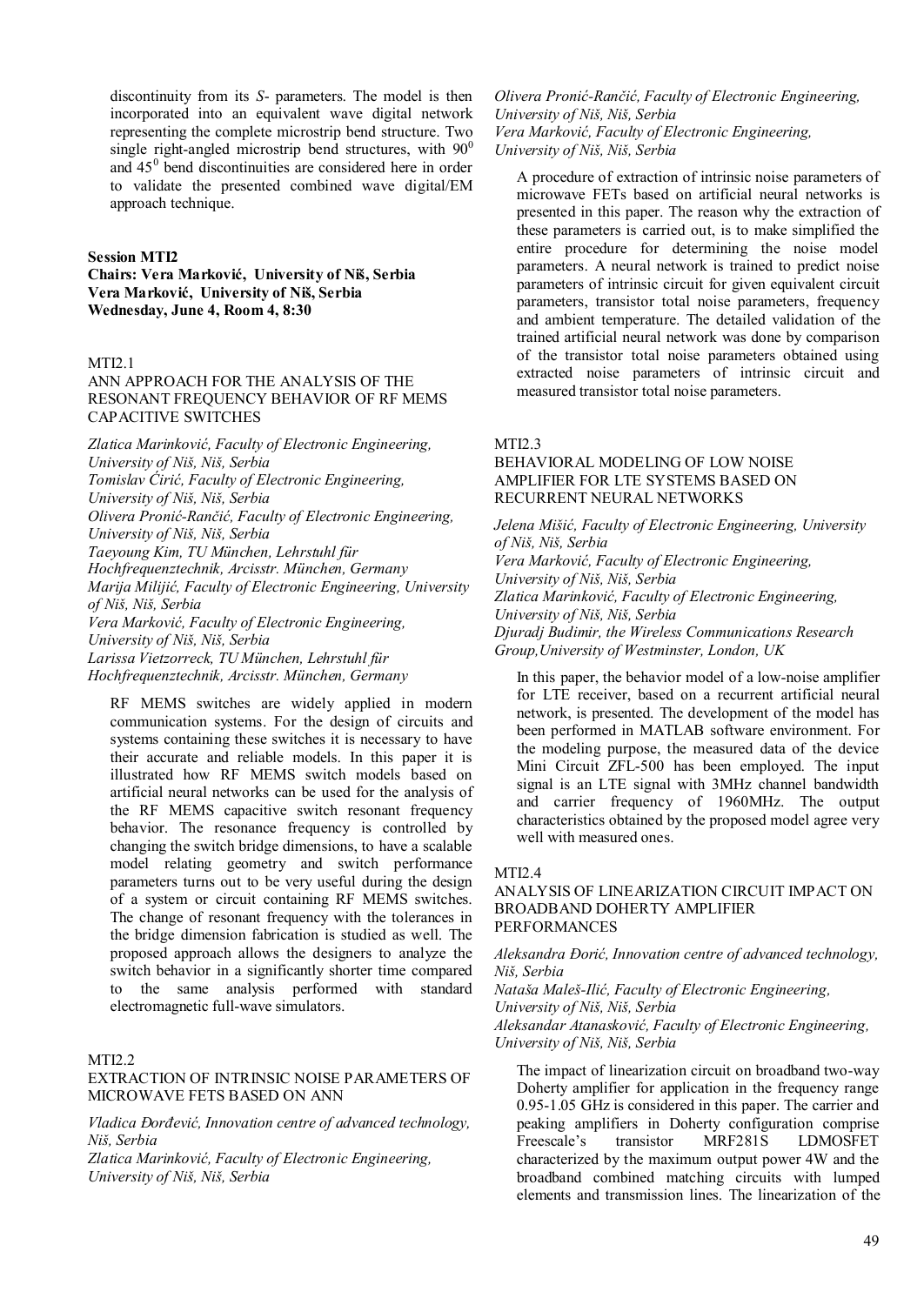amplifier is carried out by the second- and fourth-order nonlinear signals that are extracted at the output of the peaking cell, adjusted in amplitude and phase and fed at the input and output of the carrier cell in Doherty amplifier. Since the extraction and injection of the signals for linearization are carried out through the band-pass filters, the influence of different types of filters on broadband Doherty amplifier performances is analyzed. Additionally, the effects of linearization are considered for WCDMA digitally modulated signal.

-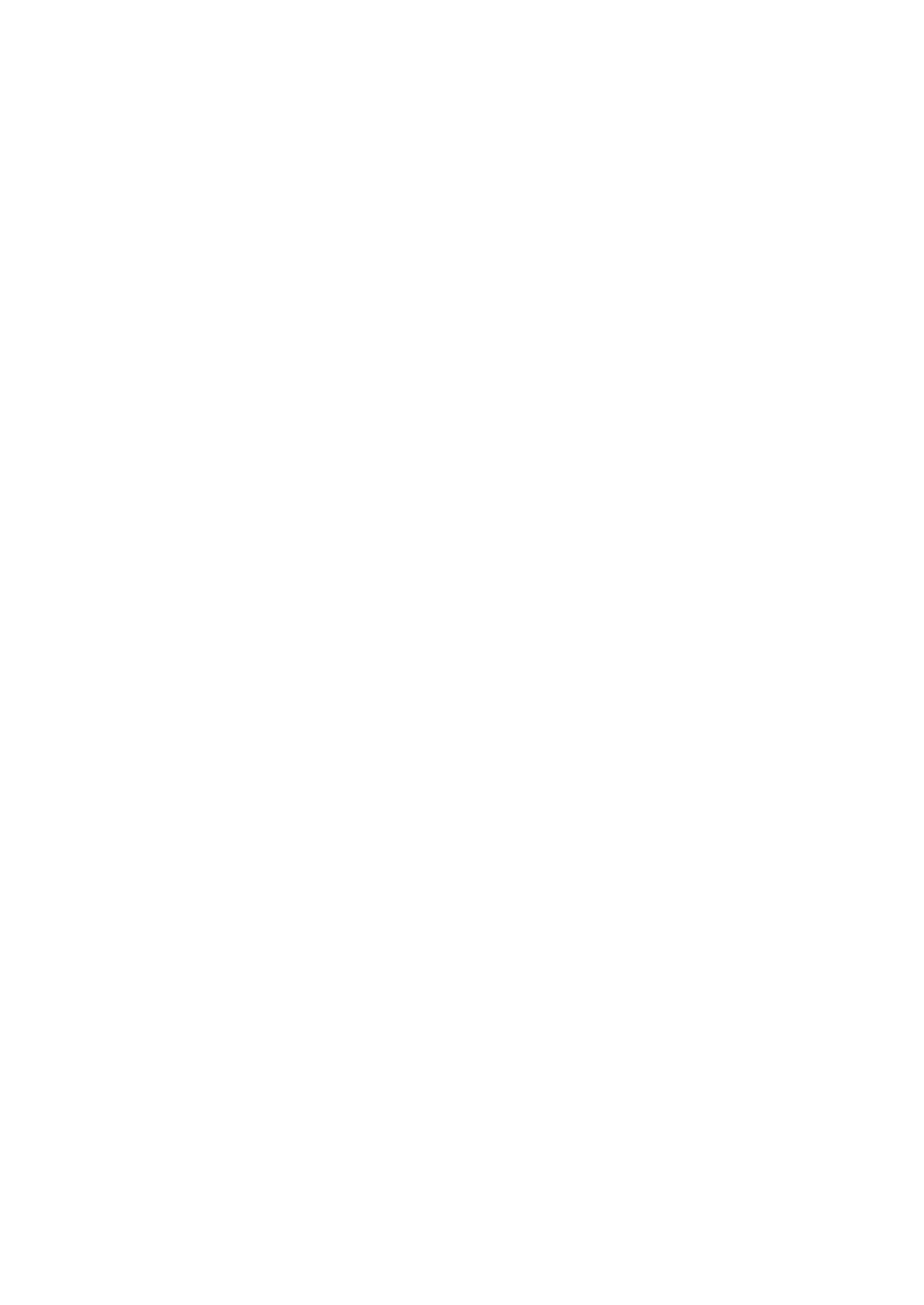# **NUCLEAR ENGINEERING – NTI**

#### **NTI1 Use of Nuclear Radiation Chair: Selena Grujić, Faculty of Technical Sciences, Novi Sad, Serbia Tuesday, June 3, Room 2, 14:00**

#### NTI1.1

# QUASI-MINIMAL RESIDUAL METHOD FOR X-RAY SPECTRUM UNFOLDING

*Jelena Stanković, Institute for Nuclear Sciences Vinča, Lab for protection against radiation and environmental protection, P.O. Box 522 Vinča, 11001 Belgrade, Serbia Predrag Marinković, School of Electrical Engineering, University of Belgrade, Bulevar kralja Aleksandra 73, 11020 Belgrade, Serbia* 

 Spectrum unfolding is crucial to characterize primary Xray spectrum i.e. spectrum before any interactions in spectrometer material. This paper is presenting results obtained when Quasi-minimal Residual Method (QMR) is used for X-ray spectrum unfolding. Pulse amplitude spectrum was first acquired with CdTe spectrometer and after that unfolded. Energy response of CdTe spectrometer was simulated using Monte Carlo program MCNP5. Unfolded spectrum agreed well with reference spectra calculated via semi-empirical method, still results showed that correction due to carrier trapping must be incorporated in Monte Carlo calculation.

#### NTI1.2

#### OCCUPATIONAL DOSES IN INTERVENTIONAL CARDIOLOGY

*Jelica Kaljević, Vinca Institute of Nuclear Science, University of Belgrade, P.Box 522 Vinča, 11001Belgrade, Serbia* 

*Olivera Ciraj-Bjelac, Vinca Institute of Nuclear Science, University of Belgrade, P.Box 522 Vinča, 11001Belgrade, Serbia* 

*Jelena Stanković, School of Electrical Engineering,* 

*University of Belgrade, 73 Bulevar kralja Aleksandra, 11020 Belgrade, Serbia* 

*Danijela Aranđić, School of Electrical Engineering,* 

*University of Belgrade, 73 Bulevar kralja Aleksandra, 11020 Belgrade, Serbia* 

*Predrag Božović, School of Electrical Engineering, University of Belgrade, 73 Bulevar kralja Aleksandra, 11020 Belgrade, Serbia* 

*Vojislav Antić, School of Electrical Engineering, University of Belgrade, 73 Bulevar kralja Aleksandra, 11020 Belgrade, Serbia* 

Occupational doses from interventional procedures are the highest among medical staff using x-rays. The aim of the study was to evaluate the level of the occupational doses in modern international cardiology procedures in Serbia. Effective dose levels were analyzed by means of two methods. One method consisted of measuring ambient doses in terms of  $H^*(10)$ , and the another one of measuring personal dose equivalent, Hp(10). For measuring H\*(10) ionization chamber was used. Thermoluminescent dosimeters (TLD) were used for Hp(10) assessment. Method for measuring  $H^*(10)$  gave higher results than TLD method, but both results showed values that are in accordance with annual dose limits for the occupational exposure. The efficiency of personal protective tools was also assessed. The presented results showed that one third of monitored persons are not wearing TLDs correctly and that additional training of the medical staff should be conducted.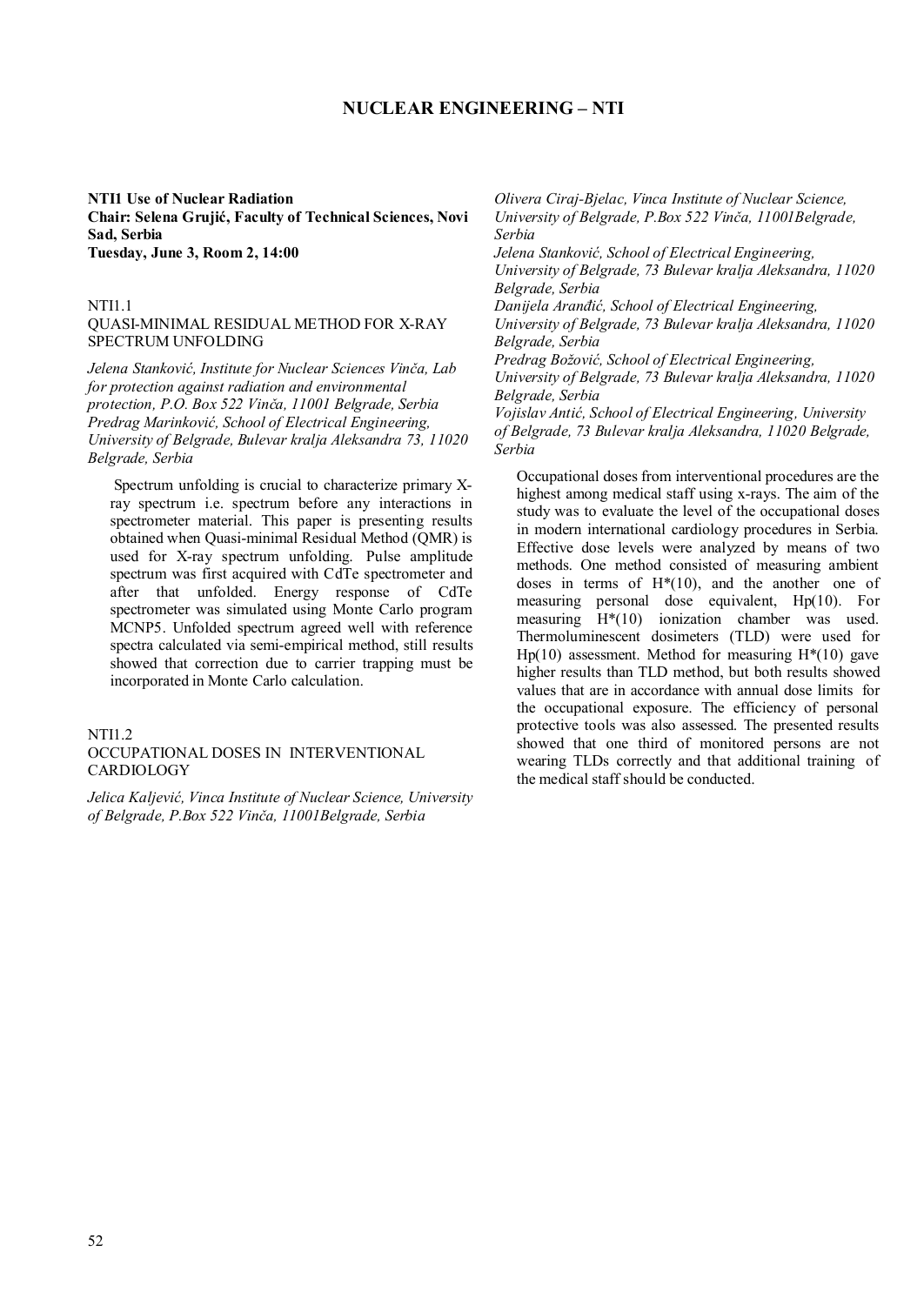# **ROBOTICS AND FLEXIBLE AUTOMATION – ROI**

**ROI1 Design, kinematics, dynamics Chair: Huosheng Hu, University of Essex, UK Wednesday, June 4, Room 3, 8:30** 

# ROI-1.1

# DEVELOPMENT OF EXPERIMENTAL PLATFORM FOR RESEARCH IN ROBOTS HAVING COMPLIANT JOINTS

*Veljko Potkonjak, School of Electrical Engineering, University of Belgrade, Bulevar Kralja Aleksandra 73, 11020 Belgrade, Serbia* 

*Branko Lukić, School of Electrical Engineering, University of Belgrade, Bulevar Kralja Aleksandra 73, 11020 Belgrade, Serbia* 

*Zaviša Gordić, School of Electrical Engineering, University of Belgrade, Bulevar Kralja Aleksandra 73, 11020 Belgrade, Serbia* 

*Predrag Milosavljević, Automatic Control Laboratory, Swiss Federal Institute of Technology Lausanne (EPFL), Lausanne, Switzerland* 

This paper describes the development and testing of the experimental platform for the control of robots having compliant joints. Testing consists of the three smaller tasks. The tasks were designed to test whether the realized platform meets all the necessary requirements to properly control the robot. Each task represents a segment required for the implementation of robot control software (communication with the hardware, the exchange of data between the HOST PC and the controller, the processing of data in real time). In particular, attention has been paid to the rational use of resources on the controller. We used a FPGA Spartan 3 of the NI cRIO 9074 chassis. We controlled position of 5 DC drives. Reference is given by turning the potentiometer, entered from the keyboard, or loaded from a text file. The problems for each method of assigning references and adopted solutions are presented.

#### ROI-1.2

#### COMPLIANT BEHAVIOR OF REDUNDANT ROBOT ARM – EXPERIMENTS WITH NULL-SPACE **COMPLIANCE**

*Nikola Lukić, Faculty of Mechanical Enginering, Belgrade University, Kraljice Marije 16, 11120 Belgrade, Serbia Ivan Danilov, Faculty of Mechanical Enginering, Belgrade University, Kraljice Marije 16, 11120 Belgrade, Serbia Petar B. Petrović, Faculty of Mechanical Enginering, Belgrade University, Kraljice Marije 16, 11120 Belgrade, Serbia* 

In this paper we present recent research activities related to impedance control of redundant robot arms. Redundancy is widely studied for decades theoretically and very seldom, achieved theoretical results are proved by experiments. Therefore, deep understanding the

principles of accurate motor coordination with redundant degrees of freedom still remains a challenging problem. This is particularly true for new research in highly complex robotic systems such as humanoid robots, and especially a new generation of industrial robots, i.e., industrial humanoids, which possesses humanoid properties found in service robotics, but with one very important additional requirement – high precision and accuracy. High precision and accuracy are indispensable property for application of humanoid robots in industrial environment, performing various tasks on manufacturing (mostly assembly) lines. Redundancy resolution is typically based on use of the Jacobian pseudoinverse techniques, with local null-space optimization in order to determine the inverse kinematics transformation. In a number of research studies, kinematic redundancy is resolved at the velocity, acceleration or torque levels in order to achieve desired TCP velocity, acceleration, and force profiles. Achieved theoretical results are proved typically by simulation studies, using simple TCP movements, limited to geometrical primitives only. Moreover, stability of derived algorithms is incompletely studied as well as influence of inevitable modeling errors of the robot dynamics. For that reason we have developed a dedicated platform for experimentation based on 7 d.o.f. SIA 10F Yaskawa robot arm and appropriate sensory system for displacement and force measurement and acquisition. The robot controller YASKAWA FS100 is of newest generation, with very fast servo loops, down to 1 ms for all of controlled degrees of freedom. In addition, a special development environment for Yaskawa FS100 controller, named MotoPlus, is used to create application programs which can be executed as a tasks for the main CPU of the robot controller, with ability to access very basic control functions and variables / data in real-time. API (Application Program Interface) routines which are included in the MotoPlus environment allows access to fast data transmission (via Ethernet or RS232C serial) and control of all robot functionalities. Such open control system enables extensive experimentation with fully controllable redundant robot arm and evaluation of various theoretically developed redundancy resolution schemes / theories, including those one which are focused to the generalized / extended impedance control and redundancy resolution algorithms (modifying / control of the null-space is incorporated) which is robust against modeling errors and unforeseen disturbances arising from contact forces. This paper is particularly focused on our ongoing research activities related to the compliant motion / behavior issues in the robot null-space and some of the aspects related to overall performances of the redundant robot arm when the dynamics of task space and null motions are coupled together.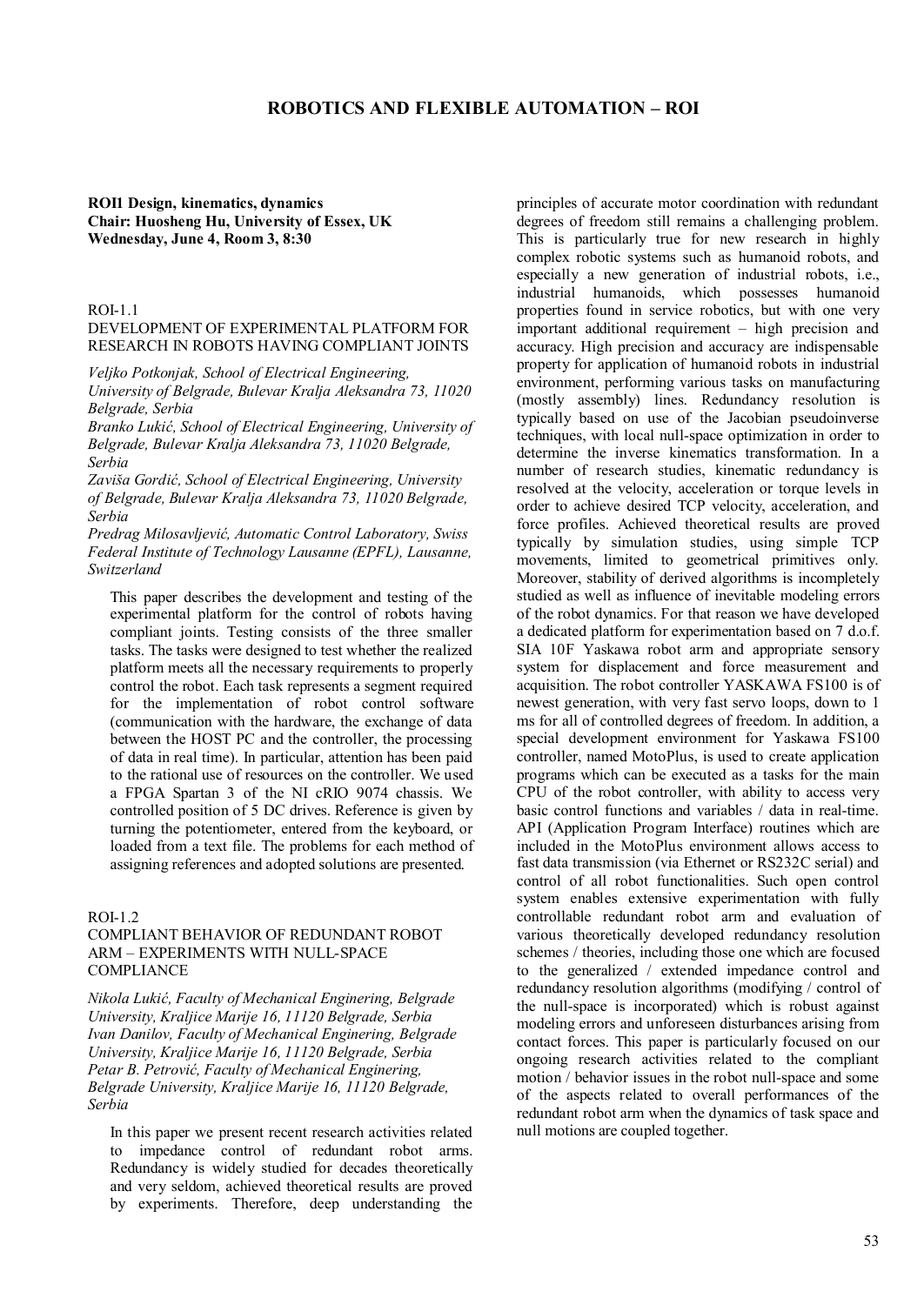# ROI-1.3 DUAL-ARM ROBOT TRACKING OF THE MOVING TARGET USING THE ALGORITHM OF INVERSE KINEMATICS

*Marija Tomić, Robotics Laboratory, Mihailo Pupin Institute, University of Belgrade, Volgina 15, 11000 Belgrade, Serbia and School of Electrical Engineering in Belgrade, Buleva kralja Aleksandra 73, 11000 Belgrade, Serbia Duško Katić, Robotics Laboratory, Mihailo Pupin Institute, University of Belgrade, Volgina 15, 11000 Belgrade, Serbia* 

The tendency of scientists to integrate robots into human environments has led to a boom in the development of more sophisticated robotic system inspired by the human skills like dual-arm robotics manipulation. In this paper a conventional algorithm of inverse kinematics (IK algorithm) is proposed for natural imitation of human upper body motion. Using the model of dual arm robot and IK algorithm inverse kinematics, the two tasks are analyzed: following the moving target by predefined trajectory and tracking stochastic moving points. For designing optimization algorithms of monitoring, it is necessary to add some more criteria in inverse kinematics algorithm. Proportional navigation algorithm is chosen as possible solution for monitoring the moving point, which has shown good tracking performance of moving point.

#### ROI-1.4

#### D-DECOMPOSITION METHOD FOR STABILIZATION OF INVERTED PENDULUM USING FRACTIONAL ORDER PD CONTROLLER

*Petar D. Mandić, Faculty of Mechanical Engineering, University of Belgrade, 16 Kraljice Marije, 11120 Belgrade, Serbia* 

*Mihailo P. Lazarević, Faculty of Mechanical Engineering, University of Belgrade, 16 Kraljice Marije, 11120 Belgrade, Serbia* 

*Tomislav B. Šekara, Faculty of Electrical Engineering, University of Belgrade, 73 Bulevar kralja Aleksandra, 11120 Belgrade, Serbia* 

This paper deals with stability problem of inverted pendulum controlled by a fractional order PD controller. D-decomposition method for determining stability region in controller parameters space is hereby presented. The Ddecomposition problem for linear systems is extended for linear fractional systems and for the case of linear parameters dependence. Knowledge of stability regions enables tuning of the fractional order PD controller.

### ROI-1.5 THE CONCEPT OF RECONFIGURABLE ROBOTIC PLATFORM

#### *Ilija Stevanović, Robotics Laboratory, Mihailo Pupin Institute, University of Belgrade, Volgina 15, 11000 Belgrade, Serbia*

Improvement in robotics and in movement of robot platforms is a continuing pursuit. Over the past years there is a noticeable progress in development of existing mobile robot platforms designed to move over uneven

terrains. Reason for this trend is increased demand for this systems is application in different critical situations such as: (search and rescue of earthquake survivals, firefight situation assessment and search and rescue injured people, situation assessment and decontamination of nuclear power plants after incidents and in different environmental accidents where direct human access is too dangerous or impossible). The robotic platform should be able to move between areas of interest quickly and safely. Wheeled transportation can be characterized by greater speed and efficiency, while (biologically inspired) articulated leg transportation can be characterized by greater flexibility for movement over complex terrain. Wheeled robot platforms can move quickly, but can have difficulty on uneven terrain, while articulated legs or other different types of motion can negotiate the uneven terrain, but can have difficulty with speed. Such wheeled transport can have limited mobility and behavior due to complex environment and lack of adaptability to unpredictable terrain. The solution is a new type of vehicles which inherits both advantages of legged and wheeled vehicles, namely the high adaptive capabilities of legs and the high velocity and payload of the wheels. In order to deal with the rough terrains of planetary surfaces, researchers put most of the efforts in designing new structure of rover body, but give less attention to new types of reconfigurable mechanism for wheels and or easy changeable motion systems that depends of type of terrain that the robotics platform need to move across.

# **ROI2. Bio-Inspired Systems & Humanoid Robotics Chair: Stevo Bozinovski, South Carolian State University, USA**

**Thursday, June 5, Room 3, 8:30** 

# ROI-2.1

SVM REGRESSION-BASED COMPUTED TORQUE CONTROL OF HUMANOID ROBOT REACHING TASK

*Srđan Savić, Faculty of Technical Sciences, University of Novi Sad, 6 Trg Dositeja Obradovića, 21000 Novi Sad, Serbia* 

*Mirko Raković, Faculty of Technical Sciences, University of Novi Sad, 6 Trg Dositeja Obradovića, 21000 Novi Sad, Serbia* 

*Milutin Nikolić, Faculty of Technical Sciences, University of Novi Sad, 6 Trg Dositeja Obradovića, 21000 Novi Sad, Serbia* 

*Branislav Borovac, Faculty of Technical Sciences, University of Novi Sad, 6 Trg Dositeja Obradovića, 21000 Novi Sad, Serbia* 

This paper presents the application of Support Vec- tor Machine regression (SVR) for realization of the robot arm reaching task. Robot arm with 4 DOFs (Degrees Of Freedom) was used in simulation for solving trajectory tracking problem. Only position of the target point was defined, not the orientation, so the system had one redundant DOF for the considered task. Inverse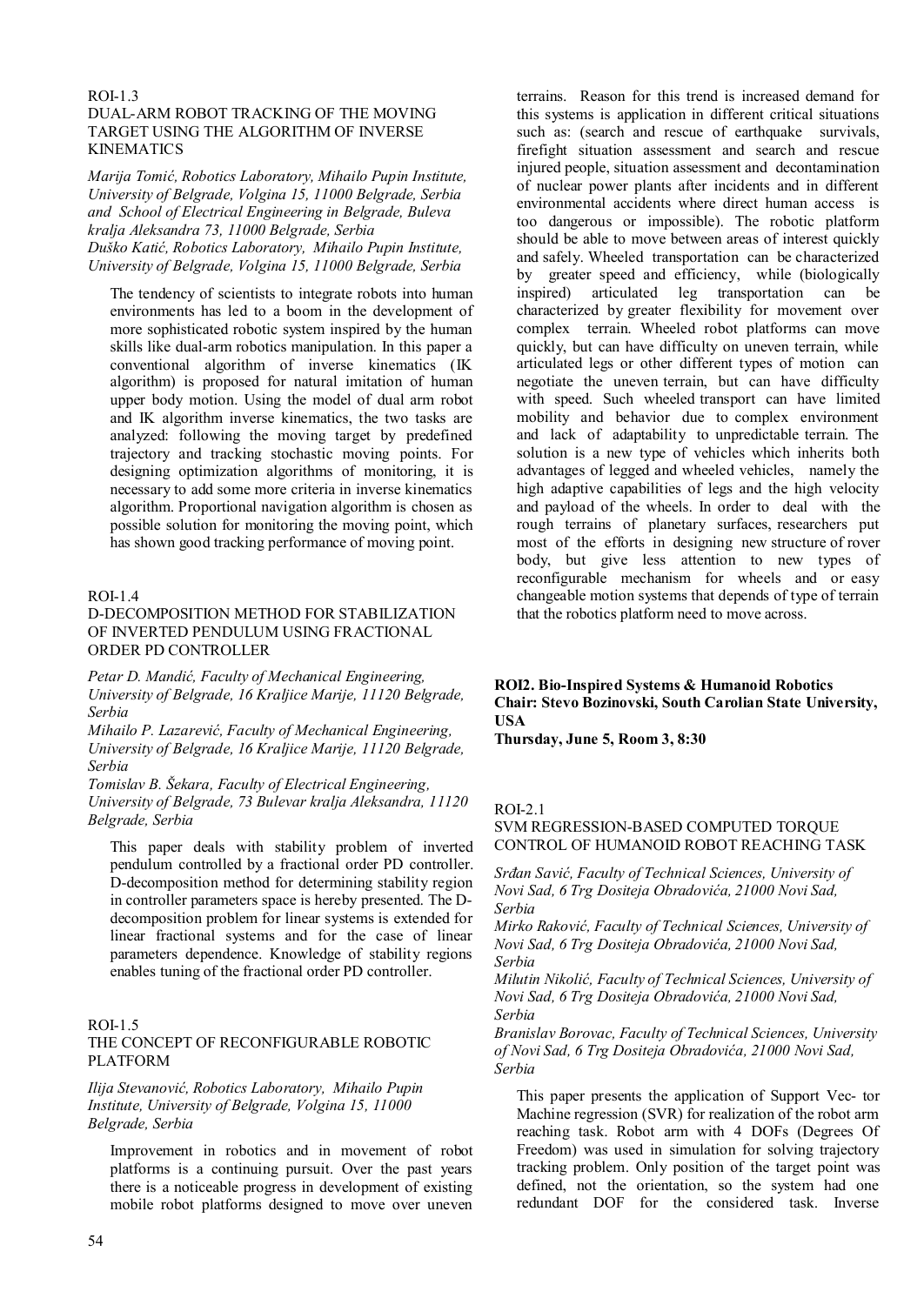kinematics was solved at the velocity level and redundancy was exploited to keep the joints away from their mechani- cal limits. The advantage of the proposed approach over the well- established control techniques like computed torque control and inverse dynamics control lies in the fact that with SVR it is not necessary to know exact dynamic model which is actually never realizable in practice, due to complex friction models, actuator dynamics and unmodeled nonlinearities. In this paper ε-SVR was used to estimate nonlinear dynamic model of the robot arm. Outputs from the SVR are learned driving torques which are used as nonlinear feedforward control in conjunction with PD feedback regulator to achieve positioning task in presence of external disturbance.

#### ROI-2.2

#### 3D BIPED GAIT REALIZATION USING INVERTED PENDULUM ANALOGY

*Miloš D. Jovanović, Mihailo Pupin Institute, University of Belgrade, Volgina 15, Belgrade Serbia Veljko Potkonjak, Faculty of Electrical engineering, University of Belgrade, Bulevar kralja Aleksandra 73, Belgrade, Serbia* 

One common interpretation of bipedal walking is equivalence with inverse pendulum. In a number of attempts, the biped is represented by a simple system with only one to complex with the pendulum of the pendulum, in the general case by one extremity by a pendulum. The solid is suitable for describing the pendulum course, are not suitable for other modes describe bipedal motion such as, for example, scoring. For purposes of describing the runs are used which in addition to the mass of the pendulum and a spring, which provides a variable longitudinal dimension. The simplest solution is the equivalence of a single pendulum with a concentrated mass at the top, a constant length of the pendulum and the connection at the point of support which has two degrees of freedom. If for such a three-dimensional pendulum set of dynamic equations, the globbing trajectory of the pendulum's center of mass, we can determine the motion along the axis of the system set out in the rest point.

#### ROI-2.3

# ONE OF THE SOLUTIONS FOR CONVERSION HUMAN TO HUMANOID MOTION

*Marija Tomić, Mihailo Pupin Institute, University of Belgrade, Volgina 15, Belgrade, Serbia Christine Chevallereau, Institut de Recherche en Communications et Cybernetique de Nantes, Nantes, France* 

In the recent years, the focus of research in the field of humanoid robotics is an imitation of human movement. The development of technology has led to various systems for the capture of human motion. One of the systems for recording 3D human motion and markerbased motion capture system. This paper presents an algorithm of conversion the recorded human movements to the robot's movements. The basic ideas for the human to humanoid motion conversion are to scale the robot segment dimensions to the human limbs size, attach the model of robot Virtual Markers such that during the movements their position and orientation evolution match the Real Markers evolution attached to the actor and following the position of actor's joints obtained from capture motion systems. Based on these principles the optimization algorithm gives the humanoid imitation of motion in joint space. As a model of humanoid the ROMEO robot is used. The algorithm was tested on measurements from several experiments and comparative analysis of the results was performed.

#### ROI-2.4

### MUSCLE MODELS FOR ACCURATE SIMULATION OF HUMAN MOVEMENTS

*Kosta Jovanović, Faculty of Electrical engineering, University of Belgrade, Bulevar kralja Aleksandra 73, Belgrade, Serbia* 

*Jovana Vranić, Faculty of Electrical engineering, University of Belgrade, Bulevar kralja Aleksandra 73, Belgrade, Serbia* 

Safe human-robot interaction is one of the key issues in future service robotics. Numerous researchers have already invested a lot of effort to design passively compliant robots and to investigate active compliance through control algorithms. On the top of that, human-like robots are expected to move, act and fit into fully human adapted environment. To exploit human movement patterns and design human like actuators we firstly need to understand how humans move. This paper presents different muscle models (Hill's and Huxley's model), elaborates their features and demonstrates the tradeoff between their accuracy and efficiency of computer simulations. Comparative analysis of the models is done, and comparison of simulation results to experimentally measured human movement is carried out.

# ROI-2.5

# LIGHT WEIGHT ARMS - AN OVERVIEW

#### *Svemir Popić, Institute Mihailo Pupin, Robotics laboratory, Volgina 15, 11060 Belgrade, Serbia*

Industrial robots - manipulators are indispensable devices in carrying out the tasks of accurate and repeatable of his end effectors positioning. For this reason it is extremely important to have a system with high rigidity and power capacity, able to quickly and reliably manipulate with his body weight and payloads. On the other hand, the Light weight arms have a new complex task. The own thought mass in relation to the payload must be approximately equal, with limitation in installed power and with sufficient system dynamic. This is achieved by a new constructive solutions as well as implementation of new algorithms and control systems.

#### ROI-2.6

# TOWARDS BUILDING OF LIGHTWEIGHT ROBOT ARM OF ANTHROPOMORPHIC CHARACTERISTICS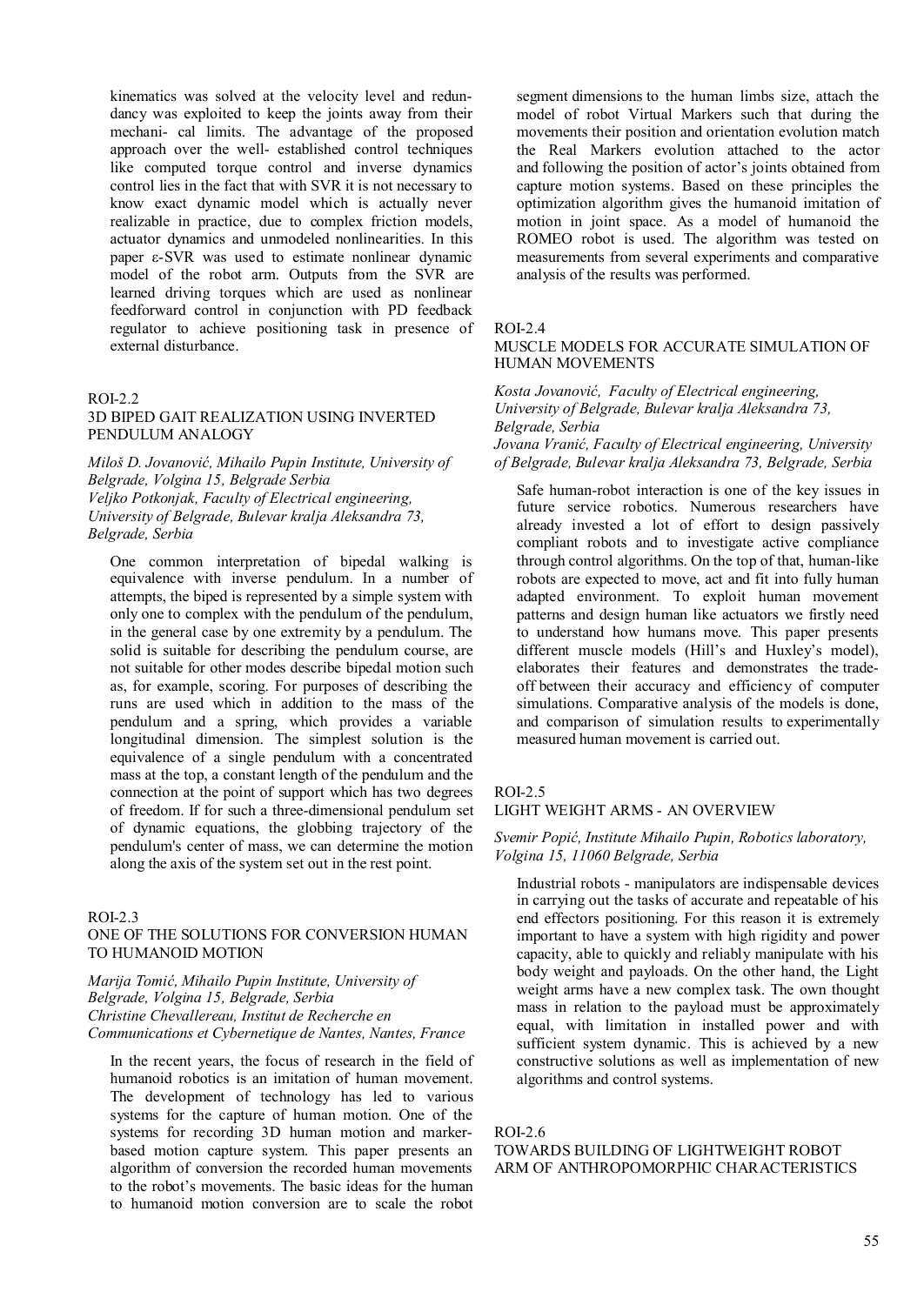*Aleksandar Rodić, Institute Mihailo Pupin, Robotics laboratory, Volgina 15, 11060 Belgrade, Serbia Branko Miloradović, Institute Mihailo Pupin, Robotics laboratory, Volgina 15, 11060 Belgrade, Serbia Đorđe Urukalo, Institute Mihailo Pupin, Robotics laboratory, Volgina 15, 11060 Belgrade, Serbia* 

The subject of research in this paper does not concern with development of new lightweight robot arm of better technical characteristics than the existing industrial robots available at the market. The aim is setting of the new design concept of a bionic robot arm, based on the priciples known from human bio-mechanics, that leads towards achieving better antropomorphic characteristics of the robot. The novelties to be presented in this paper regard to decresing of the overall robot weight, increasing the payload fraction (the mass and payload ratio) and introducing of the spherical joint in the shoulder instead of commonly used cylindric joints in sequence. Also, the new proposed robot-arm structure represnets a redundant, over-actuated robot mechanism such as human arm with muscles that are more numerous than the number of degrees of freedoom. We expect that one such approach will lead to decresing of the robot mass as well as saving energy making system more reliable and efficient. In parallel, we will take care to keep the required high precision and reapitibility of the robot mechanism as well as to enable robot to be enough speed in order to be implemented with service robots (e.g. dual arms robotic system).

# **ROI3. Control, Technology and Applications Chair: Aleksandar Rodić, Mihailo Pupin Institute, Belgrade, Serbia Thursday, June 5, Room 3, 10:30**

# ROI3.1

# SURVEY OF VIRTUAL LABORATORIES AND VIRTUAL ENVIRONMENTS WITH EMPHASIS ON APPLICATIONS IN ROBOTICS

*Veljko Potkonjak, School of Electrical Engineering, University of Belgrade, 73 Bulevar kralja Aleksandra, 11020 Belgrade, Serbia* 

*Vladimir M. Petrović, School of Electrical Engineering, University of Belgrade, 73 Bulevar kralja Aleksandra, 11020 Belgrade, Serbia* 

Due to the high expenses that modern laboratories and learning facilities require, in recent years much attention has been paid to various forms of virtual education. This paper deals with virtual laboratories and virtual environments in education. We will first give an overview of existing virtual laboratories in STEM (Science, Technology, Engineering, Mathematics) fields. Since our focus is on robotics, special attention is given to virtual laboratories developed in this field. Also, an analysis of the exisiting VE (virtual environment) technologies is provided. Finally, Virtual Laboratory for Robotics, developed at ETF is fully described, illustrating our viewpoint on the entire idea of virtual laboratories.

#### ROI3.2

# THE COMPARISON BETWEEN THE REAL AND THE SCALED MODEL OF THE CPR SYSTEM

*Ljubinko Kevac, School of Electrical Engineering, The University of Belgrade, Bulevar Kralja Aleksandra 73, 11000 Belgrade, Serbia; Innovation center, School of Electrical Engineering, The University of Belgrade, Bulevar Kralja Aleksandra 73, 11000 Belgrade, Serbia Mirjana Filipović, Mihajlo Pupin Institute, University of Belgrade, Volgina 15, 11060 Belgrade, Serbia Ana Djuric, Wayne State University , 4855 Fourth St. Detroit, MI 48202, USA* 

In this paper, we present one configuration of the Cablesuspended parallel system, ie. CPR system, for the workspace surveillance. We have designed two versions of this system and we have compared these systems. First, we have designed a real version of this system, ie. "the big system", which presents a starting idea. Then, we have designed a smaller (scaled) replica of this system, ie. "the small system". Afterwards, we have tested the both systems for similar conditions and for adequate motors; and then we have compared results acquired from both systems. From these results we have made adequate concluding remarks and plans for future development.

#### ROI3.3

### COMPLEXITY OF THE ELASTIC S-TYPE CABLE-SUSPENDED PARALLEL ROBOT

*Mirjana Filipović, Mihajlo Pupin Institute, University of Belgrade, Volgina 15, 11060 Belgrade, Serbia Ana Djuric, Wayne State University , 4855 Fourth St. Detroit, MI 48202, USA Ljubinko Kevac, School of Electrical Engineering, The* 

*University of Belgrade, Bulevar Kralja Aleksandra 73, 11000 Belgrade, Serbia; Innovation center, School of Electrical Engineering, The University of Belgrade, Bulevar Kralja Aleksandra 73, 11000 Belgrade, Serbia* 

The presence of the elastic property in the ropes significantly increases the complexity of the eSCPR system (elastic S-type Cable-suspended Parallel Robot). The significance of the eSCPR system modeling is the relation between the motor angular position and the elastic deformation of the corresponding rope which is defined by the fictitious coordinates. This novel procedure is named ED+M method, which means Elastic Deformations plus Motor motion. The Jacobian matrix of the eSCPR system relates the velocities of the external coordinates with the velocities of the fictitious coordinates. The relation between the fictitious elastic load moment and the external force, which is calculated using the Lagrange principle of virtual work, is expressed with the Jacobian matrix. The motors loads are expressed from the same calculation. Three different case studies of the eSCPR were analyzed and presented.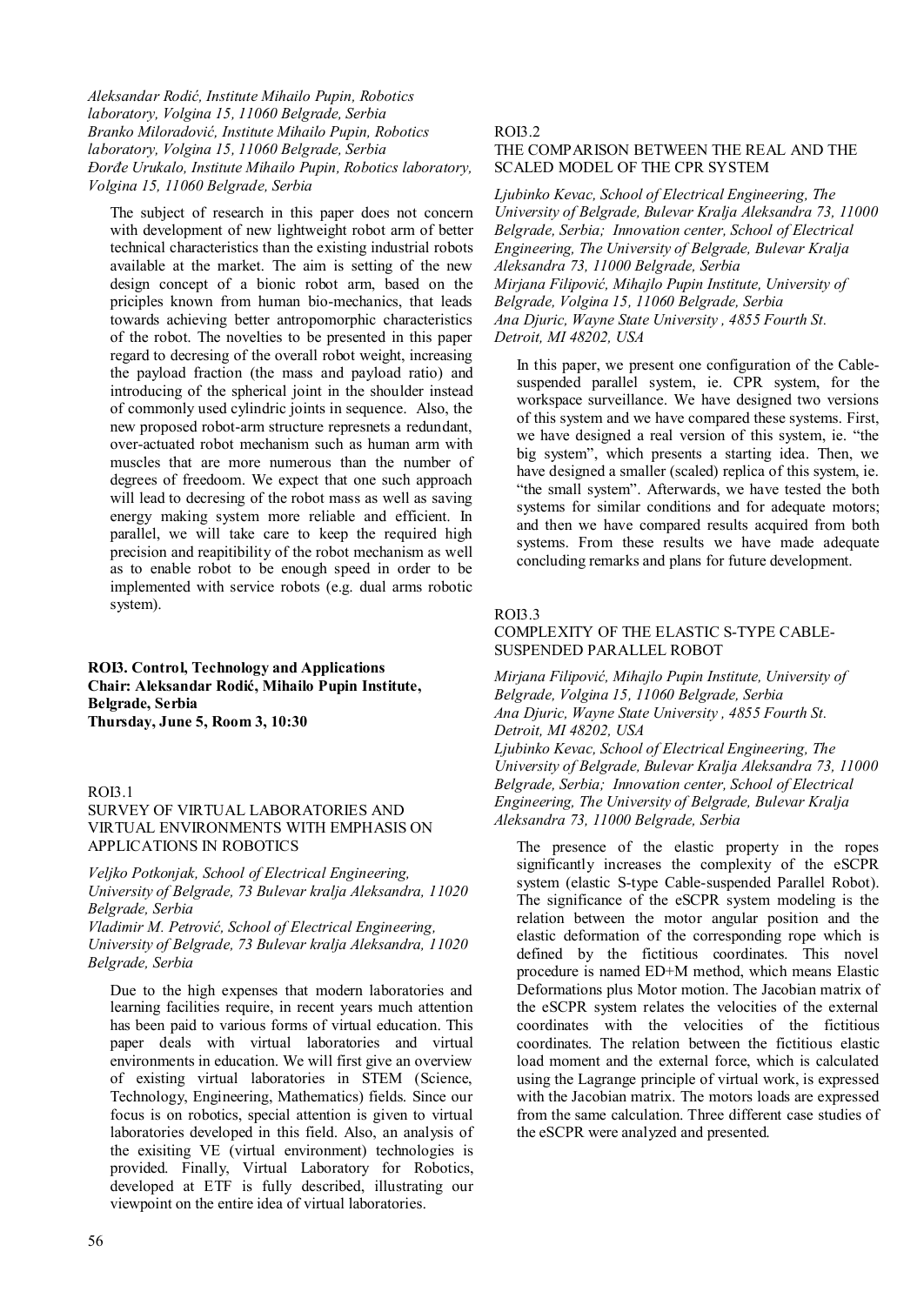#### ROI3.4 MODELING AND CONTROL OF CAR HANDLING BOX **SYSTEM**

*Zaviša Gordić, PhD student, School of Electrical Engineering, University of Belgrade, Bulevar Kralja Aleksandra 73, 11020 Beograd, Serbia Kosta Jovanović, PhD student, School of Electrical Engineering, University of Belgrade, Bulevar Kralja Aleksandra 73, 11020 Beograd, Serbia* 

This paper presents two approaches to Car Handling Box system modeling and design of a controller. With a goal of obtaining adequate model of a process, Newton and Lagrange based methods were used separately. Both models were tested under same conditions and more comprehensive model was chosen for further work. Controller was designed in a form of cascade consisting of two real PD regulators in conjunction with low-pass filters. Performances of closed loop system were tested for robustness to disturbances, measurement noise and parameter uncertainty.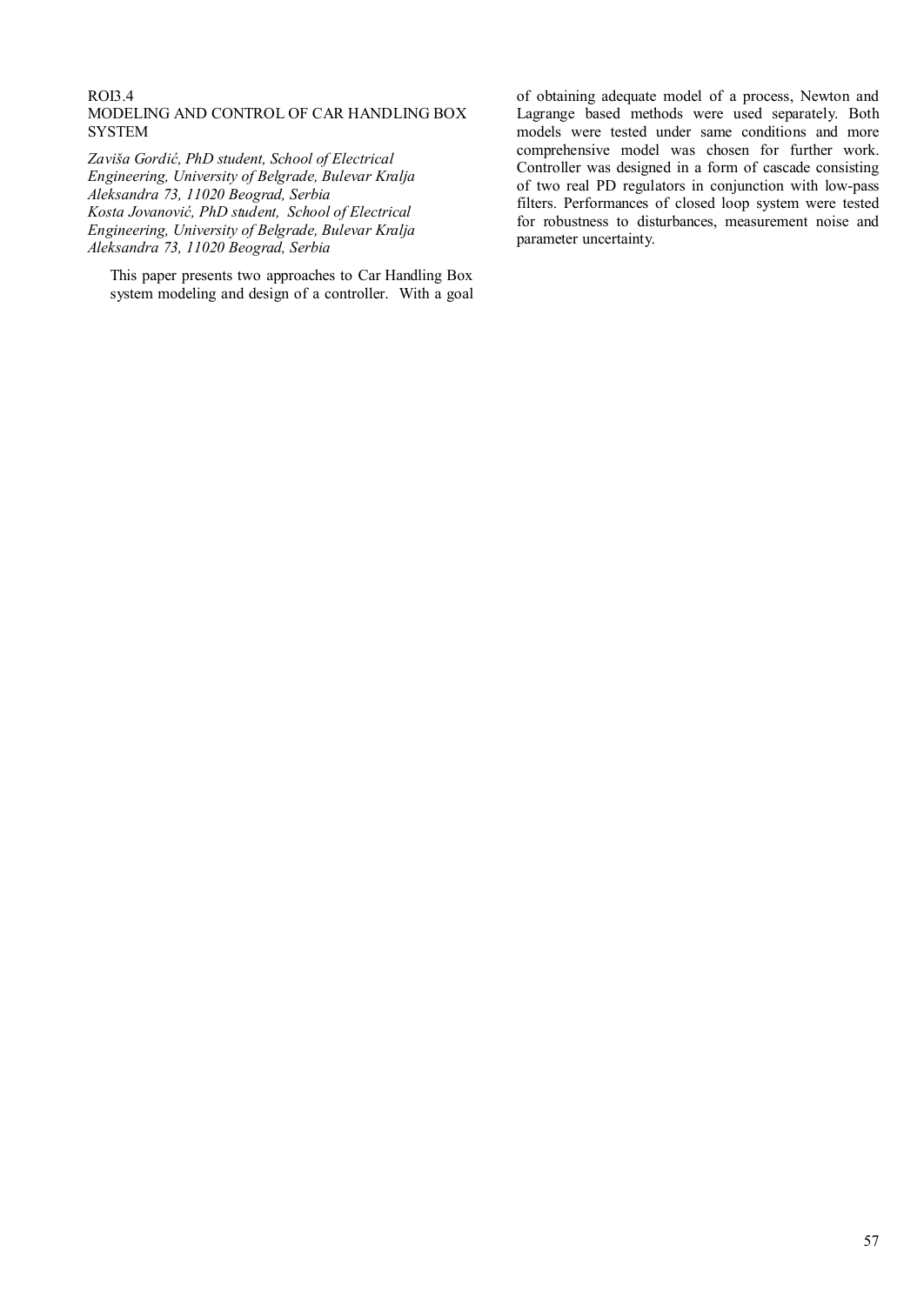**RTI1. Computers Chair: Claudio Moraga, Ivan Milentijević Tuesday, June 3, Room 1, 15:00** 

#### RTI.1.1

PERFORMANCE COMPARISON OF RAID-1, RAID-0 AND SINGLE DISK ON OPERATING SYSTEM MS WINDOWS 7

*Borislav Djordjević, Institute Mihajlo Pupin, University of Belgrade, Serbia Valentina Timčenko, Institute Mihajlo Pupin, University of Belgrade, Serbia Nikola Davidović, Faculty of Electrical Engineering at* 

*University of East Sarajevo, East Sarajevo, RS BiH* 

This paper presents results of performance comparison for two different RAID configuration disks, RAID-0 and RAID-1, using CrystalMark software and HD Tune Pro tool. Special accent is on the analysis of results and on comparison to performances of a single disk. Result analysis is based on mathematical model of write and read operations for chosen RAID configuration and for every single disk. In order to gain validity and comparability of the results, all tests are conducted under the same conditions, i.e. in same environment and partition.

#### RTI<sub>12</sub>

# EXPLORATORY SPATIO-TEMPORAL ANALYSIS TOOL FOR LINKED DATA

*Dejan Paunović, Institute Mihajlo Pupin, University of Belgrade, Serbia* 

*Valentina Janev, Institute Mihajlo Pupin, University of Belgrade, Serbia* 

*Vuk Mijović, Institute Mihajlo Pupin, University of Belgrade, Serbia* 

Linked Data provides a publishing paradigm in which not only documents, but also data, can be a first class citizen of the Web, thereby enabling the extension of the Web with a global data space based on open standards - the Web of Data. This paradigm has been used in an increasing number of data stores in recent years, including data stores with spatio-temporal data. Analysis of spatiotemporal data is not a straightforward task due to the complexity of the data structures, together with the representation and manipulation of the data involved. This paper considers challenges and directions for modelling spatio-temporal data and describes the first prototype of the Exploratory Spatio-Temporal Analysis tool for Linked Data.

# RTI.1.3

CONCERN-ORIENTED API DESIGN FOR IMPROVED USABILITY AND MAINTAINABILITY

*Žarko Mijailović, Faculty of Electrical Engineering, University of Belgrade, Serbia Dragan Milićev, Faculty of Electrical Engineering, University of Belgrade, Serbia* 

Inheritance hierarchies of mainstream application programming interfaces (API) are too often developed in contrast with usability experience of their users. Very often, inheritance hierarchies are too deep, too complex, and hard to explore. Although many design guidelines exist, popular APIs provide diverse design configurations of their inheritance trees. Moreover, it seems that there is no agreement in terms of how exactly to use interfaces in API design. We propose a novel approach to API design with improved API usability and maintainability of the client code. The goal is to adjust API design to fit programmers' needs. More precisely, our approach is oriented towards high-level concerns of the API users. It adopts benefits of interface-based programming style, while at the same time avoids its common pitfalls.

#### RTI.1.4

EFFICIENT COMPUTATION OF THE OPTIMAL REED-MULLER SPECTRUM ON GRAPHICS PROCESSORS

*Miloš Radmanović, Faculty of Electronic Engineering, University of Niš, Niš, Serbia Dušan B. Gajić, Faculty of Electronic Engineering, University of Niš, Niš, Serbia Radomir S. Stanković, Faculty of Electronic Engineering, University of Niš, Niš, Serbia* 

The Reed-Muller transform is a useful mathematical tool for the analysis, synthesis, and optimization of Boolean functions. The number of spectral coefficients can be reduced by selecting either positive or negative literals for variables, which leads to the fixed-polarity Reed-Muller (FPRM) spectra. For practical applications, it is often useful to be able to efficiently compute these spectra in order to select the spectrum with the minimum number of non-zero coefficients (the optimal spectrum). This paper proposes techniques for the efficient computation of optimal FPRM Reed-Muller spectrum for the given function, by using graphics processing units (GPUs). We present the mappings of computation algorithms based on exhaustive search and dual polarity route to the GPU. The algorithm is implemented both as sequential C++ code and using the CUDA (Compute Unified Device Architecture) framework for the development of parallel GPU applications. These approaches are experimentally verified and compared. It is found that the computations of the optimal spectrum on a GPU are quite efficient in terms of the computation time.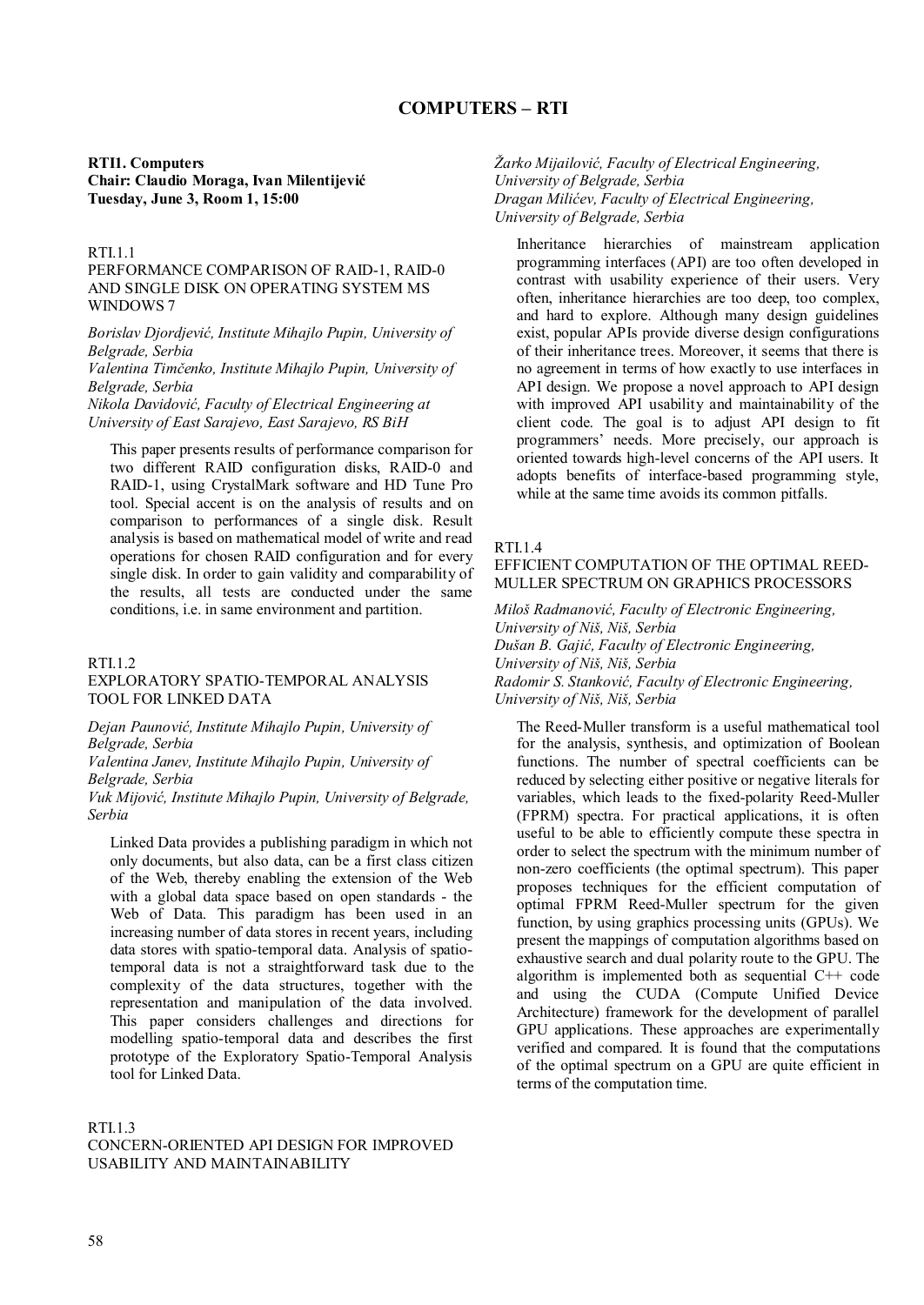# **TELECOMMUNICATIONS – TEI**

**ТЕI1 Telecommunications Chair: Igor Radušinović, Faculty of Electrical Engineering in Podgorica, Montenegro Thursday, June 5, Room 1, 8:30** 

### TEI1.1

#### UPDATING OF PARALLELIZED IPv6 LOOKUP ALGORITHMS

*Nataša Maksić, Innovation Center of the School of Electrical Engineering, Belgrade, Serbia* 

*Zoran Čiča, School of Electrical Engineering, Belgrade, Serbia* 

*Aleksandra Smiljanić, School of Electrical Engineering, Belgrade, Serbia* 

The transition from IPv4 to IPv6 is inevitable since the IPv4 address space is becoming depleted, while the number of Internet users is growing. Memory requirements of IP lookup algorithms increase with the address length, and, thus limit the scalability and speed of these algorithms. We proposed earlier the BPFL algorithm which has reduced memory requirements. In this paper, we examine updating of BPFL IPv6 lookup tables, and compare it with the benchmark lookup algorithm, POLP, which is based on a conventional trie lookup algorithm sped up using parallelization and pipelining. First, we derive expressions of the worst-case memory requirements for POLP and BPFL, and confirm the superiority of BPFL in terms of scalability. Then, we examine updating complexities of these two lookup algorithms. It will be shown that updating is faster in POLP, and, therefore, less intrusive. For large lookup tables, updating speed in BPFL remains acceptable.

#### **TEI1.2**

#### INTEGRATION OF QUAGGA ROUTING SOFTWARE AND NetFPGA-10G PLATFORMS

*Saša Takov, Inovation Center, School of Electrical Engineering, University of Belgrade, Belgrade, Serbia Jelena Seović, Inovation Center, School of Electrical Engineering, University of Belgrade, Belgrade, Serbia Jelena Veličković, Inovation Center, School of Electrical Engineering, University of Belgrade, Belgrade, Serbia Aleksandra Smiljanić, School of Electrical Engineering, University of Belgrade, Belgrade, Serbia* 

Modern Internet services require link and routers providing high bandwidths. In order to help promote education and competition in the area of high-capacity routers, several routing platforms have been developed, most prominent ones being the NetFPGA-10G platform and the Quagga open-source routing software. In this paper we will describe integration of these two platforms, and its validation. Our test will show that the IP lookup table calculated by the central processor using the Quagga

software can be successfully transported to the QDR-II memory on the NetFPGA board. This integration is an important step for the Internet router design since it has not been presented in the literature before, while the code provided by the NetFPGA was closed and inflexible. We used the proposed design to implement a high-speed routing environment that deploys a novel lookup algorithm which was developed in our lab.

# TEI1.3

#### EVALUATION OF THE OPEN-SOURCE IMPLEMENTATION OF PIM-SM

*Jelena Veličković, Inovation Center, School of Electrical Engineering, University of Belgrade, Belgrade, Serbia Jelena Seović, Inovation Center, School of Electrical Engineering, University of Belgrade, Belgrade, Serbia Aleksandra Smiljanić, School of Electrical Engineering, University of Belgrade, Belgrade, Serbia* 

PIM-SM is the routing protocol which describes the exchange of the network topology information in order to construct logical multicast trees. Multicast traffic is routed along these multicast trees in order to more efficiently utilize the network resources. In this paper, we evaluate capabilities of the open-source implementations which allow routing of multicast traffic: Quagga and Pimd.

#### TEI1.4

#### EVALUATION OF IS-IS IMPLEMENTED IN QUAGGA

*Saša Takov, Inovation Center, School of Electrical Engineering, University of Belgrade, Belgrade, Serbia Aleksandra Smiljanić, School of Electrical Engineering, University of Belgrade, Belgrade, Serbia* 

Routing protocols define rules according to which routers exchange the network topology information. Based on this topology information and a packet address, routers decide where to send incoming packets. IS-IS routing protocol is the most scalable intradomain routing protocol. In this paper, we will evaluate the IS-IS functionalities implemented in the Quagga open-source software.

#### TEI1.5

#### ANALYSIS OF SOME ROUTING AND WAVELENGTH SELECTION TECHNIQUES IN OPTICAL NETWORKS WITH DYNAMIC TRAFFIC DEMANDS

*Suzana Miladić (Ph.D student), Faculty of Transport and Traffic Engineering, University of East Sarajevo, Doboj, Bosnia and Herzegovina Goran Marković, Faculty of Transport and Traffic Engineering, University of Belgrade, Belgrade, Serbia*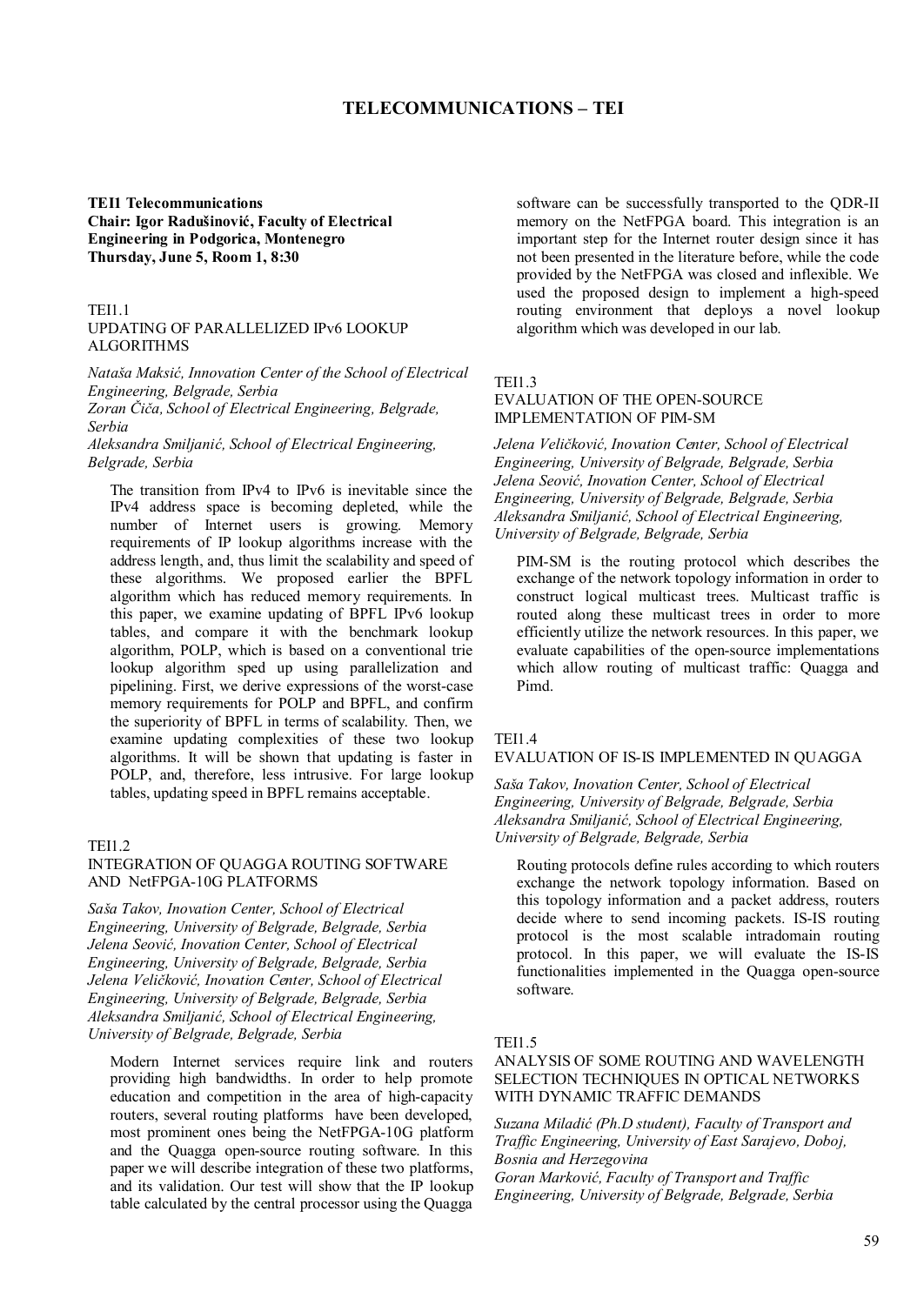Fixed-alternate routing and some wavelength selection techniques as two different parts of routing and wavelength assignment (RWA) problem in wavelengthrouted optical networks (WRON) with dynamic traffic demands are focused in this paper. Such networks operate under the wavelength-continuity constraint in which lightpaths are established for connection requests between a source and a destination node pairs. For each of these pairs several possible routes are determined in advance. We compared first-fit and random-fit wavelength assignment algorithm for a given optical network topology on the basis of blocking probability. The results are analyzed by varying the values of network load per fiber link and the number of alternate routes.

#### TEI1.6

#### POLICY BASED PERFORMANCE MANAGEMENT IN MOBILE AD HOC NETWORKS

*Valentina Timčenko, Institute Mihailo Pupin, University of Belgrade, Belgrade, Serbia Slavica Boštjančič Rakas, Institute Mihailo Pupin,University of Belgrade, Belgrade, Serbia* 

This paper addresses issue of automation in network management for mobile ad hoc network (MANET). We have proposed a framework for overall policy based management (PBM) solution applicable in MANET environment. Proposed framework relies on the overlay management network concept with two-layer architecture and it is independent of the underlying network size, routing protocols, mobility models and mobile nodes speed. Functional model of the proposed PBM solution consists of five entities regarding management policies, quality of service, resources, security and configuration

#### TEI1.7

#### LEVEL CROSSING RATE OF WIRELESS SYSTEM OVER GAMMA SHADOWED Α-ΜMULTIPATH FADING CHANNEL

*Časlav Stefanović, Faculty of Electrical Engineering at University of Niš, Niš, Serbia* 

*Dejan Milić, Faculty of Electrical Engineering at University of Niš, Niš, Serbia* 

*Danijel Đošić, Faculty of Electrical Engineering at University of Niš, Niš, Serbia* 

*Dragan Radenković, Faculty of Electrical Engineering at University of Niš, Niš, Serbia* 

*Petar Spalević, Faculty of Technical Sciences, University of Priština, Kosovska Mitrovica, Serbia* 

Random α-μ signal envelope with Gamma distributed power is considered. Received signal experiences α-μ multipath fading resulting signal envelope variation and Gamma shadowing resulting in signal envelope power variation. Closed form expression for average level crossing rate of signal envelope is derived. Obtained results can be used for evaluation of closed form expression for average fade duration of wireless communication system operating over Gamma shadowed α-μ multipath fading environment. Numerical results are plotted graphically to show influence  $α$ -μ fading severity parameter and Gamma shadowing several parameter on average level crossing rate.

#### TEI1.8

#### A SCALABLE LOAD BALANCING SOLUTION FOR A DIGITAL MULTIMEDIA CONTENT DISTRIBUTION PLATFORM

# *Ognjen Joldžić, Faculty of Electrical Engineering Banja Luka, Bosnia and Herzegovina*

# *Zoran Djurić, Faculty of Electrical Engineering Banja Luka, Bosnia and Herzegovina*

The process of network convergence and the constant advancement in the area of network performance have resulted in an increase in availability of different types of digital multimedia content to network subscribers. A modern, converged network presents a unified infrastructure for content distribution, regardless of its type or other characteristics. In this context, any implementation of digital video delivery networks has to resolve several important issues in order to provide its users a satisfactory level of service quality. One of the most important problems in this category is the implementation of a responsive and scalable platform that would be able to withstand high server loads caused by a large number of simultaneous requests. This paper presents an overview of a load balancing solution which is able to dynamically distribute the load across any number of nodes configured within the distribution cluster. As a proof of concept, the solution presented in this paper has been successfully implemented in a Digital Multimedia Content Distribution System called GSTV.

**ТЕI2 Telecommunications 2 Chair: Goran T. Đorđević, Elektronski fakultet, Niš Thursday, June 5, Room 1, 10:30** 

#### TEI2.1

# FLEXIBLE FUTURE OF THE INTERNET: CHALLENGES AND RESEARCH TRENDS

#### *Invited Paper*

*K. R. Rao, Department of Electrical Engineering, University of Texas of Arlington, USA Zoran Bojković, University of Belgrade, Studentski trg 1, Serbia* 

*Bojan Bakmaz, Faculty of Transport and Traffic Engineering, University of Belgrade, Belgrade, Serbia* 

The Internet has been successfully deployed for several decades due to its flexibility in operating using different physical media and supporting various higher layer protocols and applications. However, rapidly emerging applications with different requirements and implications for future Internet design pose a significant set of challenges and research problems. This work focuses on future Internet emphasizing current challenges and research trends. We start with the comprehensive survey of future Internet architecture, together with the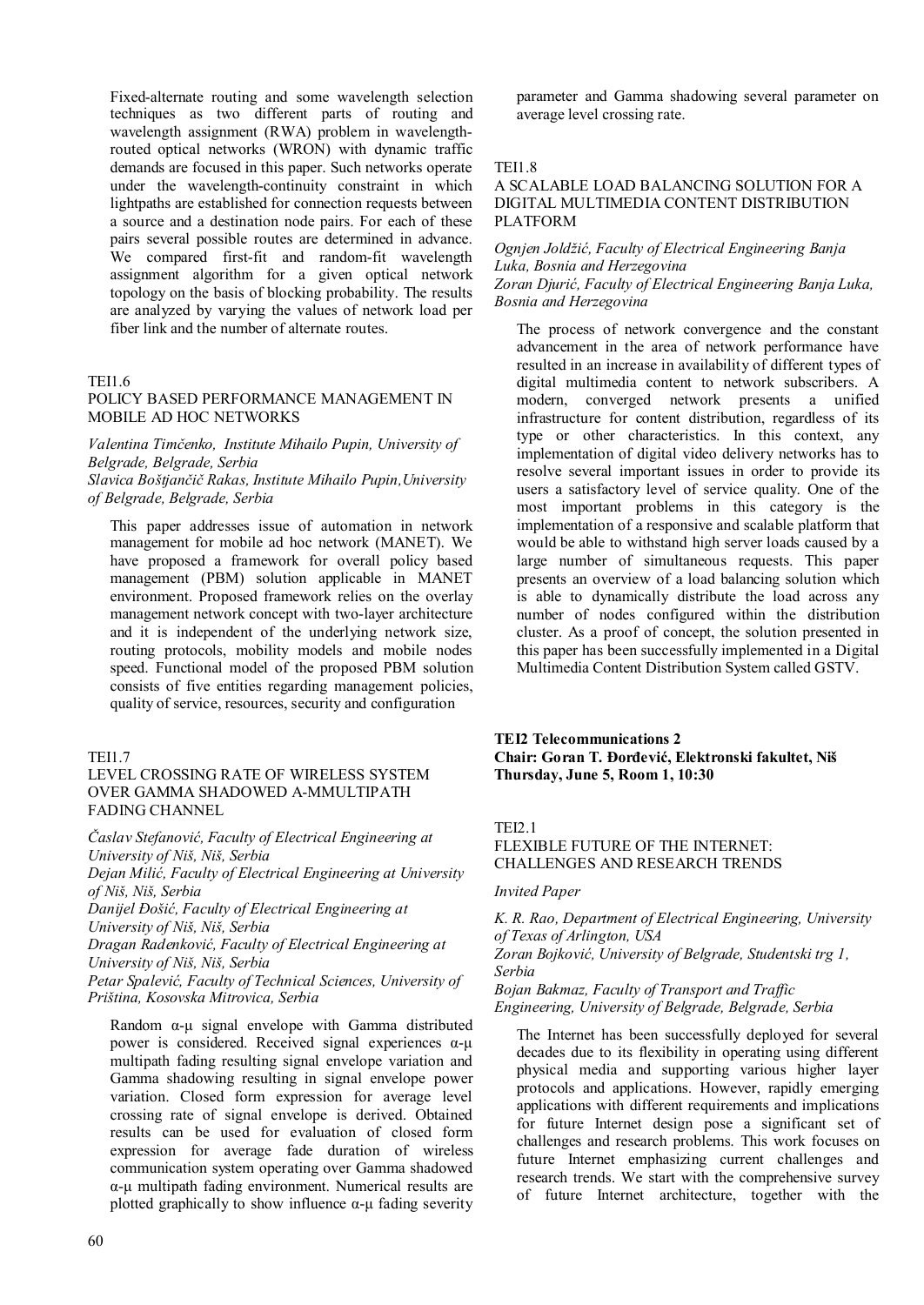information-centric principles. Then, the new concept of video delivery is briefly presented. Finally, selfmanagement scenarios including adaptive resource management, energy aware network management and cache management are described. The analysis will enable the research community to focus on the key technologies to enable the flexible future of the Internet.

#### TEI2.2

#### BER PERFORMANCE ANALYSIS OF A MULTICHANNEL SATELLITE LINK EMPLOYING FDMA

*Hana Stefanović, High School of Electrical Engineering and Computer Science, Vojvode Stepe 283, 11000 Belgrade, Serbia* 

*Dejan Milić, Faculty of Electronic Engineering, University of Nis, Aleksandra Medvedeva 14, 18000 Nis, Serbia Daniela Milović, Faculty of Electronic Engineering, University of Nis, Aleksandra Medvedeva 14, 18000 Nis* 

This paper proposes some simulation models of a satellite based transponder communication link, employing frequency division multiple access (FDMA). A nonlinear power amplifier is assumed, while its impact on intermodulation (IM) products is analyzed. Bit-Error-Rate (BER) performance in the downlink is given, including the effect of Gaussian noise, IM distortion, intersymbol interference (ISI) which is mainly due to the input and output multiplexing filters, and adjacent channel interference (ACI) caused by increasing the number of carriers and also varying the power amplifier back-off level.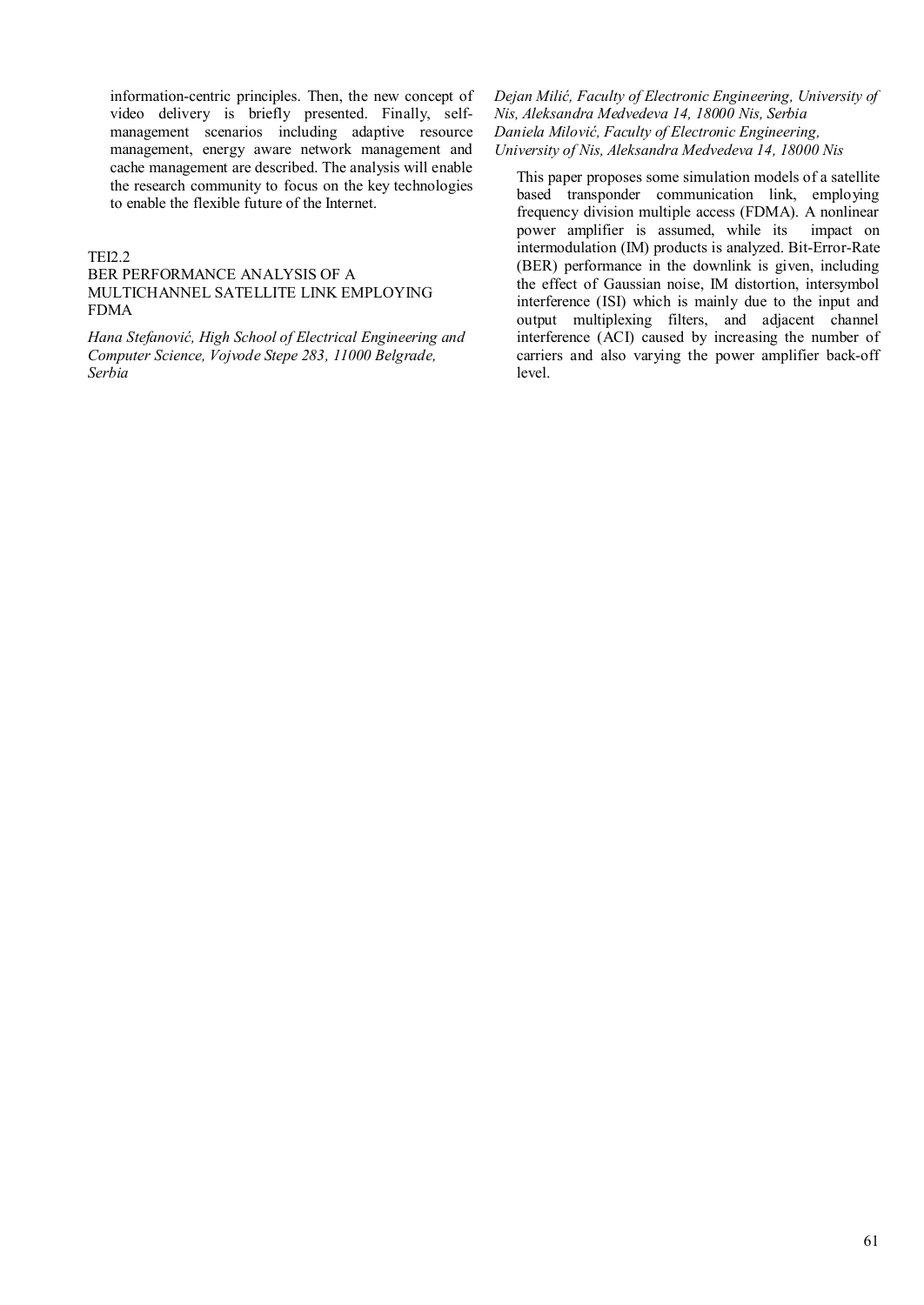# **ARTIFICIAL INTELLIGENCE – VII**

# **VII1. Mathematical models of artificial intelligence Predsedavajući: Aleksandar Perović Thursday, June 5, Room 5, 8:30**

# VII1.1

# FUZZY LOGIC AND FUZZY SET THEORY BASED EDGE DETECTION ALGORITHM

#### *Nebojša T. Perić, Group for Intelligent Systems, Faculty of Mathematics, University of Belgrade, Serbia*

In this paper we will introduce a new way how to detect edges in digital images. Edge detection is a fundamental part of many algorithms, both in image processing and in video processing. Therefore it is important that the algorithm is efficient and, if possible, fast to carry out. The fuzzy set theory based approach on edge detection is good for use when we need to make some kind of image segmentation, or when there is a need for edge classification (primary, secondary...). One example that motivated us is region labeling; this is a process by which the digital image is divided in units and each unit is given a unique label ( sky, house, grass … etc). To accomplish that, we need to have an intelligent system that will precisely determine the edges of the region. In this paper we will describe tools from image processing and fuzzy logic that we use for edge detection as well as the proposed algorithm.

#### VII1.2

#### HEURISTIC APPROACHES FOR SOLVING THE PROBLEM OF INFRASTRUCTURE EXPANSION OF A WIRELESS NETWORK

*Miloš Šošić, Faculty of Mathematics, University of Belgrade, Serbia* 

*Zorica Stanimirović, Faculty of Mathematics, University of Belgrade, Serbia* 

*Marko Šošić, Faculty of Mathematics, University of Belgrade, Serbia* 

In this paper, the problem of expansion of a wireless network infrastructure is considered, which is of great importance in telecommunications. The set of existing locations of base stations and switching centers in a network is given, as well as the set of demand points to be served. The problem is to expand the network by adding new locations for base stations and switching centers, with respect to the location of the demand points and given capacities of both base stations and switching centers. The objective is to minimize the sum of cost of establishing new base stations and switching centers and the costs of their inter-connections and allocations to user nodes. Two heuristic methods - Iterated Local Search and Ant Colony Optimization are proposed for solving the considered problem, especially the cases of larger problem dimensions.

#### VII1.3 A NOTE ON WEIGHTED LOGICS

*Obrad Kasum, Group for Intelligent Systems, Faculty of Mathematics, University of Belgrade, Serbia Aleksandar Perović, Group for Intelligent Systems, Faculty of Mathematics, University of Belgrade, Serbia Aleksandar Jovanović, Group for Intelligent Systems, Faculty of Mathematics, University of Belgrade, Serbia* 

In this talk we will give a short survey of weighted logics and their application in artificial intelligence. The emphasis will be on propositional real-valued fuzzy logics and probability logics, the main axiomatization issues, their relation with classical, modal logics and theoretical computer science, as well as their application in various expert systems.

#### VII1.4

#### SECURITY RISKS IN SYNCHRONIZATION ON-PREMISES ACTIVE DIRECTORY WITH OFFICE 365 CLOUD PLATFORM

# *Dušan Stamenković, Singidunum University, Belgrade, Serbia*

*Saša Adamović, Singidunum University, Belgrade, Serbia Goran Šimić, Singidunum University, Belgrade, Serbia Marko Šarac, Singidunum University, Belgrade, Serbia* 

Over the years, mail servers were moved a long way in accordance with the development of new technologies. Microsoft's started with basic mail server integrated into the Windows Server operating system via the Exchange Server until the Office 365 Cloud platform. Classic datacenter is comprised almost inevitable with the local domain controller's and mail or Exchange Server with a high level of security. In recent years, with the development of Cloud technology and more affordable prices, there's a new resource type - Hybrid Cloud. Hybrid Cloud is a combination of classical and modern (virtual) datacenter, where the local datacenter kept on-premises active directory while the Exchange server and Office365 is in Cloud on Azure platform far away from your datacenter. Authors of this paper reviewed safeguards and security mechanisms used in this synchronization and data transfer as well, and the possible impact of Heartbleed bug in implementation of TLS / SSL in Microsoft Azure platform.

#### VII1.5

AN OPEN-SOURCE SOLUTION FOR PROTECTING PHP SOURCE CODE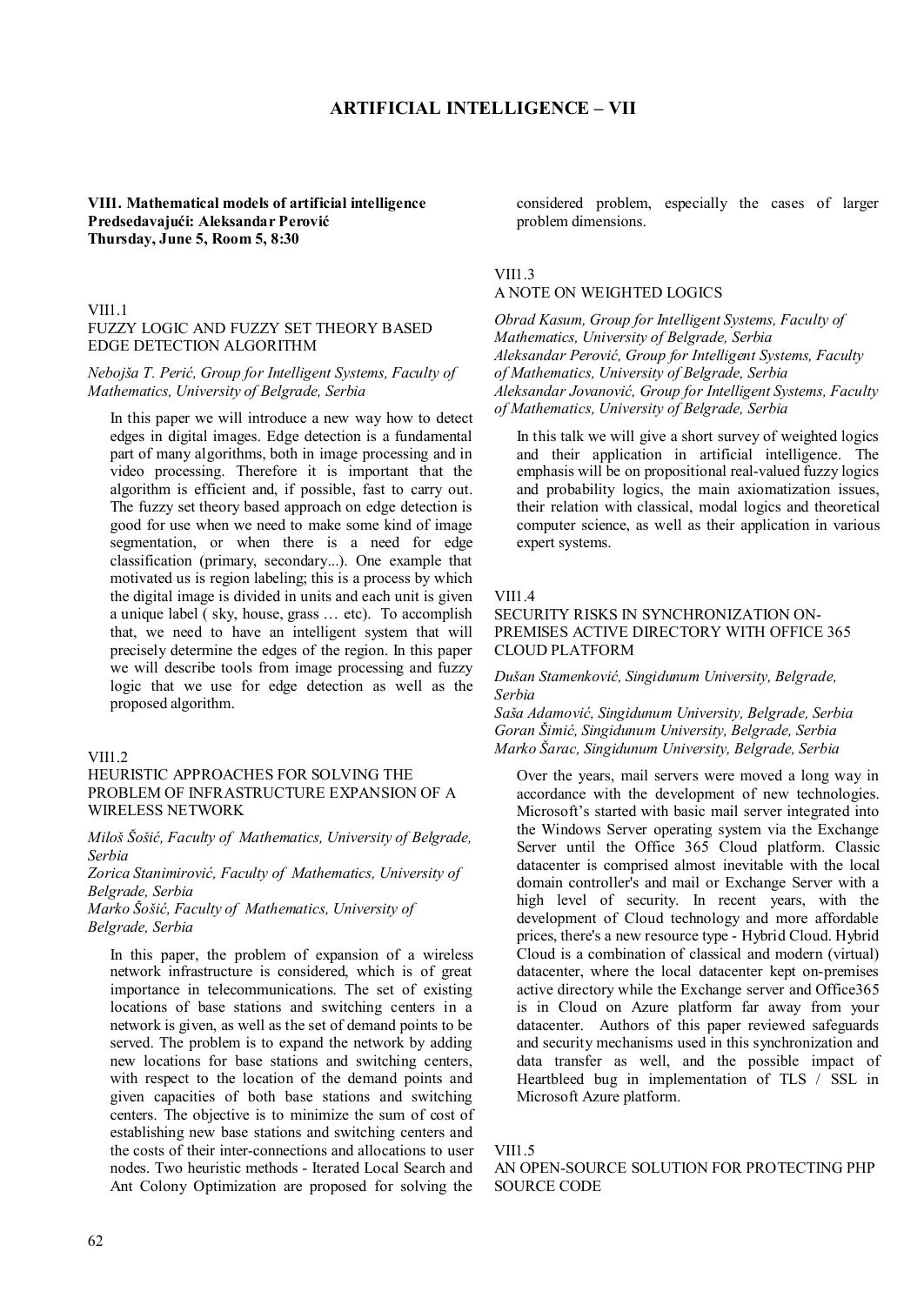*Nenad Ristić, Singidunum University, Belgrade, Serbia Aleksandar Jevremović, Singidunum University, Belgrade, Serbia* 

*Mladen Veinović, Singidunum University, Belgrade, Serbia Goran Shimic, Univerzitet Sinergija, Biljeljina, Bosnia and Herzegovina* 

Protecting software code unwanted using, copying and modifications is a pressing issue to many software developers. Current mechanisms for protecting program source code are mostly working as obfuscators, they are free, and are not providing any serious level of protection. Solutions that are based on encrypting opcode are more secure, nevertheless they are commercial and require closed-source proprietary PHP interpreter's extension. Additionally, encrypted opcode is not compatible with upcoming versions of interpreters which include rebuying encoders from authors. Lastly, if extension sourcecode is compromised, all script encoded by that solution are compromised too. In this paper we present a novel model for free and open-source PHP script protection solution.

**VII2 Learning techniques in artificial intelligence Predsedavajući: Aleksandar Jevremović, Singidunum University, Belgrade, Serbia Thursday, June 5, Room 5, 10:30** 

#### VII2.1

### ANALYZING BEHAVIOR OF WEB APPLICATIONS USERS AS A COMPONENT OF AUTHENTICATION

*Aleksandar Jevremović, Singidunum University, Belgrade, Serbia* 

*Marko Šarac, Singidunum University, Belgrade, Serbia Milan Milosavljević, Singidunum University, Belgrade, Serbia* 

*Mladen Veinović, Singidunum University, Belgrade, Serbia* 

Authentication of Web applications users is generally based on what user knows, and rarely by what user has, or what user is. Enabling authentication based on what user has or is requires additional hardware (smart card readers, fingerprint scanners, cameras, etc.) and therefore is very difficult to implement. In this paper we are analyzing effectiveness of using user's behavior as a component of authentication procedure. User behavior is analyzed during the use of Web application for electronic testing.

#### VII2.2

# ON THE EVALUATION OF EMAIL SPAM FILTERS IN ADVERSARY ENVIRONMENT

#### *Lutfia Ramadan Milod, Singidunum University, Belgrade, Serbia*

*Milan Milosavljević, Singidunum University, Belgrade, Serbia* 

This paper proposes a new approach to estimating the robustness of e-mail spam filters in relation to possible attacker strategies. The lower limit of filters vulnerability are obtained based on the modification of learning and/or test sets by the attacker, so as to maximize performance drop measured by AUC criterion in the range of high sensitivity values of the ROC curve. Experimental results show that, email spam filters based on Random Forest machine learning technique, possesses superior robustness property, which is a novelty compared to the results known so far.

#### VII2.3

#### APPLICATION OF HYBRID INCREMENTAL MACHINE LEARNING METHODS TO ANOMALY BASED INTRUSION DETECTION

*Vladislav Miškovic, Singidunum University, Belgrade, Serbia Milan Milosavljević, Singidunum University, Belgrade, Serbia* 

*Saša Adamović, Singidunum University, Belgrade, Serbia Aleksandar Jevremović, Singidunum University, Belgrade, Serbia* 

Anomaly based intrusion detection systems can detect computer systems misuse based on network and system behaviour where the type of misuse isn't previously known. Different machine learning methods explore different hypothesis spaces, use different search strategies, different sets of features, and are appropriate for different types of problems. Their combination or integration usually gives better performance than using each individual machine learning method on its own. Hybrid models can reduce individual limitations of basic models and can exploit their different generalization mechanisms. In this paper we compare performances of explicit, implicit, and hybrid machine learning models in several publicly available intrusion detection problems. Their applicability to mobile and cloud computing is briefly analyzed. Machine learning methods in use areprovided by the Weka/MOA and R/Revolution environments.

# VII2.4

# THE EFFECTIVNESS OF GABOR FILTER, PRINCIPLE COMPONENT ANALYSIS AND HIGHER MOMENT ON FACE RECOGNITION SYSTEM

#### *Salem Muftah Abdusalam, Al-Mergeb University, Al-Khums, Libya*

This paper shows the effectiveness of features on the performance of face recognition systems. The general idea is that the features based on PCA have the greatest discriminatory value. Experiments showed that applying Gabor Filter on ORL database and then extracting PCA and calculating higher order moments (HiMo) combing them together improves the performance of face recognition system. It was experimentally determined profile of number of higher order moments in relation to the number of PCA features for fixed dimensionality of feature vectors. Key words, PCA, Gabor filter, Support Vector Machine.